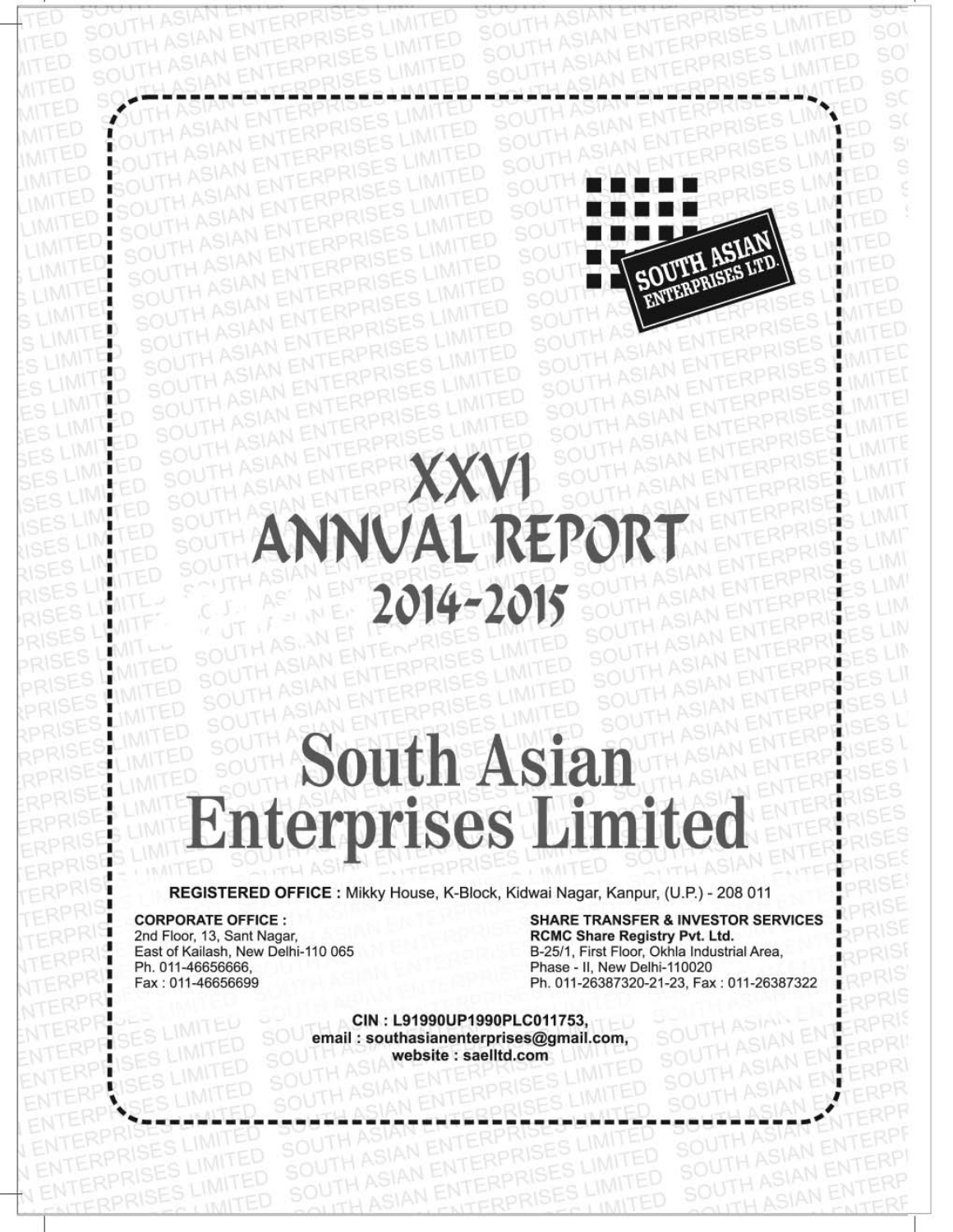**TWENTY SIXTH ANNUAL GENERAL MEETING** at Mikky House, K-Block Kidwai Nagar, Kanpur - 208 011 (U.P.) **at 12:30 p.m.**

**on Saturday, 26th September, 2015**

Member are requested to bring their copy of the Annual Report at the Annual General Meeting.

Our e-mail address : For investor services : investordesk.sael@gmail.com Other than above : southasianenterprises@gmail.com website : www.saelltd.com

**BOARD OF DIRECTORS :** DR. B. VENKATARAMAN Chairman SHRI T.B. GUPTA Vice-Chairman & Managing Director SHRI P.K. SHARAN SHRI S.V.S. JUNEJA DR. S. RAMESH SHRI PRIYA BRAT SHRI R. K. GOSWAMI SHRI K.K. SONI SHRI S.C. AGARWAL SHRI ANURAG BHATNAGAR DR. (MRS.) NEERAJ ARORA

**COMPANY SECRETARY** Shri R. C. Pandey

**In order to improve investor services, we request you to update / register your postal and email address with Company in case of holding in physical form. The holders in demat (electronic) form may register the same with concerned depository participant.**

**BSE LTD. (formerly The Bombay Stock Exchange, Mumbai)** Chartered Accountants Bank of Bank of Bank of Bank of Bank of Bank of Bank of Bank of Bank of Bank of Bank of Bank of Bank of Bank of Bank of Bank of Bank of Bank of PHIROZE JEEJEEBHOY TOWERS, ENTERPRISE 33, Anand Bazar, SOUTH ASIA Union Bank of India<br>DALAL STREET, UNION BANK Ltd. DALAL STREET, SWARD SWARD SWARD SWARD SWARD SWARD SWARD SWARD SWARD SWARD SWARD SWARD SWARD SWARD SWARD SWARD SWARD SWARD SWARD SWARD SWARD SWARD SWARD SWARD SWARD SWARD SWARD SWARD SWARD SWARD SWARD SWARD SWARD SWARD SWAR

**EQUITY SHARES ARE LISTED AT : AUDITORS : AUDITORS : AUDITORS : BANKERS**<br>M/s. Anil Pariek & Garg. **AUDITORS** : **M/s. Anil Pariek & Garg.** M/s. Anil Pariek & Garg. Punjab National Chartered Accountants Bank of Banda Kanpur-208002 (U.P.)

**CONTENTS Page No.**

| Directors' Report<br>SOUTH ASIAN ENTERPRISES LIMIT<br><b>BOUTH ASIAN</b><br>SOUTH ASIAN                                              | $-1.15$                                        |
|--------------------------------------------------------------------------------------------------------------------------------------|------------------------------------------------|
| Auditors' Report LT.H.ASIAN ENTERPRISES LIMITED                                                                                      | SIAN ENTE                                      |
| I ASIAN ENTERPRISES LIMITED                                                                                                          | $\frac{1}{2}$ 15-16                            |
| ASIAN ENTERPRISES                                                                                                                    | SOUTH ASIAN                                    |
| SOUTH ASIAN ENTERPRISES LIMITED<br>SOUTH<br>Balance Sheet<br>TH ASIAN ENTERPRISES                                                    | N ENTI<br><b>GOUTH ASIAI</b><br>SOUTH ASTAN 17 |
| Statement of Profit & Loss WAN ENTERPRISES LIMITED                                                                                   | SOUTH ASIAN ENT                                |
| SOUTH ASIAN ENTERPRISES LI                                                                                                           | SOUTH AGIAN 17N                                |
| SOUTH ASIAN ENTERPRISES LIMITED                                                                                                      | SOUTH ASIAN EN                                 |
| QUTH ASIAN ENTERPRISES LIMITED                                                                                                       | <b>SOUTHING 18-24</b>                          |
| Cash Flow Statement WHASIAN ENTERPRISES LIMITED                                                                                      | SOUTH ASIAN E                                  |
| SOUTH ASIAN ENTEREDERISES LIMITED                                                                                                    | SUUTHASIA25                                    |
| SOUTH ASIAN ENTERPRISES LIMITED                                                                                                      | SOUTH ASIANE                                   |
| SOUTH ASIAN ENTERPRISES LIMITED                                                                                                      | <b>IANE</b>                                    |
| <b>SES</b>                                                                                                                           | SOUTH                                          |
| $SES^{1.1}$                                                                                                                          | GIAN F                                         |
| SOUTH ASIAN ENTERPRISES LIMITED<br>SOUTH ASIAN ENTERPRISES LIMITED<br><b>SES</b><br>ASIAN ENTERPRISES LIMITED<br><b>ISES LIMITED</b> | SOUTH<br>SOUTH ASIAN<br>SOUTH ASIAN            |
| N ENTERPRISES LIM<br><b>ISES</b> LIMI<br>ENTERPRISES LIMITED<br>SOUTH<br>राSES<br>CAITEDDRICES LIMITED                               | CIAN<br>SOLIT<br>SIAN                          |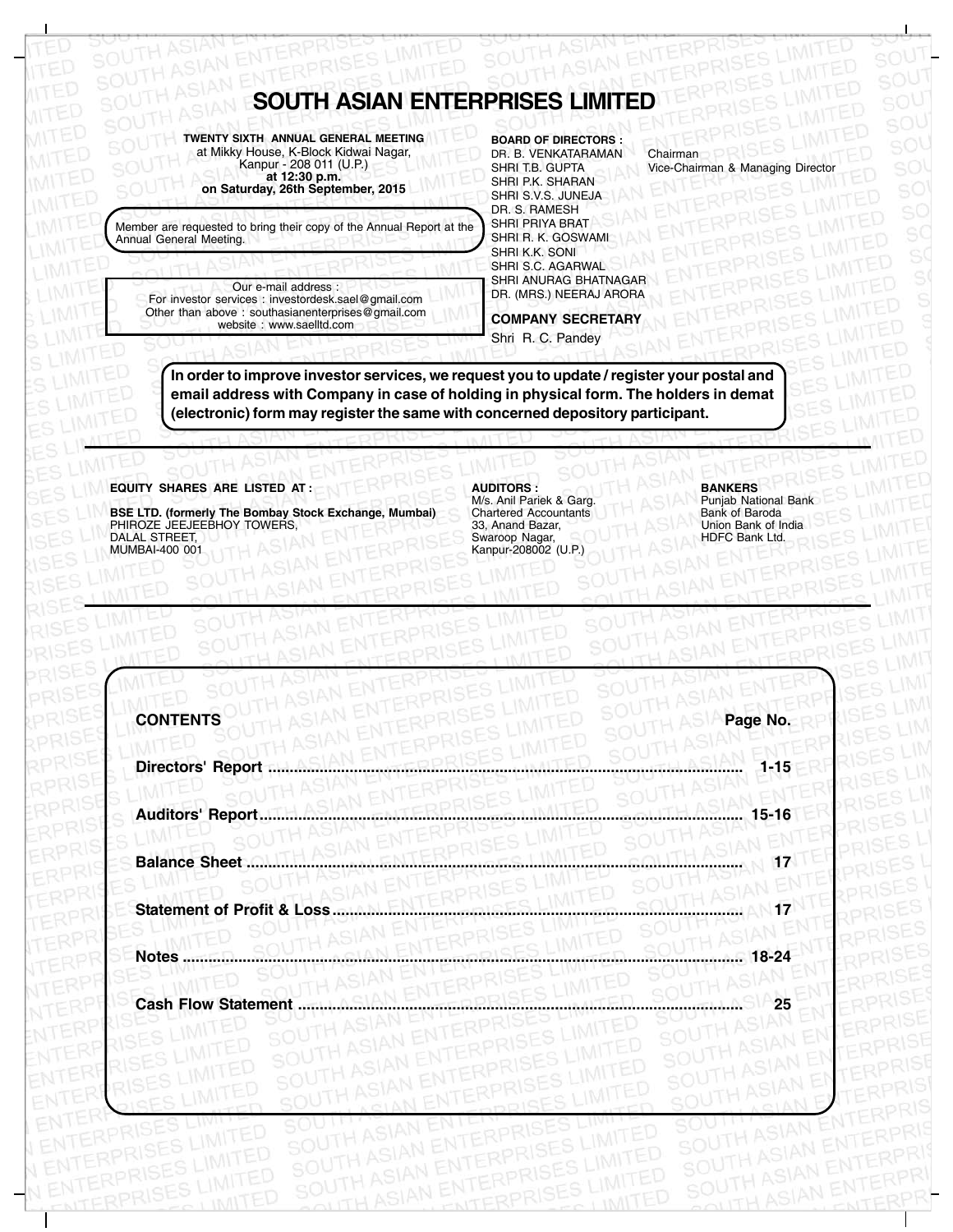### **DIRECTORS' REPORT TO THE MEMBERS**

Your Directors present the Twenty Sixth Annual Report of your Company with the Audited Annual Accounts for the year ended 31<sup>st</sup> March, 2015.

| 1. Financial Results                                         |        | (Rs. in Lacs)                         |
|--------------------------------------------------------------|--------|---------------------------------------|
|                                                              |        | For the year ended For the year ended |
|                                                              |        | 31st March, 2015 31st March, 2014     |
| Total Income                                                 | 225.27 | 257.25                                |
| Less: Total Expenditure                                      | 190.64 | 239.95                                |
| Less: Interest                                               | 0.53   | 2.46                                  |
| Gross Profit/(loss)                                          | 34.10  | 14.84                                 |
| Less: Depreciation                                           | 4.22   | 5.57                                  |
| Less: Provision for Taxation (Net)                           | 9.02   | 6.92                                  |
| Other provisions                                             | 0.00   | 0.00                                  |
| Net Profit after tax                                         | 20.86  | 2.35                                  |
| Paid up Equity Share Capital<br>(excluding calls in arrears) | 399.90 | 399.90                                |
| Reserves excluding revaluation reserve*                      | 815.53 | 795.77                                |
| Earnings per share (Rs.)                                     | 0.52   | 0.06                                  |

**\*** post adjustment for transitional provision for depreciation of fixed assets of Rs. 1.10 lacs.

#### **2. Management Discussion and Analysis**

#### **Financial Review**

Your Company recorded a total income of Rs.225.27 lacs during the year under review compared to previous year's figure of Rs. 257.25 lacs. The Company has earned a net profit of Rs. 20.86 lacs in the year under review as compared to previous year's figure of Rs. 2.35 lacs. The marketing of earthing products and execution of contracts for earthing and lightning protection systems continued to make a significant contribution to the total revenue of the Company though there was decline in revenue generation in this segment compared to previous year. The Company expects good progress in this segment during the year and the coming years will witness better results.

In discussion on financial performance with respect to operational performance and segment wise performance, your Company's revenue from amusement parks is showing increasing trend for the last couple of years, though external factors have had an impact on the revenue generation and profit margins. Rising inflation, relatively low per capita incomes and other factors in the regions where amusement parks are located have major influence on earnings from this segment. Trading segment has shown continued performance and the Company is bullish in this segment. The Company is persistent in its efforts to weather out the negative bearings and advance its performance in these areas.

Your Company became subsidiary of VLS Capital Limited a group Company on February 3, 2015 after VLS Finance Limited sold its stake in Company to VLS Capital Limited.

#### **Industry Structure and Development**

Your Company has successfully executed contracts awarded to it by Government agencies and other parties in the electrical engineering segment and aims to further enhance its capabilities and record significant growth in future. The Company is closely monitoring the current market scenario and economic situation for sustaining its growth.

#### **Outlook, Risks and Concerns**

Emphasis on quality maintenance including renovations carried out at the amusement park at Kanpur during last year has given the place a new feel and has helped in increasing the footfalls. However, the increased cost of improvement/ new rides; the maintenance expenditure and stiff competition from other sources of entertainment have adversely affected the profitability of this segment. Your Company already operates on thin margins and infusion of funds on improvement/ new rides is a constant challenge. The entry costs have to be kept low to keep the parks within the reach of masses that have further stressed the cash flows. With the imposition of 14% service tax and increase in entertainment tax it has become very challenging to boost revenue. The recurrent loss in this segment is being monitored closely to keep it to the minimum. The electrical engineering segment viz. earthing and lightning protection systems business has responded well as the Company has executed orders to the customers' satisfaction including for some government departments. The power plants, electronics and other hi-tech centers where earthing is significantly important are target customers of Company apart from high rise buildings, hotels and residential units etc. The Company is exploring all possible areas in order to establish strong foothold in this arena. Additionally, some of the new areas where Company can have possibilities of revenue generation are being examined.

#### **Opportunities and Threats**

The Company is exposed to normal industry risks attributable to respective segments. In order to meet the challenge of sustaining itself despite strained margins in amusement segment, the strategy is to focus on increasing the number of visitors, exploring avenues for diversification and accordingly appropriate measures are being initiated/ implemented. In electrical engineering segment, the Company uses the latest technology for earthing and lightning protection installations which are proven to give better results as compared to traditional techniques. We have made a small beginning in exports, sensing good opportunities. However, due to relatively higher cost and lack of awareness about said technology amongst target clients, there is tough competition. To meet the challenge, the Company aims not only to educate or spread awareness about its products but also secure credentials from its clients about the superiority of its products.

#### **Internal financial Control Systems**

The Company has in place a proper and adequate system of internal control to monitor proper recording of transactions authorized according to policies and procedures laid down by the Company. The Company ensures that all regulatory guidelines are complied with at all levels.

The Audit Committee reviews the internal control mechanisms periodically.

The Company's venture of dealing in earthing materials and lightning protection systems in the electrical engineering segment has been catagorised under the head "Trading" for the purpose of segment reporting in the Annual Accounts for the year under review. Similarly, other income has been catagorised under the head "Others". Segment wise, the entertainment sector generated revenue of Rs. 49.86 lacs and the Trading segment's revenue amounted to Rs.158.83 lacs during the year under review.

The other income accounted for Rs. 16.63 lacs. The segment of entertainment incurred a loss of Rs. 21.77 lacs. However, the profit from trading segment of Rs. 35.54 lacs coupled with 'other' segment's income of Rs. 16.63 lacs resulted in a profit of Rs. 20.86 lacs after adjusting for unallocables and taxes. Your Board is hopeful of better performance in future.

#### **Human Resource/ Industrial relations front**

The relationship with employees continued to be cordial during the year. The Directors place on record their sincere appreciation to the employees at all levels. In terms of the provisions of Section 197 of the Companies Act 2013 read with the Companies (Appointment and Remuneration of Managerial Personnel) Rules, 2014, as amended, there was no employee during the year drawing remuneration more than the stipulated amount in the said rules. The Company has a team of able and experienced industry professionals. The number of employees on the Company's rolls stood at 35.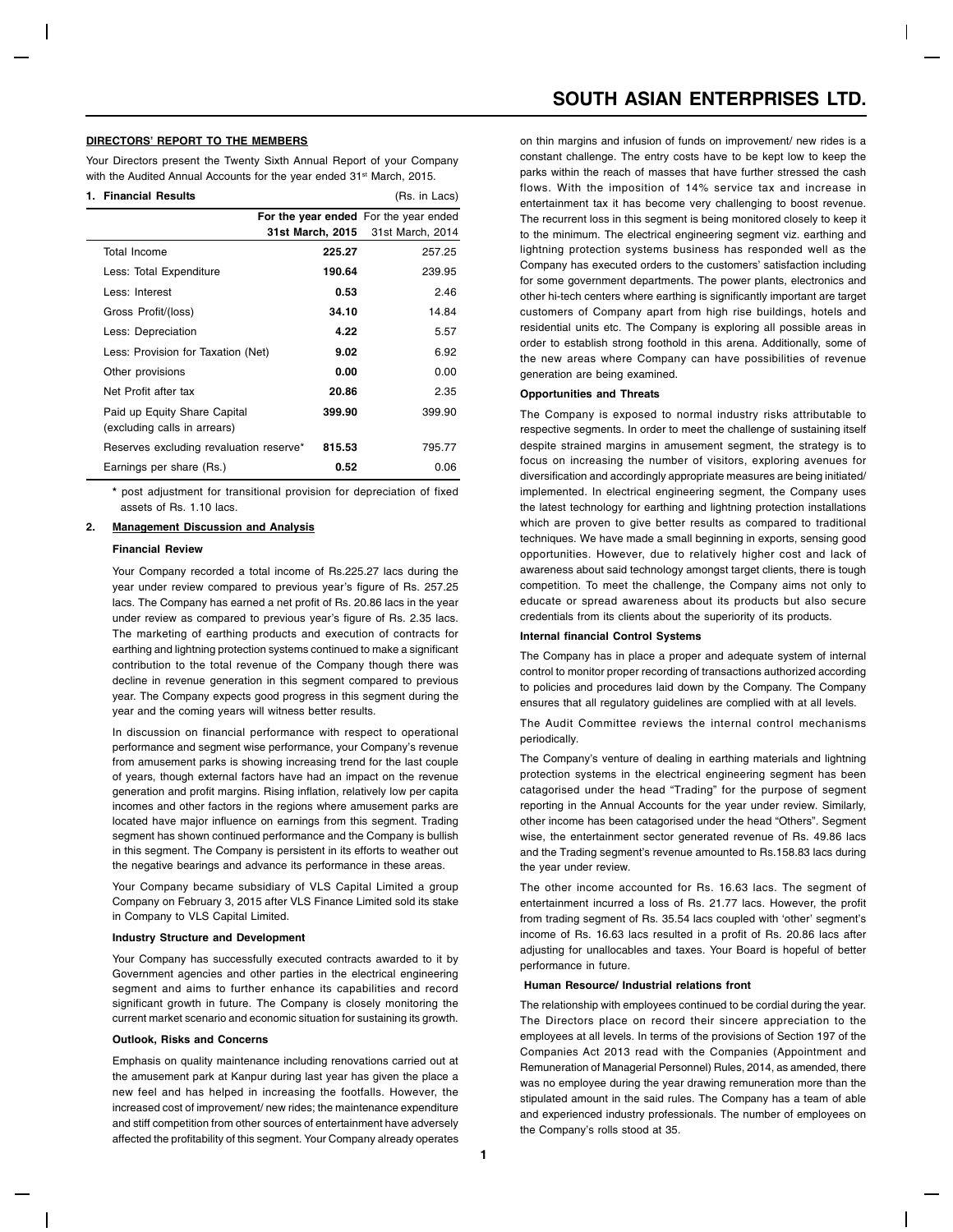#### **Cautionary Statement**

Statement in the "Management Discussion and Analysis" describing the Company's projections, estimates, expectations or predictions may be 'forward looking statements' within the meaning of applicable laws and regulations. Actual results could differ materially from those expressed or implied. Important factors that would make a difference to the Company's operations include changes in government regulations, tax regimes, economic developments within the country and abroad and such other factors.

#### **3. Dividend and Reserves**

Due to inadequate profit, no dividend is recommended and no amount has been transferred to the general reserve.

## **4. Directors and Key Managerial Personnel (KMP):**

Following changes have occurred during the relevant year in the composition of Board of Directors and Key Managerial Personnel of your Company:

#### **i) Directorate:**

Shri M.P. Mehrotra resigned as Director w.e.f. 08.09.2014. Shri Gian Vijeshwar resigned as Director w.e.f. 01.12.2014. Dr. (Mrs.) Sushma Mehrotra was appointed as Director in casual vacancy caused by the resignation of Shri M.P. Mehrotra on 12.02.2015 but due to her untimely demise, she ceased to be director w.e.f. 09.04.2015.

Dr. (Mrs.) Neeraj Arora has been appointed as Additional Director on 29/05/2015. Her candidature for appointment as Director of the Company, liable to retire by rotation has been proposed by a member. The Board recommends her appointment as Director of the Company.

## **ii) Key Managerial Personnel**

Shri T. B. Gupta was appointed Managing Director through Special Resolution passed in previous Annual General Meeting on 27/09/2014 for a period of three years w.e.f. 30/09/2014 and also receives remuneration from the holding company i.e. VLS Capital Ltd.

Shri S. P. Singh was appointed as Chief Financial Officer w.e.f. 14/11/2014. Shri R. C. Pandey was appointed as Company Secretary w.e.f. 13/02/2014.

Further, Shri Anurag Bhatnagar - Director, will retire by rotation at the forthcoming Annual General Meeting and being eligible, offers himself for re-appointment. The Board recommends his re-appointment.

#### **5. Contracts with Related Party**

The summary of related party transactions has been disclosed under note no. 27 annexed to the balance sheet of the Company as on 31/03/2015. Disclosure in form no. AOC-2 is enclosed as **Annexure-A** to this report.

#### **6. Annual Return Extract**

The details forming part of the extract of the Annual Return in Form MGT-9 is annexed herewith as **Annexure-B**.

## **7. Corporate Governance and Compliance Certificate**

Good governance practices stem from the dynamic culture and positive mindset of the organisation. The Company is committed to meet the aspirations of all of the stakeholders. Corporate Governance encompasses a set of systems and practices to ensure that the Company's affairs are managed in a manner which ensures accountability, transparency and fairness in all transactions. The objective is to meet stakeholders' aspirations and societal expectations.

The essence of Corporate Governance lies in promoting and maintaining integrity, transparency and accountability in the management's higher echelons. The revised clause 49 of the listing agreement stipulating

report on corporate governance is not applicable to the Company in terms of SEBI Circular No CIR/CFD/POLICY CELL/7/2014 dated 15/09/2014. Hence separate report on corporate governance has been dispensed with. The Company, however, continues to follow the best corporate governance practices.

## **8. Board Meetings**

During the year ended 31/03/2015, 4 (Four) Board Meetings were held with one meeting in every quarter on 28/05/2014, 13/08/2014, 13/11/2014, and 12/02/2015.

### **9. Composition of Audit Committee**

As on 01/04/2014 the Audit Committee comprised Shri P. K. Sharan (Chairman of the Committee) with Shri R. K. Goswami, Shri K. K. Soni, Shri Priya Brat and Dr. S. Ramesh as members. Majority of the members are Independent Directors including Chairman of the committee and during the year ended 31/03/2015, 4 (Four) Audit Committee Meetings were held with one meeting in every quarter on 28/05/2014, 13/08/2014, 13/11/2014, and 12/02/2015.

#### **10. Composition of Corporate Social Responsibility Committee**

Since the Company does not meet the criteria of applicability of provisions of section 135 of the Companies Act, 2013, it is not required to comply with provisions relating to Corporate Social Responsibility.

## **11. Evaluation of Board/Committees/Individual**

The aim of the Board's evaluation was to assess the effectiveness of the Board's/Committee's processes, composition and arrangement in order to identify and realize any actions required to improve effectiveness. Clause 49 of the listing agreement mandates that the Board shall monitor and review the Board evaluation framework, the Companies Act 2013 states that a formal annual evaluation needs to be made by the Board of its own performance and that of its committees and individual directors. Schedule IV of the Companies Act, 2013 states that the performance evaluation of independent directors shall be done by the entire Board of Directors, excluding the director being evaluated.

The Board works with Nomination and Remuneration Committee to lay down the evaluation criteria for the performance of executive/ non-executive / independent directors through a peer-evaluation effectiveness survey.

The evaluation process comprised:

- $\bullet$  Board, Committee and management information and other relevant documentation
- $\bullet$  Discussions with all Board directors, Committee members focusing on aspects of the Board's and Committee's composition; strategy, risk and controls; decision-making, roles and performance of the Chairman, independent directors, executive directors and other non-executive directors.

The evaluation concluded that the Board and its Committees were overall effective and recommendations were provided to ensure that the Board and its Committees remained fully effective as Corporate Governance continues to advance and evolve.

Given the experience and qualifications of the Board members, the Board did not consider it necessary to engage external persons to facilitate the evaluation process. Most directors come from a corporate environment and so they are accustomed to having their performance regularly evaluated.

Board conducts on an annual basis an evaluation of the performance of the directors. Making an annual assessment of whether each director has sufficient time to discharge his/her responsibilities, taking into consideration multiple Board representations and other principal commitments. The Board also exercises an oversight of the training of Board /Committee members.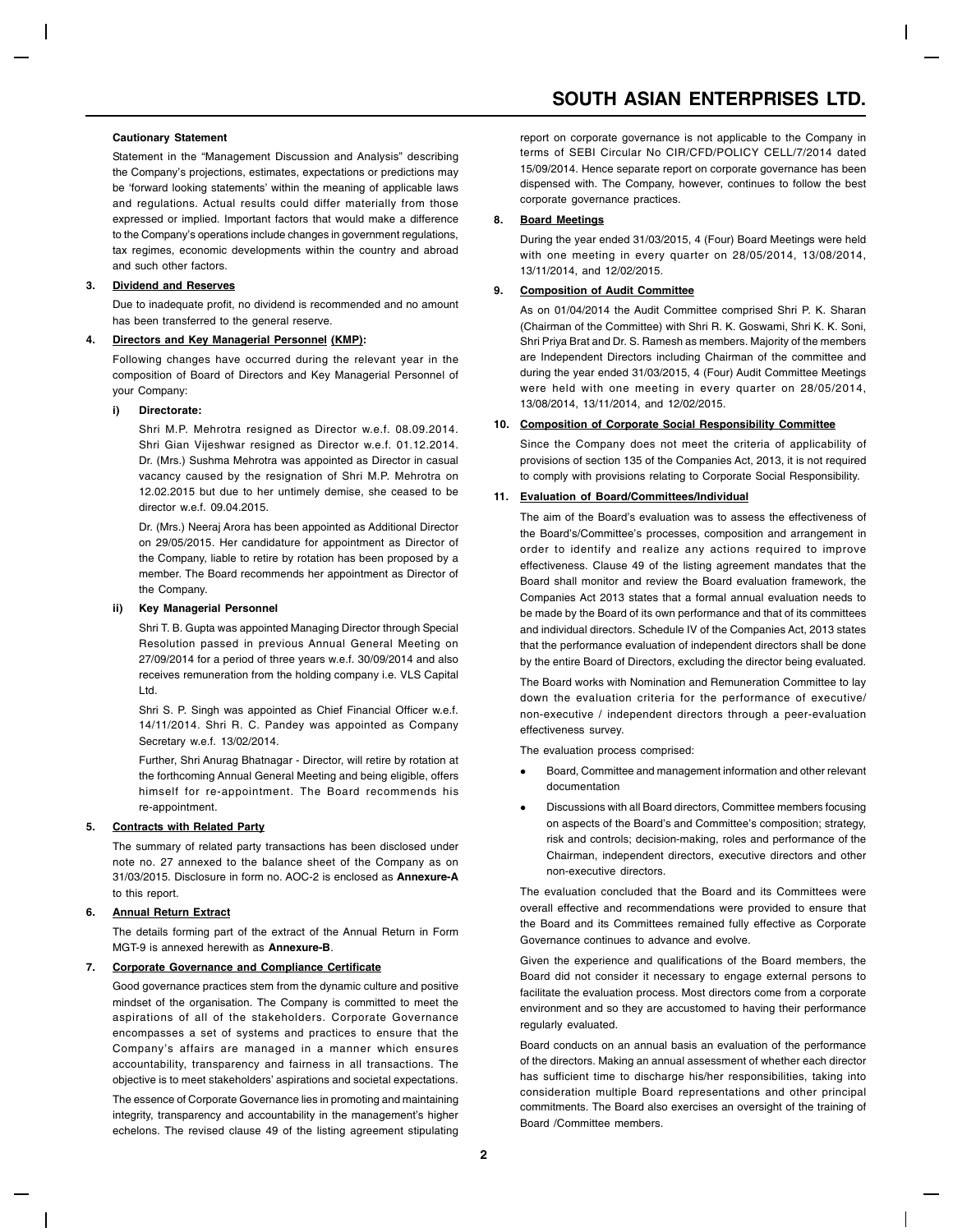## **12. Declaration by independent directors**

Independent Directors of your company have complied with the relevant provisions of the law relating to their appointment and they continue to comply with the provisions of the Companies Act 2013 and the listing agreement. No independent director has been appointed by a special resolution by the Company, as all are in their first five year term.

## **13. Training of directors/independent directors**

The directors are kept abreast of requisite information about business activities of the Company and risks involved therein to enable them to discharge their responsibilities in best possible manner. Further, at the time of appointment, the Company issues a formal appointment letter outlining his/her role, duties and responsibilities as a director. The format of the letter of appointment is available on Company's website.

#### **14. Directors Responsibility Statement**

Pursuant to the provisions of Section 134(3) of the Companies Act, 2013, the Directors hereby confirm:

- a. that in the preparation of the Annual Accounts for the financial year ended 31<sup>st</sup> March, 2015, the applicable accounting standards have been followed, along with proper explanation relating to material departures;
- b. that they have selected such accounting policies and applied them consistently and made judgments and estimates that are reasonable and prudent, so as to give a true and fair view of the state of affairs of the Company at the end of the financial year and of the profit of the Company for that period;
- c. that they have taken proper and sufficient care for the maintenance of adequate accounting records in accordance with the provisions of the Companies Act, 2013 for safeguarding the assets of the Company and for preventing and detecting fraud and other irregularities; and
- d. that they have prepared the Annual Accounts for the financial year ended 31<sup>st</sup> March, 2015 on a 'going concern' basis.
- e. Internal Financial controls were adequate and effective.
- f. the Directors have devised proper systems to ensure compliance with the provisions of all applicable laws and that such systems were adequate and operating

Disclosure relating to ratio of the remuneration of each director to the median employee's remuneration is attached as **Annexure C**

#### **15. Policies (weblink: www.saelltd.com)**

The Board has approved following polices to facilitate operations and achieving optimal performance:

#### **A. Vigil Mechanism**

Section 177 of the Companies Act, 2013 require every listed company to establish a vigil mechanism for the directors and employees to report genuine concerns in such manner as may be prescribed. The Company has adopted the following policy for implementing Vigil Mechanism.

The Company is committed to adhere to the highest standards of ethical, moral and legal conduct of business operations. Vigil (whistleblower) mechanism provides a channel to the employees and directors to report to the management concerns about unethical behavior, actual or suspected fraud or violation of the code of conduct or policy. The mechanism provides for adequate safeguards against victimization of directors and employees to who avail of the mechanism and also provide for direct access to the Chairman of the Audit Committee in exceptional cases.

This policy applies to all directors and employees of the Company. All directors and employees of the Company are eligible to make disclosures under this Policy in relation to matters concerning the Company.

#### **B. Nomination and Remuneration Policy**

#### **Title:**

This Policy shall be called **'Nomination and Remuneration Policy**.'

## **Objective:**

The provisions in the Companies Act, 2013 and corresponding provisions in the revamped Clause 49 of the Listing Agreement have ushered Indian corporate system in to a new era of Corporate Governance placing onerous governance responsibilities on the shoulders of the Board of Directors and Key Managerial Personnel of the Companies.

Section 178 of the Companies Act, 2013 and clause 49 of the Listing Agreement provide the necessary legal impetus for companies to have a policy and criteria for various matters like the remuneration of directors, key managerial persons and other employees, training of Independent Directors and performance evaluation of directors.

Considering this it is necessary to ensure quality of persons on the Board of Directors of the Company as well as in the Key Managerial personnel, as these are the persons who are entrusted with the responsibility of policy formulation for, direction to and execution of the business and operations of the Company.

#### **Definitions:**

**Board** means the Board of Directors of **South Asian Enterprises Limited**.

#### **Company** means **South Asian Enterprises Limited .**

**Committee** means Nomination and Remuneration Committee of Board of Directors

**Director** means a person who has been appointed as such on the Board of the Company and includes Executive as well as Non-Executive Directors.

**Executive Director** means a Director who is in the whole time employment of the Company and includes a Managing Director as well as a Whole time Director and Manager, if member of the Board.

**Government** includes Central Government as well as any of the State Governments, any statutory authority, tribunal, board or a governmental or semi-governmental authority or any authority or agency recognized by the Government.

**HR Department** means the Human Resource Department of the Company.

**HR Policy** means the Policy of the Company defining the criteria and process for the recruitment, training, appraisal etc. and dealing with other matters concerning the employees of the Company.

**Key Managerial Person** means a person appointed as such by the Board under Section 203 of the Companies Act, 2013.

**Nomination & Remuneration Committee** means the Committee of the Board constituted as such under the provisions of Section 178 of the Companies Act, 2013.

**Non-Executive Director** means a Director who is not in the whole time employment of the Company and includes an Independent Director, Promoter Director and Nominee Director.

Policy means this policy, as amended from time to time.

## **Contents**

This Policy contains following: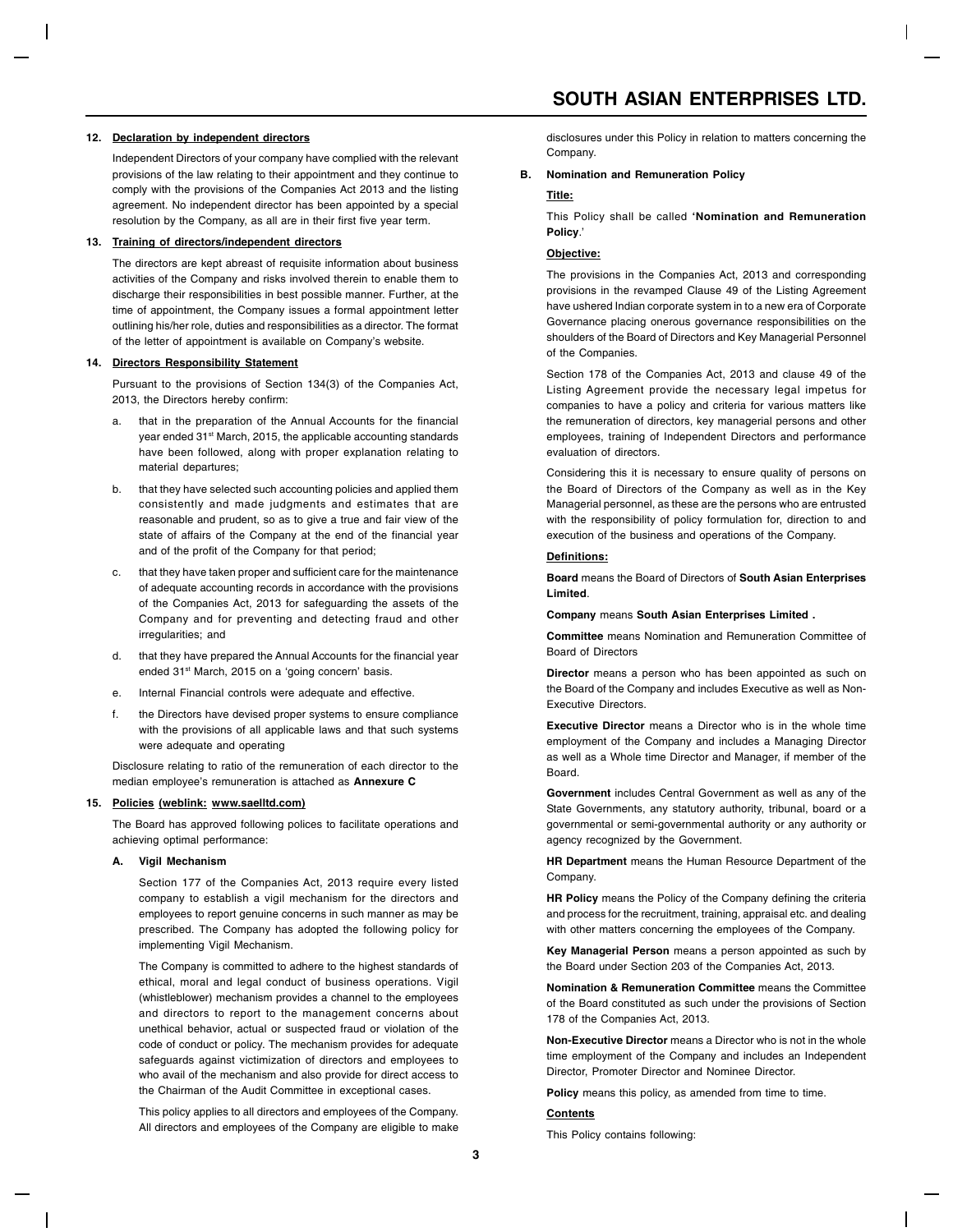- a) Process for the selection and appointment of Directors and Key Managerial Personnel;
- b) Criteria for determining remuneration of the Directors, Key Managerial Personnel and other employees of the Company;
- c) Training of Independent Directors.

## **(I) Selection of Directors and Key Managerial Personnel**

In case of Executive Directors and Key Managerial Personnel, the selection can be made in either of the ways given below:

- a) by way of recruitment from outside;
- b) from within the Company hierarchy; or
- c) Upon recommendation by the Chairman or other Director.

The appointment may be made either to fill up a vacancy caused by retirement, resignation, death or removal of an existing Executive Director or it may be a fresh appointment.

In case of Non-Executive Directors the selection can be made in either of the ways given below:

- a) by way of selection from the data bank of Independent Directors maintained by the Government.
- b) Upon recommendation by Chairman or other Director.

The appointment may be made either to fill up a vacancy caused by resignation, death or removal of an existing Non-Executive Director or it may be appointment as an additional director or an alternate director.

#### **(II) Qualifications, Experience and Positive Attributes of Directors**

- While appointing a Director, it shall always be ensured that the candidate possesses appropriate skills, experience and knowledge in one or more fields of finance, law, management, sales, marketing, administration, research, corporate governance, technical operations or other disciplines related to the company's business.
- b) In case of appointment as an Executive Director, the candidate must have the relevant technical or professional qualifications and experience as are considered necessary based on the job description of the position. In case no specific qualification or experience is prescribed or thought necessary for the position then, while recommending the appointment, the HR Department shall provide the job description to the Committee and justify that the qualifications, experience and expertise of the recommended candidate are satisfactory for the relevant appointment. In such circumstances, the Committee may, if considered necessary, call for an expert opinion on the appropriateness of the qualifications and experience of the candidate for the position of the Executive Director.
- c) In case of appointment as a Non-Executive Director, the candidate must be a graduate or possess diploma or a professional qualification in the field of his practice / profession / service and shall have not less than five years of working experience in such field as a professional in practice, advisor, consultant or as an employee, provided that the Board may waive the requirements of qualification and / or experience under this paragraph for a deserving candidate.
- d) The Board, while making the appointment of a Director, shall also try to assess from the information available and from the interaction with the candidate that he is a fair achiever in his chosen field and that he is a person with integrity, diligence and open mind.
- **(III) Process for Appointment of Directors and Key Managerial Personnel**
- (A) Process for the appointment of Executive Directors and Key Managerial Personnel:
- a) A proposal for the appointment of an Executive Director / Key Managerial Personnel with such details as may be prescribed shall be submitted for the consideration of the Committee. The proposal with recommendation of committee will be placed before the Board.
- b) The Board shall, based on the information available in the proposal and recommendation of committee deliberate upon the necessity for appointment, expertise, skill and knowledge of the candidate and reasonableness of the remuneration.
- c) The Board may call and seek the help of any other Company Official including the recommender or a Key Managerial Personnel while finalizing the appointment. The recommender shall not take part in the discussion or voting on the appointment of a Key Managerial Personnel.
- (B) Process for the appointment of Non- Executive Directors:
- a) A proposal for the appointment of a Non-Executive Director with such details as may be prescribed shall be submitted for the consideration of the committee. The proposal with recommendation of committee will be placed before the Board.
- b) The Board, based on the information available in the proposal, shall deliberate upon the necessity for appointment, integrity, qualifications, expertise, skill and knowledge of the candidate.

## **(IV) Remuneration of Directors, Key Managerial Personnel and Other Employees**

- a) While determining the remuneration of Executive Directors and Key Managerial Personnel, the Board shall consider following factors:
	- i) Criteria / norms for determining the remuneration of such employees prescribed in applicable statutory provisions and Company's internal criteria for remuneration.
	- ii) Existing remuneration drawn.
	- iii) Industry standards, if the data in this regard is available.
	- iv) The job description.
	- v) Qualifications and experience levels of the candidate,
	- vi) Remuneration drawn by the outgoing employee, in case the appointment is to fill a vacancy on the death, resignation, removal etc. of an existing employee.
	- vii) The remuneration drawn by other employees in the grade with matching qualifications and seniority, if applicable.
- b) The determination of remuneration for other employees shall be governed by the HR Policy.
- c) The proposal for the appointment of an Executive Director / Key Managerial Personnel shall provide necessary information in this regard including recommendation of Committee to the Board in arriving at the conclusion as to whether or not the remuneration offered to the candidate is appropriate, reasonable and balanced as to the fixed and variable portions (including the commission).
- d) The remuneration payable to the Executive Directors, including the Commission and value of the perquisites, shall not exceed the permissible limits as are mentioned within the provisions of the Companies Act, 2013.
- e) The Executive Directors shall not be eligible to receive sitting fees for attending the meetings of the Board or committees thereof.
- f) The Non-Executive Directors shall not be eligible to receive any remuneration /salary from the Company. However, the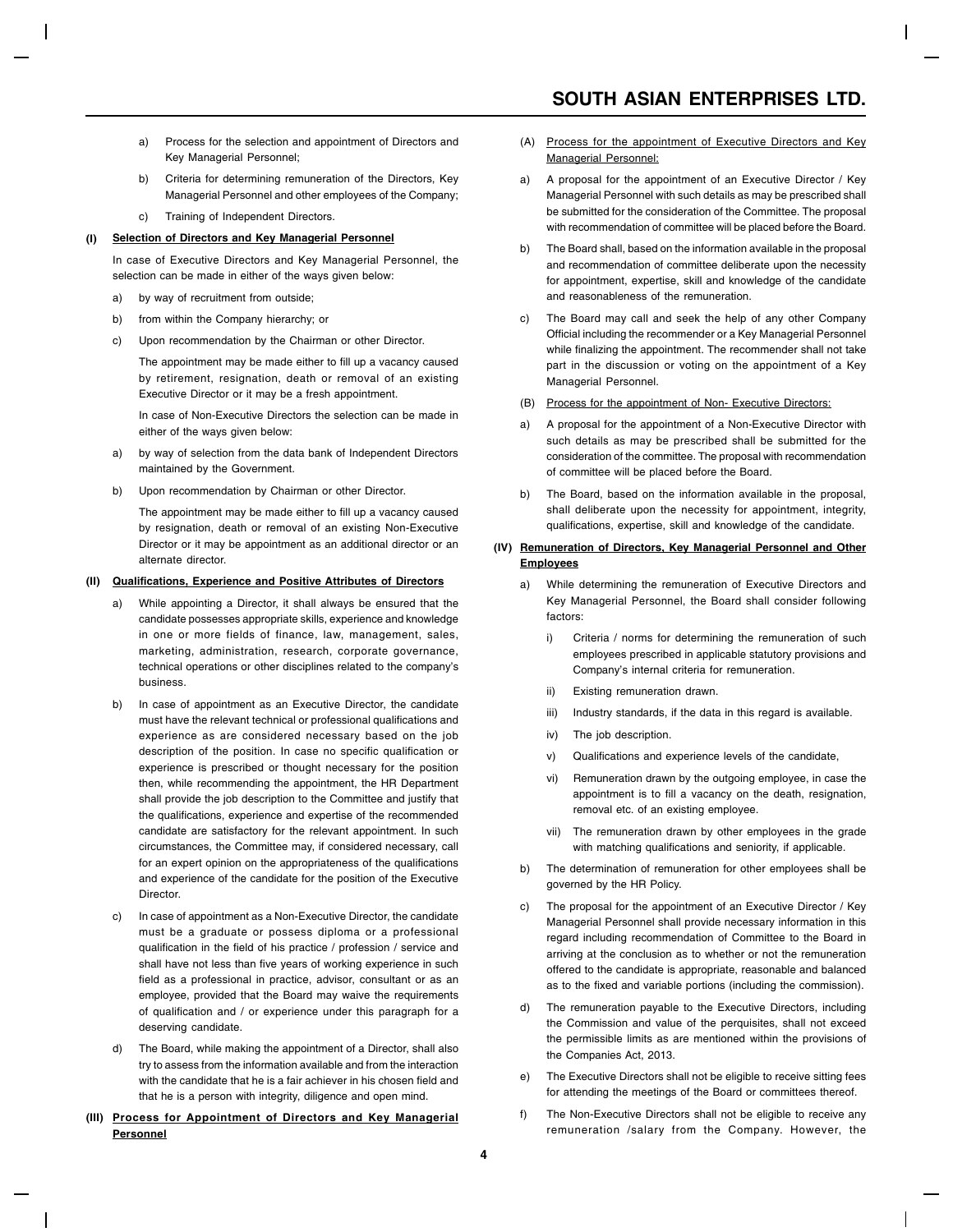Non-Executive Directors shall be paid sitting fees for attending the meeting of the Board or committees thereof and commission, as may be decided by the Board / shareholders from time to time.

The Non-Executive Directors shall also be eligible to receive reimbursement of reasonable out-of-pocket expenses incurred by them for attending the meetings of the Board, committees or shareholders, including travelling and lodging & boarding expenses or such other expense incurred by them regarding the afffairs of the Company on an actual basis.

g) The amount of sitting fee and commission payable to Non-Executive Directors shall not exceed the limits prescribed therefor under the provisions of the Companies Act, 2013.

Explanation: For the purposes of this Policy, Remuneration shall mean the Cost to the Company and shall include the salary, allowances, perquisites, performance incentive and any other facility provided or payment made to the employee.

## **(V) Training of Independent Directors**

The Company shall arrange to provide training to Independent Directors to familiarize them with the Company, their roles, rights and responsibilities in the Company, nature of the industry in which the Company operates, business model of the Company etc.

The training may be provided in any of the ways given below:

- a) By providing reading material to the Independent Director(s) giving all relevant information about the Company, industry and the role of Independent Directors.
- b) An induction program devised for the Independent Director(s) wherein structured training is provided to the Independent Director(s) either exclusively or with other officials of the Company who are due for such induction / training.
- c) Such other manner as may be prescribed by applicable law or decided by the Board.

#### **Interpretation:**

- a) Any words used in this policy but not defined herein shall have the same meaning prescribed to it in the Companies Act, 2013 or Rules made thereunder, SEBI Act or Rules and Regulations made thereunder, Listing Agreement, Accounting Standards or any other relevant legislation / law applicable to the Company.
- b) The reference to the male gender in the Policy shall be deemed to include a reference to female gender.
- c) In case of any dispute or difference upon the meaning / interpretation of any word or provision in this Policy, the same shall be referred to the Committee and the decision of the Committee in such a case shall be final. In interpreting such term/ provision, the Committee may seek the help of any of the officers of the Company or an outside expert as it deems fit.

#### **Amendments:**

The Board of Directors shall have the power to amend any of the provisions of this Policy, substitute any of the provisions with new provisions or replace this Policy entirely with a new Policy

## **C. Anti-sexual harassment mechanism**

The Company has in place an Anti-Sexual Harassment Policy in line with the requirements of The Sexual Harassment of Women at the Workplace (Prevention, Prohibition & Redressal) Act, 2013. All women employees interalia (permanent, contractual, temporary, trainees) are covered under this policy.

The Internal Complaints Committee is headed by woman Director on the Board. There were no complaints received from any employee during

the year under review and no complaints were pending as on 31/03/2015.

## **16. Risk Management Policy**

The Company has formulated a Risk Management Policy to ensure appropriate risk management within its systems and culture. The Company operates in a competitive environment and is generally exposed to various risks at different times such as technological risks, business risks, operational risks, financial risks, etc. The Board of Directors and the Audit Committee of the Company periodically reviews the Risk Management Policy of the Company so that the Management controls the risk through properly defined network.

The Company has a system based approach to business risk management backed by strong internal control systems. A strong independent Internal Audit Function at the corporate level carries out risk focused audits across all businesses, enabling identification of areas where risk managements processes may need to be improved. The Board reviews internal audit findings, and provided strategic guidance on internal controls, monitors the internal control environment within the Company and ensures that Internal Audit recommendations are effectively implemented.

The combination of policies and procedures adequately addresses the various risks associated with your Company's businesses.

## **17. Auditors**

#### **Statutory Auditors**

The Auditors, M/s. Anil Pariek & Garg, Chartered Accountants, will retire at the forthcoming Annual General Meeting. The Company has received a certificate from the Auditors stating that they are qualified under section 139 of the Companies Act, 2013 to act as the Auditors of the Company, if appointed. Concurring with the recommendation of the Audit Committee, the Board of Directors recommends their appointment as Statutory Auditors for the next term. The Board may also be authorised to fix their remuneration. In terms of section 139 (2) read with Rule 6 of Companies (Audit and Auditors ) Rules, 2014 the present auditors can be appointed for two consecutive terms of one year each starting from present proposal before being subjected to compulsory rotation of Auditors.

#### **Secretarial auditor**

Ms. Pooja Gandhi, Practicing Company Secretary was appointed to conduct the secretarial audit of the Company for the financial year 2014-15, as required under section 204 of the Companies Act, 2013 and rules thereunder. The Secretarial Audit Report submitted by Company Secretary in Practice is enclosed as a part of this report as **Annexure D**.

#### **18. Auditors' Report**

The observations made by the Statutory Auditor in their report have been adequately dealt with in the relevant notes on accounts and need no further comments from the Directors. There is no adverse remark in the report of Secretarial Auditor requiring comments from directors.

## **19. Listing**

The shares of the Company are listed only at the BSE Ltd., (formerly The Bombay Stock Exchange), Mumbai. The Company has paid the annual listing fees for the financial year 2015-16 to the said stock exchange.

## **20. Deposits**

The Company has not accepted any deposits from public and as such, no amount on account of principal or interest on deposits from public was outstanding as on the date of the balance sheet.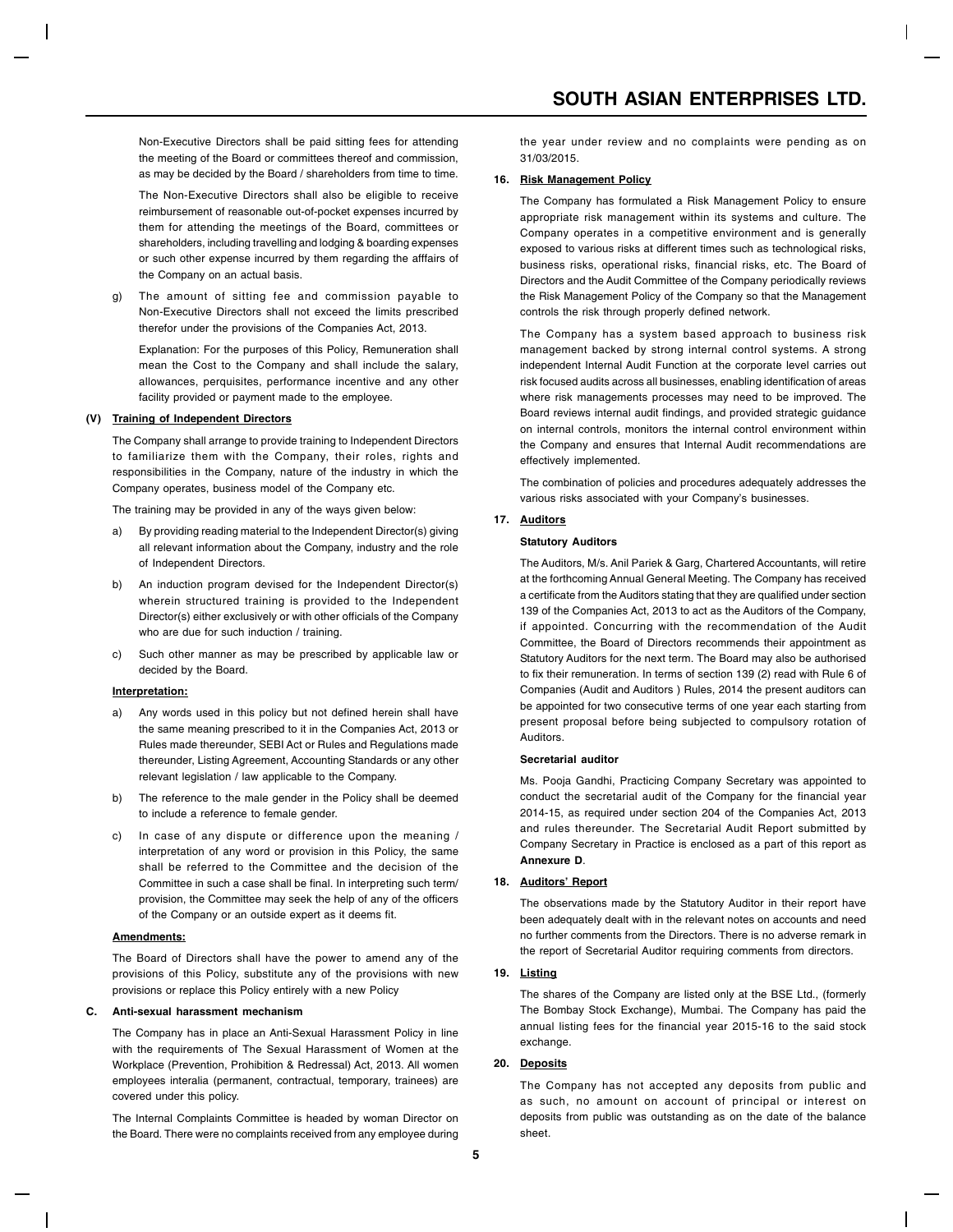## **21. Green Initiative in Corporate Governance:**

As a continuing endeavor towards the Go Green Initiative, the Company proposes to send future correspondence and documents like the notice calling the general meeting, audited financial statements, directors' report, auditors' report etc. in electronic form, to the email address provided by the Members and made available to us by the Depositories. Members who hold shares in physical form are requested to register their e-mail addresses and intimate any change in e-mail id, with the Company or with the Registrar & Share Transfer Agents, RCMC Share Registry Pvt. Ltd. In respect of electronic holdings, members are requested to register their e-mail addresses with the Depository through their concerned Depository Participants. However, in case you desire to receive Company's communication and documents in physical form, you are requested to intimate us through email at investordesk.sael@gmail.com. You may kindly note that as a Member of the Company, you will be entitled to be furnished, free of cost, a printed copy of the Annual Report of the Company, upon receipt of a requisition from you, at any time.

Members are advised to convert their shares from Physical Form to Dematerialized Form. Dematerialization of shares provides several benefits to the shareholders. The transaction of shares can be carried out quickly and in an easy way. Holding securities in Demat Form helps the investors to get immediate transfer of securities. No stamp duty is payable on transfer of shares held in Demat Form and the brokerage involved is also lower. The incidence of non-delivery or bad delivery and the risks associated such as forged transfers that occurs for the shares when held in physical form is totally avoided. Further, the sale and purchase of Company's shares through a stock exchange is possible if the shares are held in dematerialized form only. Hence, members holding in physical form can not sell the shares through stock exchange unless the physical shares are converted in dematerialized form.

## **22. Subsidiary Company and Consolidated Statements**

There being no subsidiary of the Company, no statement pursuant to Section 129 (3) of the Companies Act, 2013 for the Financial Year 2014-2015 is required to be enclosed. Accordingly, there is no need of consolidation of accounts.

#### **23. Statutory Information**

- 1. The information as required under Section 134(3)(m) if the Companies Act, 2013 read with rules thereunder, with respect to Conservation of Energy and Technology Absorption is enclosed as **Annexure E** and forms part of this report.
- 2. There was no proposal during the year under review for buy back of shares by the Company.
- 3. Your company has not made any investment or provided any loan or guarantee exceeding the limits under section 186 of the Act, nor has it issued equity shares with differential voting rights or

has any scheme of stock options for its employees. Hence no disclosure is required.

- 4. Company does not have any subsidiaries or associates in terms of section 134 read with rule 8(1) of the Companies (Accounts) Rules, 2014.
- Your company has not approved any scheme relating to provision of money to be held in a trust for the benefit of the employees in terms of section 67(3)(b)) of the Companies Act, 2013.
- 6. No revision of financial statements or boards report has been made.(S.131(1))
- 7. No material orders were passed during the year under review impacting the going concern of the status and operations of the Company.

#### **24. Acknowledgement**

Your Directors wish to express their sincere appreciation and gratitude to the Company's bankers, Kanpur Nagar Mahapalika, Lucknow Vikas Pradhikaran and all associates of the Company including the clients of trading business for their valuable cooperation and continued support. They are also thankful to you for the trust you have reposed in the Board.

## **For and on behalf of the Board of Directors**

| Date: 10/8/2015         | P. K. Sharan    | T.B. Gupta               |
|-------------------------|-----------------|--------------------------|
| <b>Place: New Delhi</b> | <b>Director</b> | <b>Managing Director</b> |
|                         | DIN: 00107048   | DIN:00106181             |

## **Annexure A**

**Form No. AOC-2** *(Pursuant to clause (h) of sub-section (3) of section 134 of the Act and Rule 8(2) of the Companies (Accounts) Rules, 2014)*

Form for disclosure of particulars of contracts/arrangements entered into by the company with related parties referred to in sub-section (1) of section 188 of the Companies Act, 2013 including certain arm's length transactions under third proviso thereto:

1. Details of contracts or arrangements or transactions not at arm's length basis:-

There were no contracts or arrangements or transactions entered into during the year ended March 31, 2015, which were not at arm's length basis with related parties.

2. Details of material contracts or arrangement or transactions at arm's length basis.

None.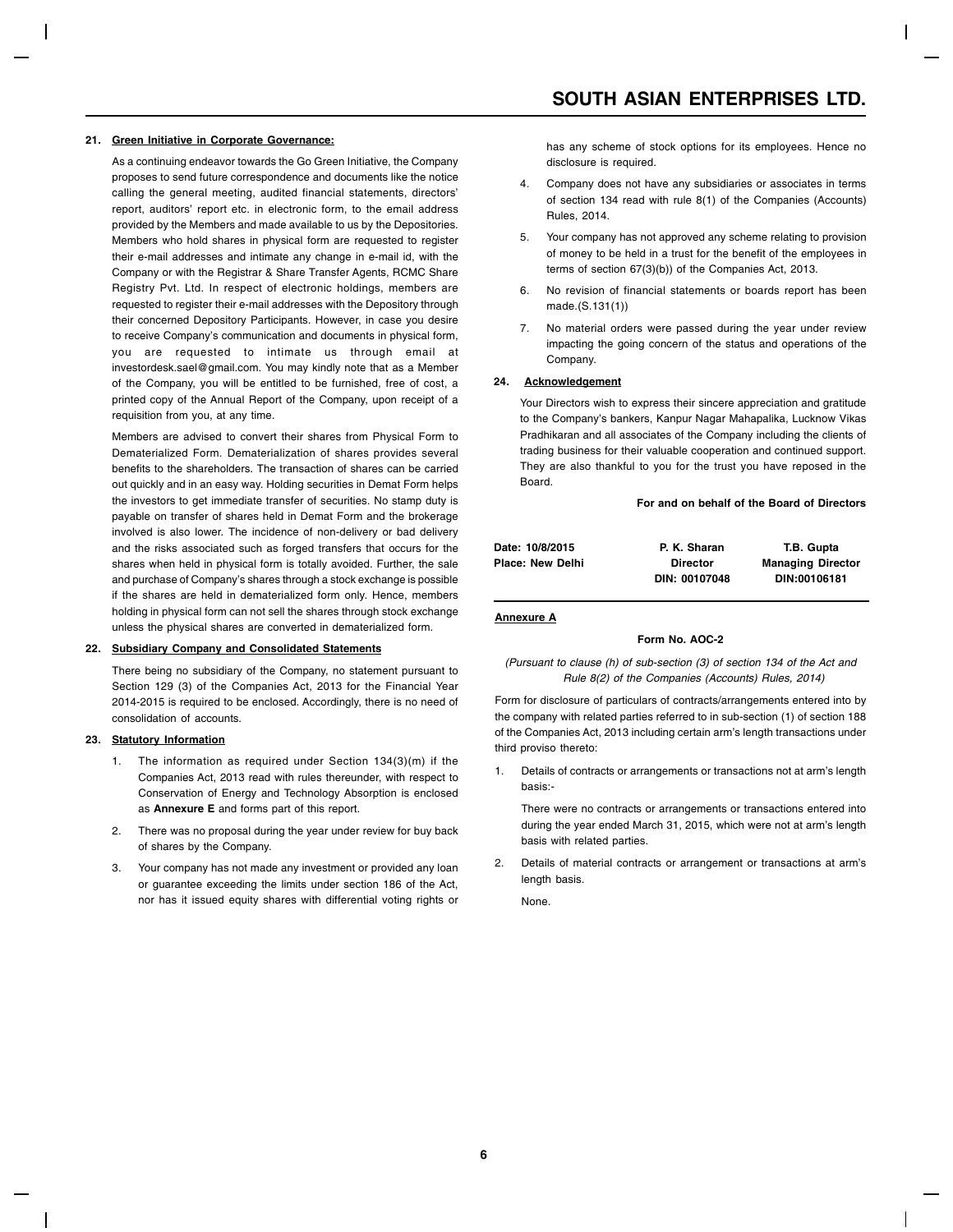## **Annexure B**

## **FORM NO. MGT 9 EXTRACT OF ANNUAL RETURN**

**as on financial year ended on 31.03.2015**

**Pursuant to Section 92 (3) of the Companies Act, 2013 and rule 12(1) of the Company (Management & Administration ) Rules, 2014.**

## **I. REGISTRATION & OTHER DETAILS:**

|              | <b>CIN</b>                                                                    | L91990UP1990PLC011753                                                                                                                                              |
|--------------|-------------------------------------------------------------------------------|--------------------------------------------------------------------------------------------------------------------------------------------------------------------|
| ii.          | <b>Registration Date</b>                                                      | 21/03/1990                                                                                                                                                         |
| iii          | Name of the Company                                                           | South Asian Enterprises Limited                                                                                                                                    |
| iv           | Category/Sub-category of the Company                                          | <b>Public Limited Company</b>                                                                                                                                      |
| $\mathsf{v}$ | Address of the Registered<br>office & contact details                         | Mikky House, K-Block<br>Kidwai Nagar,<br>Kanpur (U.P.)-208011<br>Phone Nos. 0512 - 2606859                                                                         |
|              | Address of the Corporate<br>office & contact details                          | 2nd Floor, 13, Sant Nagar,<br>East of Kailash, New Delhi- 110065<br>Phone Nos. 011 - 46656666<br>Fax 011-46656699                                                  |
| vi           | Whether listed company                                                        | Yes                                                                                                                                                                |
| vii          | Name, Address & contact details of the<br>Registrar & Transfer Agent, if any. | M/s. RCMC Share Registry Pvt. Ltd.,<br>B-25/1 First Floor,<br>Okhla Industrial Area Phase-II,<br>New Delhi-110020<br>Phone Nos. 011 - 26387320<br>Fax 011-26387322 |

## **II. PRINCIPAL BUSINESS ACTIVITY OF THE COMPANY**

All the business activities contributing 10% or more of the total turnover of the company shall be stated

| SI. No. | Name and Description of main<br>products / services | NIC Code of the<br>Product / service | % to total turnover<br>of the company |
|---------|-----------------------------------------------------|--------------------------------------|---------------------------------------|
|         | Amusement Park and Electrical Engg Services         | 99546199                             | 22.11                                 |
|         | Trading                                             |                                      | 70.51                                 |

## **III. PARTICULARS OF HOLDING, SUBSIDIARY AND ASSOCIATE COMPANIES -**

| S. No. | <b>NAME AND ADDRESS</b><br>OF THE COMPANY                       | <b>CIN/GLN</b>        | <b>HOLDING/</b><br><b>SUBSIDIARY</b><br><b>/ASSOCIATE</b> | % of shares held | Applicable<br><b>Section</b> |
|--------|-----------------------------------------------------------------|-----------------------|-----------------------------------------------------------|------------------|------------------------------|
|        | VLS Capital Ltd.<br>C-561, Defence Colony,<br>New Delhi- 110024 | U67190DL1985PLC022302 | <b>Holding Company</b>                                    | 59.61            | 2(46)                        |

**IV. SHARE HOLDING PATTERN (Equity Share Capital Breakup as % of Total Equity)**

## **(i) Category-wise Share Holding**

| Category of<br><b>Shareholders</b> | No. of shares held at the beginning<br>of the year |          |         | No. of Shares held at the end<br>of the year |          |          |             | $\%$<br>change during<br>the year |          |
|------------------------------------|----------------------------------------------------|----------|---------|----------------------------------------------|----------|----------|-------------|-----------------------------------|----------|
|                                    | Demat                                              | Physical | Total   | $%$ of<br>Total<br><b>Shares</b>             | Demat    | Physical | Total       | $%$ of<br>Total<br><b>Shares</b>  |          |
| A. PROMOTERS                       |                                                    |          |         |                                              |          |          |             |                                   |          |
| $(1)$ Indian                       |                                                    |          |         |                                              |          |          |             |                                   |          |
| Individual/HUF<br>a)               | 56610                                              | 20       | 56630   | 1.42%                                        | 56610    | 20       | 56630       | 1.42%                             | $0.00\%$ |
| Central Govt.or State Govt.<br>b)  | 0                                                  | 0        | 0       | $0.00\%$                                     | 0        | $\Omega$ | 0           | $0.00\%$                          | $0.00\%$ |
| <b>Bodies Corporates</b><br>C)     | 2384089                                            | 200      | 2384289 | 59.61%                                       | 2384089  | 200      | 2384289     | 59.61%                            | $0.00\%$ |
| d) Bank/FI                         | 0                                                  | 0        | 0       | $0.00\%$                                     | 0        |          | $\mathbf 0$ | $0.00\%$                          | $0.00\%$ |
| e) Any other                       | 0                                                  | 0        | 0       | $0.00\%$                                     | $\Omega$ |          | 0           | $0.00\%$                          | $0.00\%$ |
| SUB TOTAL:(A)(1)                   | 2440699                                            | 220      | 2440919 | 61.02%                                       | 2440699  | 220      | 2440919     | 61.02%                            | $0.00\%$ |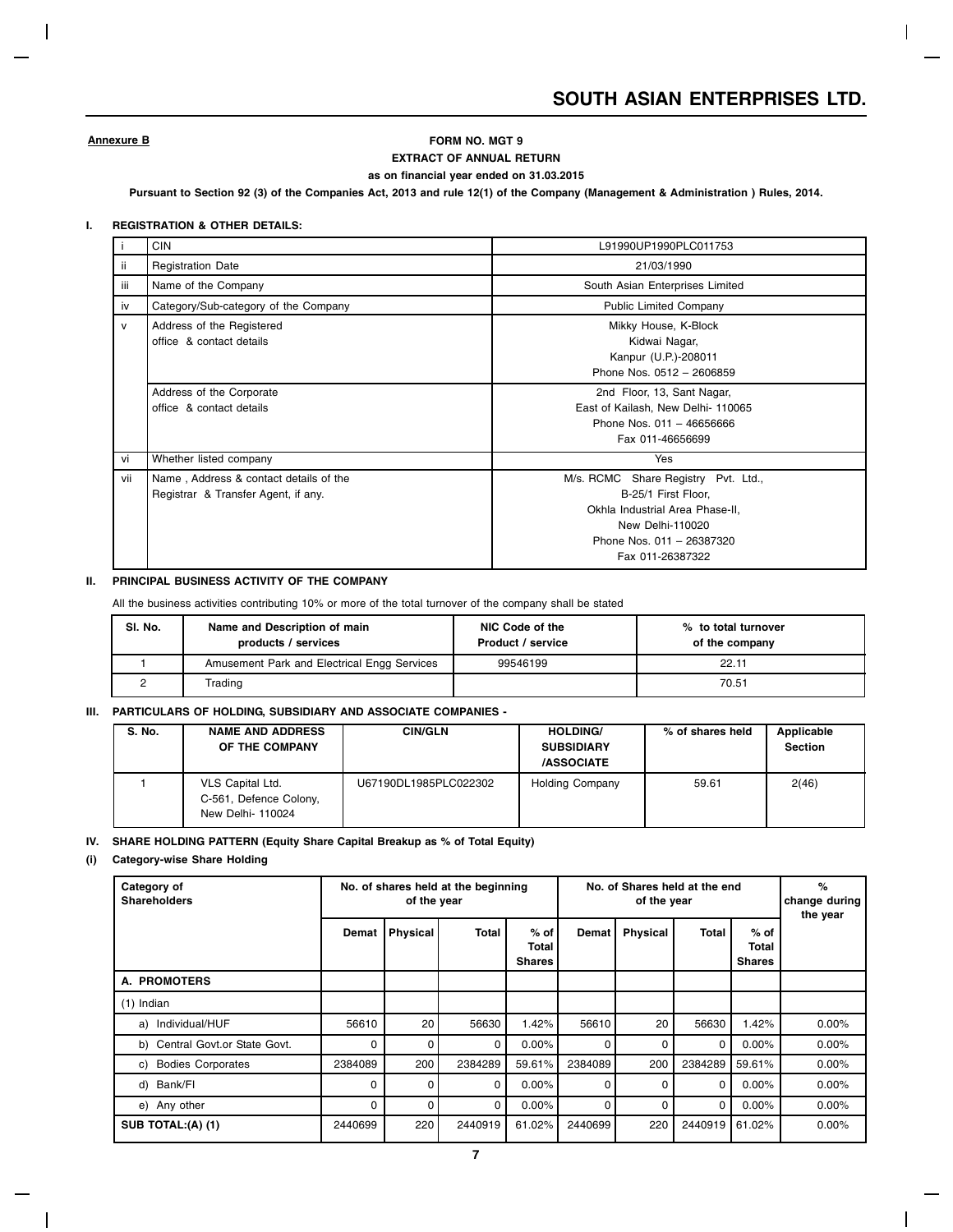$\overline{\phantom{a}}$ 

 $\overline{\phantom{a}}$ 

| Category of<br><b>Shareholders</b>                                                        | No. of shares held at the beginning<br>of the year |             |         | No. of Shares held at the end<br>of the year |         |             |                 | %<br>change during<br>the year          |          |
|-------------------------------------------------------------------------------------------|----------------------------------------------------|-------------|---------|----------------------------------------------|---------|-------------|-----------------|-----------------------------------------|----------|
|                                                                                           | Demat                                              | Physical    | Total   | % of<br><b>Total</b><br><b>Shares</b>        | Demat   | Physical    | <b>Total</b>    | $%$ of<br><b>Total</b><br><b>Shares</b> |          |
| (2) Foreign                                                                               |                                                    |             |         |                                              |         |             |                 |                                         |          |
| a) NRI- Individuals                                                                       | 0                                                  | 0           | 0       | 0.00%                                        | 0       | 0           | 0               | 0.00%                                   | 0.00%    |
| b) Other Individuals                                                                      | 0                                                  | $\mathbf 0$ | 0       | 0.00%                                        | 0       | 0           | $\mathbf 0$     | 0.00%                                   | 0.00%    |
| c) Bodies Corp.                                                                           | 0                                                  | $\mathbf 0$ | 0       | 0.00%                                        | 0       | 0           | $\mathbf 0$     | 0.00%                                   | 0.00%    |
| d) Banks/FI                                                                               | 0                                                  | 0           | 0       | 0.00%                                        | 0       | 0           | $\mathbf 0$     | 0.00%                                   | 0.00%    |
| e) Any other                                                                              | 0                                                  | $\mathbf 0$ | 0       | 0.00%                                        | 0       | 0           | 0               | $0.00\%$                                | 0.00%    |
| SUB TOTAL (A) (2)                                                                         | 0                                                  | 0           | 0       | 0                                            | 0       | 0           | 0               | 0                                       | 0        |
| <b>Total Shareholding of Promoter</b><br>$(A)=(A)(1)+(A)(2)$                              | 2440699                                            | 220         | 2440919 | 61.02%                                       | 2440699 | 220         | 2440919         | 61.02%                                  | $0.00\%$ |
| <b>B. PUBLIC SHAREHOLDING</b>                                                             |                                                    |             |         |                                              |         |             |                 |                                         |          |
| (1) Institutions                                                                          |                                                    |             |         |                                              |         |             |                 |                                         |          |
| a) Mutual Funds                                                                           | 0                                                  | $\mathbf 0$ | 0       | 0.00%                                        | 0       | 0           | 0               | $0.00\%$                                | 0.00%    |
| b) Banks/Fl                                                                               | 0                                                  | 200         | 200     | $0.01\%$                                     | 0       | 200         | 200             | 0.01%                                   | 0.00%    |
| C) Central govt                                                                           | 0                                                  | 0           | 0       | 0.00%                                        | 0       | 0           | 0               | 0.00%                                   | 0.00%    |
| State Govt.<br>d)                                                                         | 0                                                  | 0           | 0       | 0.00%                                        | 0       | 0           | 0               | 0.00%                                   | $0.00\%$ |
| Venture Capital Fund<br>e)                                                                | 0                                                  | 0           | 0       | $0.00\%$                                     | 0       | 0           | $\mathbf 0$     | $0.00\%$                                | 0.00%    |
| <b>Insurance Companies</b><br>f)                                                          | 0                                                  | $\mathbf 0$ | 0       | 0.00%                                        | 0       | 0           | $\mathbf 0$     | 0.00%                                   | 0.00%    |
| g) FIIS                                                                                   | 0                                                  | $\mathbf 0$ | 0       | 0.00%                                        | 0       | 0           | $\mathbf 0$     | $0.00\%$                                | 0.00%    |
| Foreign Venture Capital Funds<br>h)                                                       | 0                                                  | $\mathbf 0$ | 0       | 0.00%                                        | 0       | 0           | $\mathbf 0$     | 0.00%                                   | 0.00%    |
| Others (specify)<br>i)                                                                    | 0                                                  | 0           | 0       | 0.00%                                        | 0       | 0           | $\mathbf 0$     | $0.00\%$                                | 0.00%    |
| SUB TOTAL (B)(1):                                                                         | 0                                                  | 200         | 200     | 0.01%                                        | 0       | 200         | 200             | 0.01%                                   | 0.00%    |
| (2) Non Institutions                                                                      |                                                    |             |         |                                              |         |             |                 |                                         |          |
| a) Bodies corporates                                                                      |                                                    |             |         |                                              |         |             |                 |                                         |          |
| i) Indian                                                                                 | 120317                                             | 256100      | 376417  | 9.41%                                        | 127089  | 256000      | 383089          | 9.58%                                   | 0.17%    |
| ii) Overseas                                                                              | 0                                                  | 0           | 0       | 0.00%                                        | 0       | 0           | $\Omega$        | 0.00%                                   | $0.00\%$ |
| b) Individuals                                                                            |                                                    |             |         |                                              |         |             |                 |                                         |          |
| i) Individual shareholders<br>holding nominal share capital<br>upto Rs.1 lakhs            | 499725                                             | 494945      | 994670  | 24.87%                                       | 495856  | 488345      |                 | 984201 24.61%                           | $-0.26%$ |
| ii) Individuals shareholders<br>holding nominal share capital<br>in excess of Rs. 1 lakhs | 171169                                             | 12700       | 183869  | 4.60%                                        | 162556  | 0           | 162556          | 4.06%                                   | $-0.53%$ |
| c) Others (specify)                                                                       |                                                    |             |         |                                              |         |             |                 |                                         |          |
| a) NRI / OCB                                                                              | 500                                                | 0           | 500     | 0.01%                                        | 500     | $\mathbf 0$ | 500             | 0.01%                                   | 0.00%    |
| b) Foreign National                                                                       | 0                                                  | 0           | 0       | 0.00%                                        | 0       | 0           | $\mathbf 0$     | 0.00%                                   | 0.00%    |
| c) Clearing Member                                                                        | 3425                                               | 0           | 3425    | 0.09%                                        | 28535   | 0           | 28535           | 0.71%                                   | 0.63%    |
| d) LLP                                                                                    | 0                                                  | $\mathbf 0$ | 0       | 0.00%                                        | 0       | 0           | 0               | 0.00%                                   | 0.00%    |
| e) Trust                                                                                  | 0                                                  | $\mathbf 0$ | 0       | 0.00%                                        | 0       | 0           | 0               | 0.00%                                   | 0.00%    |
| SUB TOTAL (B)(2):                                                                         | 795136                                             | 763745      | 1558881 | 38.97%                                       | 814536  | 744345      | 1558881         | 38.97%                                  | 0.00%    |
| <b>Total Public Shareholding</b><br>$(B)=(B)(1)+(B)(2)$                                   | 795136                                             | 763945      | 1559081 | 38.98%                                       | 814536  | 744545      | 1559081         | 38.98%                                  | $0.00\%$ |
| C. Shares held by Custodian for<br><b>GDRs &amp; ADRs</b>                                 | 0                                                  | 0           | 0       | 0                                            | 0       | 0           | 0               | 0                                       | 0        |
| Grand Total (A+B+C)                                                                       | 3235835                                            | 764165      | 4000000 | 100.00%                                      | 3255235 | 744765      | 4000000 100.00% |                                         | 0.00%    |

 $\mathsf{l}$ 

 $\overline{1}$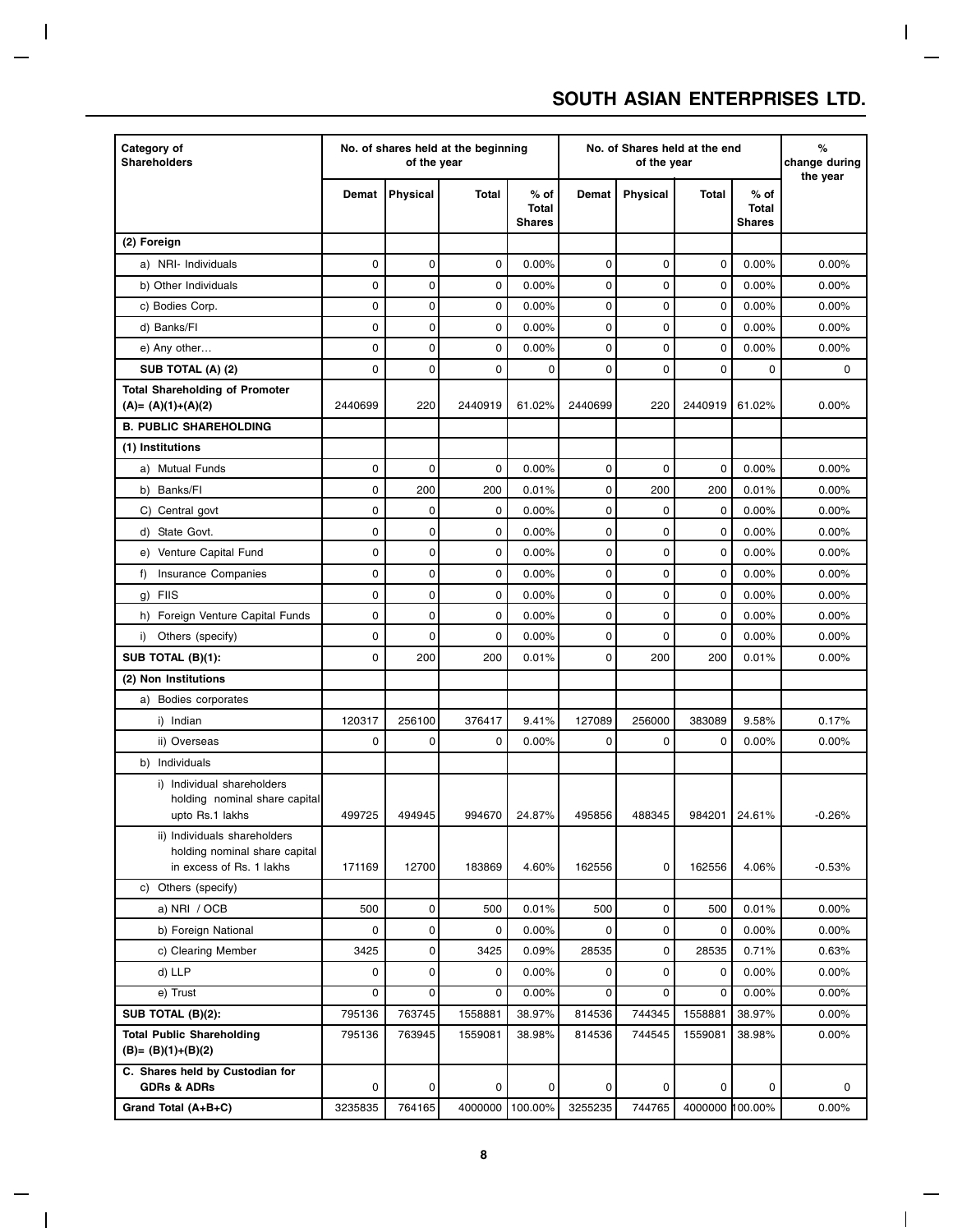## **(ii) Shareholding of Promoters**

 $\mathbf l$ 

|                | S.No Shareholder's Name    | Shareholding at the beginning of the year<br>Shareholding at the end of the year |                                           |                                                          |                         |                                           |                                                             |                                                       |
|----------------|----------------------------|----------------------------------------------------------------------------------|-------------------------------------------|----------------------------------------------------------|-------------------------|-------------------------------------------|-------------------------------------------------------------|-------------------------------------------------------|
|                |                            | No. of<br><b>Shares</b>                                                          | % of total<br>shares of<br>the<br>Company | % of Shares<br>pledged/<br>encumbered<br>to total shares | No. of<br><b>Shares</b> | % of total<br>shares of<br>the<br>Company | % of shares<br>pledged/<br>encumbered<br>to total<br>shares | % Change<br>in share<br>holding<br>during the<br>year |
| 1              | Shri M. P. Mehrotra        | 6510                                                                             | 0.16%                                     | 0.00                                                     | 6510                    | 0.16%                                     | 0.00                                                        | 0.00%                                                 |
| $\overline{2}$ | Shri Ramji Mehrotra        | 10                                                                               | 0.00%                                     | 0.00                                                     | 10                      | 0.00%                                     | 0.00                                                        | 0.00%                                                 |
| 3              | VLS Capital Ltd.           | 673000                                                                           | 16.83%                                    | 0.00                                                     | 2384289                 | 59.61%                                    | 0.00                                                        | 42.78%                                                |
| 4              | Ms. Divya Mehrotra         | 50100                                                                            | 1.25%                                     | 0.00                                                     | 50100                   | 1.25%                                     | 0.00                                                        | $0.00\%$                                              |
| 5              | VLS Finance Ltd.           | 1711289                                                                          | 42.78%                                    | 0.00                                                     | 0                       | $0.00\%$                                  | 0.00                                                        | $-42.78%$                                             |
| 6              | Dr. (Mrs) Sushma Mehrotra  | 10                                                                               | 0.00%                                     | 0.00                                                     | 10                      | 0.00%                                     | 0.00                                                        | 0.00%                                                 |
| 7              | Shri Somesh Mehrotra       | 0                                                                                | 0.00%                                     | 0.00                                                     | 0                       | 0.00%                                     | 0.00                                                        | $0.00\%$                                              |
| 8              | Mrs. Sushma Mehrotra       | 0                                                                                | 0.00%                                     | 0.00                                                     | 0                       | 0.00%                                     | 0.00                                                        | 0.00%                                                 |
| 9              | Mrs. Sadhana Mehrotra      | 0                                                                                | 0.00%                                     | 0.00                                                     | 0                       | 0.00%                                     | 0.00                                                        | 0.00%                                                 |
| 10             | VLS Commodities Pvt. Ltd.  | 0                                                                                | 0.00%                                     | 0.00                                                     | 0                       | 0.00%                                     | 0.00                                                        | 0.00%                                                 |
| 11             | Pragati Moulders Ltd.      | 0                                                                                | 0.00%                                     | 0.00                                                     | 0                       | 0.00%                                     | 0.00                                                        | 0.00%                                                 |
| 12             | M. P. Mehrotra (HUF)       | 0                                                                                | 0.00%                                     | 0.00                                                     | 0                       | 0.00%                                     | 0.00                                                        | 0.00%                                                 |
| 13             | Ms. Daya Mehrotra          | 0                                                                                | 0.00%                                     | 0.00                                                     | 0                       | 0.00%                                     | 0.00                                                        | 0.00%                                                 |
| 14             | <b>VLS Securities Ltd.</b> | 0                                                                                | 0.00%                                     | 0.00                                                     | 0                       | 0.00%                                     | 0.00                                                        | 0.00%                                                 |
| 15             | VLS Asset Management Ltd.  | 0                                                                                | 0.00%                                     | 0.00                                                     | 0                       | 0.00%                                     | 0.00                                                        | 0.00%                                                 |
|                | <b>Total</b>               | 2440919                                                                          | 61.02%                                    | 0.00                                                     | 2440919                 | 61.02%                                    | 0.00                                                        | 0.00%                                                 |

## **(iii) CHANGE IN PROMOTERS' SHAREHOLDING ( SPECIFY IF THERE IS NO CHANGE)**

Date wise increase/decrease in Promoters Share holding during the year specifying the reasons for increase/ decrease (e.g. allotment/ transfer/bonus/ sweat equity etc)

|                | <b>IS.No I Shareholder's Name</b> |          | Shareholding at the beginning<br><b>Cumulative Share holding</b><br>during the year<br>of the year |                                        |                         |                                        |
|----------------|-----------------------------------|----------|----------------------------------------------------------------------------------------------------|----------------------------------------|-------------------------|----------------------------------------|
|                |                                   | Date     | No. of<br><b>Shares</b>                                                                            | % of total<br>shares of<br>the Company | No. of<br><b>Shares</b> | % of total<br>shares of<br>the Company |
|                | <b>VLS Capital Limited</b>        |          |                                                                                                    |                                        |                         |                                        |
|                | At the beginning of the year      | 1/4/2014 | 673000                                                                                             | 16.83%                                 | 673000                  | 16.83%                                 |
|                | At the end of the year            | 3/2/2015 | 1711289                                                                                            | 42.78%                                 | 2384289                 | 59.61%                                 |
| $\overline{2}$ | VLS Finance Ltd.                  |          |                                                                                                    |                                        |                         |                                        |
|                | At the beginning of the year      | 1/4/2014 | 1711289                                                                                            | 42.78%                                 | 1711289                 | 42.78%                                 |
|                | At the end of the year            | 3/2/2015 | 0                                                                                                  | $0.00\%$                               | 0                       | $0.00\%$                               |

**(iv) Shareholding Pattern of top ten Shareholders (other than Directors, Promoters and Holders of GDRs and ADRs):**

|   | S.No For Each of the Top 10 Shareholders | Shareholding at the beginning | of the year                            | <b>Cumulative Share holding</b><br>during the year |                                        |  |
|---|------------------------------------------|-------------------------------|----------------------------------------|----------------------------------------------------|----------------------------------------|--|
|   |                                          | No. of<br><b>Shares</b>       | % of total<br>shares of<br>the Company | No. of<br><b>Shares</b>                            | % of total<br>shares of<br>the Company |  |
|   | DHAMPUR SUGAR MILLS LTD                  |                               |                                        |                                                    |                                        |  |
|   | At the beginning of the year             | 250000                        | 6.25                                   | 250000                                             | 6.25                                   |  |
|   | At the end of the year                   |                               |                                        | 250000                                             | 6.25                                   |  |
| 2 | <b>VSL SECURITIES PRIVATE LIMITED</b>    |                               |                                        |                                                    |                                        |  |
|   | At the beginning of the year             | 78379                         | 1.96                                   | 78379                                              | 1.96                                   |  |
|   | At the end of the year                   |                               |                                        | 78379                                              | 1.96                                   |  |
| 3 | SANGEETHA S                              |                               |                                        |                                                    |                                        |  |
|   | At the beginning of the year             | 60060                         | 1.5                                    | 60060                                              | 1.5                                    |  |
|   | At the end of the year                   |                               |                                        | 60060                                              | 1.5                                    |  |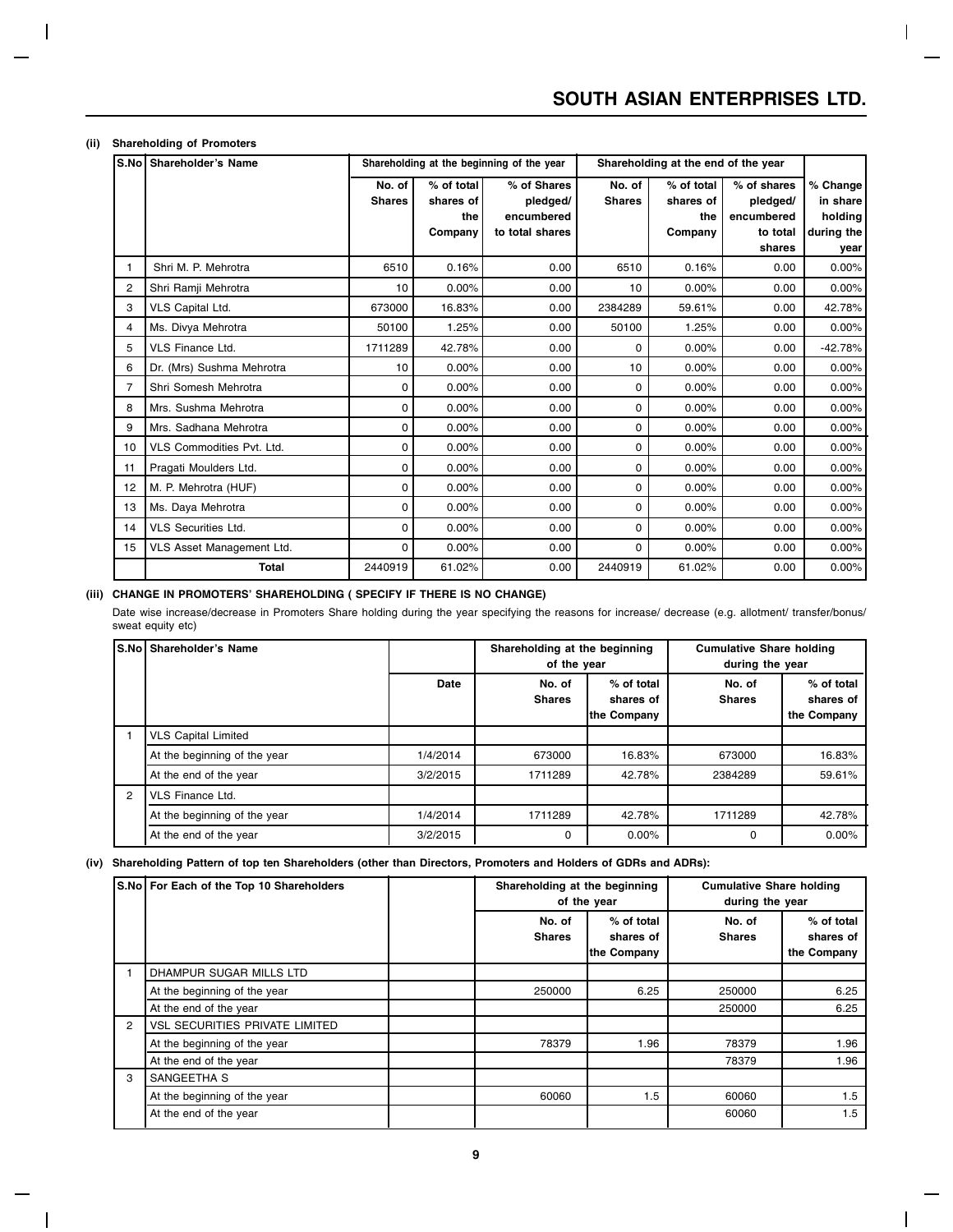$\overline{\phantom{a}}$ 

 $\overline{1}$ 

|                | S.No For Each of the Top 10 Shareholders                       |          | Shareholding at the beginning | of the year                            | <b>Cumulative Share holding</b><br>during the year |                                        |
|----------------|----------------------------------------------------------------|----------|-------------------------------|----------------------------------------|----------------------------------------------------|----------------------------------------|
|                |                                                                |          | No. of<br><b>Shares</b>       | % of total<br>shares of<br>the Company | No. of<br><b>Shares</b>                            | % of total<br>shares of<br>the Company |
| $\overline{4}$ | SARLA SINGHAL                                                  |          |                               |                                        |                                                    |                                        |
|                | At the beginning of the year                                   |          | 47749                         | 1.19                                   | 47749                                              | 1.19                                   |
|                | At the end of the year                                         |          |                               |                                        | 47749                                              | 1.19                                   |
| 5              | SANJAYKUMAR SARAWAGI                                           |          |                               |                                        |                                                    |                                        |
|                | At the beginning of the year                                   |          | 28994                         | 0.72                                   | 28994                                              | 0.72                                   |
|                | 23/01/2015                                                     | Transfer | 122                           | 0                                      | 29116                                              | 0.73                                   |
|                | 06/02/2015                                                     | Transfer | 780                           | 0.02                                   | 29896                                              | 0.75                                   |
|                | At the end of the year                                         |          |                               |                                        | 29896                                              | 0.75                                   |
| 6              | MANJULATA JITENDRAKUMAR RANKA                                  |          |                               |                                        |                                                    |                                        |
|                | At the beginning of the year                                   |          | 21474                         | 0.54                                   | 21474                                              | 0.54                                   |
|                | 30/06/2014                                                     | Transfer | 5500                          | 0.14                                   | 26974                                              | 0.67                                   |
|                | 30/01/2015<br>13/02/2015                                       | Transfer | 500                           | 0.01                                   | 27474                                              | 0.69                                   |
|                |                                                                | Transfer | $-27474$                      | $-0.69$                                | 0<br>0                                             | 0<br>$\mathbf 0$                       |
| $\overline{7}$ | At the end of the year<br>ARUN KUMAR SANCHETI (HUF).           |          |                               |                                        |                                                    |                                        |
|                | At the beginning of the year                                   |          | 12892                         | 0.32                                   | 12892                                              | 0.32                                   |
|                | At the end of the year                                         |          |                               |                                        | 12892                                              | 0.32                                   |
| 8              | PARMANAND KHANDWALA                                            |          |                               |                                        |                                                    |                                        |
|                | At the beginning of the year                                   |          | 12700                         | 0.32                                   | 12700                                              | 0.32                                   |
|                | 31/07/2014                                                     | Transfer | $-12000$                      | 0.3                                    | 700                                                | 0.02                                   |
|                | 13/03/2015                                                     | Transfer | 700                           | 0.02                                   | 700                                                | 0.02                                   |
|                | At the end of the year                                         |          |                               |                                        | 700                                                | 0.02                                   |
| 9              | GANDHI SECURITIES & INVESTMENT PRIVATE LIMITED                 |          |                               |                                        |                                                    |                                        |
|                | At the beginning of the year                                   |          | 9600                          | 0.24                                   | 9600                                               | 0.24                                   |
|                | At the end of the year                                         |          |                               |                                        | 9600                                               | 0.24                                   |
| 10             | <b>VIVEK KUMAR KHEMKA</b>                                      |          |                               |                                        |                                                    |                                        |
|                | At the beginning of the year                                   |          | 9142                          | 0.23                                   | 9142                                               | 0.23                                   |
|                | At the end of the year                                         |          |                               |                                        | 9142                                               | 0.23                                   |
| 11             | SATCO CAPITAL MARKETS LIMITED                                  |          |                               |                                        |                                                    |                                        |
|                | At the beginning of the year                                   |          | $\mathbf 0$                   | $\Omega$                               | $\Omega$                                           | $\mathbf 0$                            |
|                | 20/02/2015                                                     | Transfer | 27474                         | 0.69                                   | 27474                                              | 0.69                                   |
| 12             | At the end of the year<br>EDELWEISS FINANCIAL ADVISORS LIMITED |          |                               |                                        | 27474                                              | 0.69                                   |
|                | At the beginning of the year                                   |          | 0                             | 0                                      | $\mathbf 0$                                        | 0                                      |
|                | 04/04/2014                                                     | Transfer | 5721                          | 0.14                                   | 5721                                               | 0.14                                   |
|                | 30/05/2014                                                     | Transfer | 100                           | 0                                      | 5821                                               | 0.15                                   |
|                | 31/12/2014                                                     | Transfer | $-100$                        | 0                                      | 5721                                               | 0.14                                   |
|                | 20/02/2015                                                     | Transfer | $-5721$                       | $-0.14$                                | 0                                                  | 0                                      |
|                | At the end of the year                                         |          |                               |                                        | 0                                                  | 0                                      |
| 13             | JITENDRA M. KANODIA                                            |          |                               |                                        |                                                    |                                        |
|                | At the beginning of the year                                   |          | 0                             | 0                                      | $\mathbf 0$                                        | $\mathbf 0$                            |
|                | 04/04/2014                                                     | Transfer | 5850                          | 0.15                                   | 5850                                               | 0.15                                   |
|                | At the end of the year                                         |          |                               |                                        | 5850                                               | 0.15                                   |
| 14             | GALARY TRADING PRIVATE LIMITED                                 |          |                               |                                        |                                                    |                                        |
|                | At the beginning of the year                                   |          | $\mathbf 0$                   | 0                                      | $\mathbf 0$<br>27474                               | $\mathbf 0$                            |
|                | 13/02/2015<br>20/02/2015                                       | Transfer | 27474                         | 0.69<br>$-0.69$                        |                                                    | 0.69                                   |
|                | At the end of the year                                         | Transfer | $-27474$                      |                                        | 0<br>0                                             | 0<br>0                                 |
| 15             | SHRIKANT MANTRI                                                |          |                               |                                        |                                                    |                                        |
|                | At the beginning of the year                                   |          | 0                             | 0                                      | $\mathsf 0$                                        | 0                                      |
|                | 04/04/2014                                                     | Transfer | 7200                          | 0.18                                   | 7200                                               | 0.18                                   |
|                | At the end of the year                                         |          |                               |                                        | 7200                                               | 0.18                                   |
| 16             | PRITTY DEVI SARAWAGI                                           |          |                               |                                        |                                                    |                                        |
|                | At the beginning of the year                                   |          | 0                             | 0                                      | $\mathbf 0$                                        | 0                                      |
|                | 05/12/2014                                                     | Transfer | 8570                          | 0.21                                   | 8570                                               | 0.21                                   |
|                | 12/12/2014                                                     | Transfer | 1564                          | 0.04                                   | 10134                                              | 0.25                                   |
|                | 09/01/2015                                                     | Transfer | 1825                          | 0.05                                   | 11959                                              | 0.3                                    |
|                |                                                                |          |                               |                                        |                                                    |                                        |
|                | At the end of the year                                         |          |                               |                                        | 11959                                              | 0.3                                    |

 $\mathsf{l}$ 

 $\overline{1}$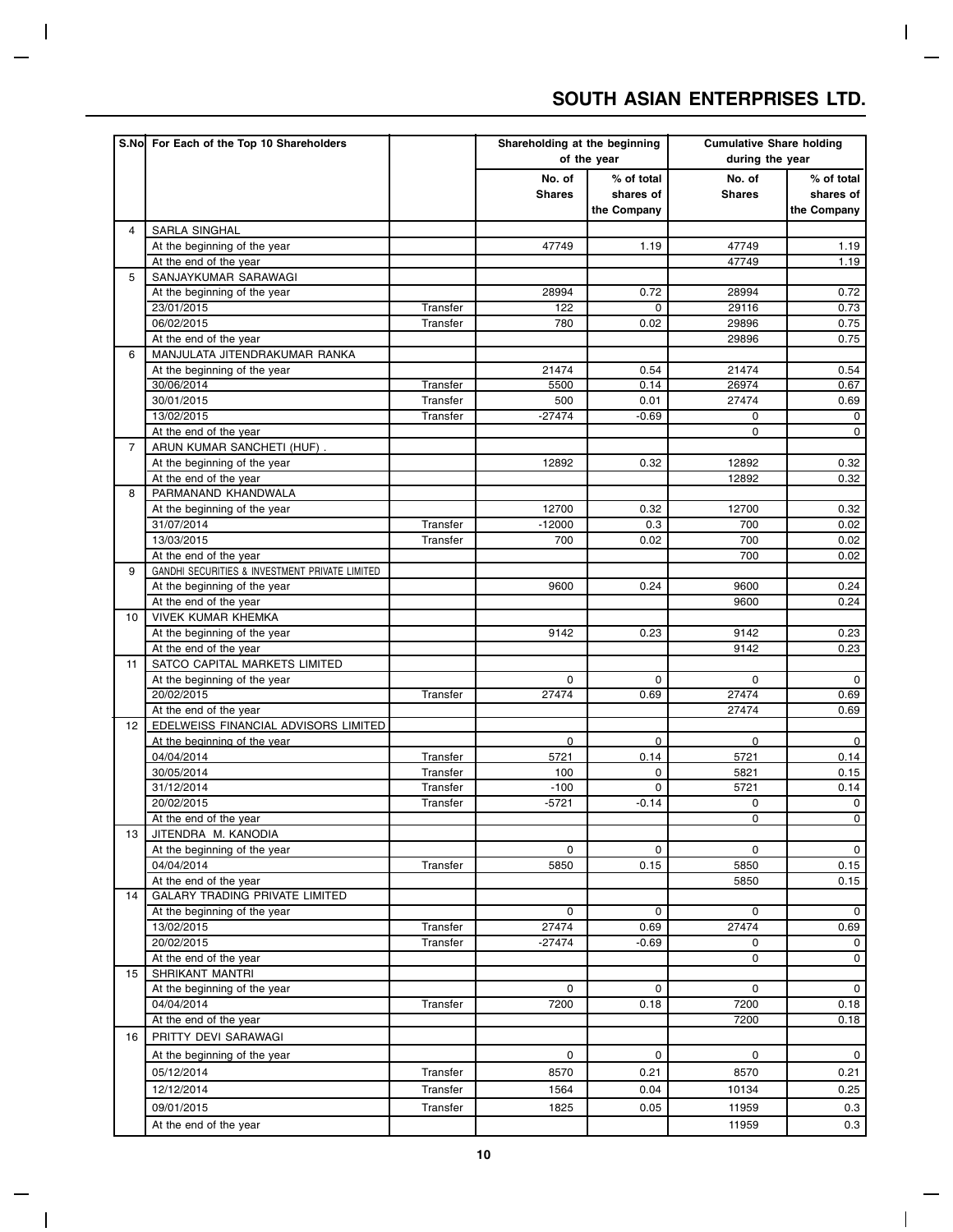$\overline{\phantom{a}}$ 

 $\mathsf{I}$ 

|    | S.No For Each of the Top 10 Shareholders |          | Shareholding at the beginning<br>of the year |                                        | <b>Cumulative Share holding</b><br>during the year |                                        |
|----|------------------------------------------|----------|----------------------------------------------|----------------------------------------|----------------------------------------------------|----------------------------------------|
|    |                                          |          | No. of<br><b>Shares</b>                      | % of total<br>shares of<br>the Company | No. of<br><b>Shares</b>                            | % of total<br>shares of<br>the Company |
| 17 | <b>MANAS RANJAN BEHERA</b>               |          |                                              |                                        |                                                    |                                        |
|    | At the beginning of the year             |          | $\Omega$                                     | $\Omega$                               | $\mathbf 0$                                        | $\mathbf 0$                            |
|    | 04/04/2014                               | Transfer | 6800                                         | 0.17                                   | 6800                                               | 0.17                                   |
|    | At the end of the year                   |          |                                              |                                        | 6800                                               | 0.17                                   |
| 18 | ARVINDKUMAR SANCHETI                     |          |                                              |                                        |                                                    |                                        |
|    | At the beginning of the year             |          | 0                                            | $\Omega$                               | $\Omega$                                           | $\Omega$                               |
|    | 04/04/2014                               | Transfer | 8963                                         | 0.22                                   | 8963                                               | 0.22                                   |
|    | At the end of the year                   |          |                                              |                                        | 8963                                               | 0.22                                   |
| 19 | BHAVIKKUMAR NITINKUMAR RAMI              |          |                                              |                                        |                                                    |                                        |
|    | At the beginning of the year             |          | 0                                            | 0                                      | 0                                                  | 0                                      |
|    | 29/08/2014                               | Transfer | 12000                                        | 0.3                                    | 12000                                              | 0.3                                    |
|    | 05/12/2014                               | Transfer | $-9536$                                      | $-0.24$                                | 2464                                               | 0.06                                   |
|    | 12/12/2014                               | Transfer | $-2370$                                      | $-0.06$                                | 94                                                 | $\Omega$                               |
|    | At the end of the year                   |          |                                              |                                        | 94                                                 | $\Omega$                               |
| 20 | <b>VARDHMAN ARVIND SANCHETI</b>          |          |                                              |                                        |                                                    |                                        |
|    | At the beginning of the year             |          | 0                                            | $\Omega$                               | 0                                                  | 0                                      |
|    | 04/04/2014                               | Transfer | 8780                                         | 0.22                                   | 8780                                               | 0.22                                   |
|    | At the end of the year                   |          |                                              |                                        | 8780                                               | 0.22                                   |

## (v) **Shareholding of Directors & KMP**

 $\overline{\phantom{a}}$ 

| ls.nol |                                                                                                                                                                                |             | Shareholding at the end<br>of the year |                                        | <b>Cumulative Share holding</b><br>during the year |                                        |
|--------|--------------------------------------------------------------------------------------------------------------------------------------------------------------------------------|-------------|----------------------------------------|----------------------------------------|----------------------------------------------------|----------------------------------------|
|        | For Each of the Directors & KMP                                                                                                                                                | <b>Date</b> | No. of<br><b>Shares</b>                | % of total<br>shares of<br>the Company | No. of<br><b>Shares</b>                            | % of total<br>shares of<br>the Company |
|        | Dr. B. Venkataraman<br>At the beginning of the year                                                                                                                            |             | 600                                    | 0.02%                                  | 600                                                | 0.02%                                  |
|        | Date wise increase/decrease in Promoters<br>Share holding during the year specifying the<br>reasons for increase/decrease (e.g. allotment/<br>transfer/bonus/sweat equity etc) |             | 0                                      | $\Omega$                               | 0                                                  |                                        |
|        | At the end of the year                                                                                                                                                         |             | 600                                    | 0.02%                                  | 600                                                | 0.02%                                  |

## V **INDEBTEDNESS**

 $\overline{1}$ 

| Indebtedness of the Company including interest outstanding/accrued but not due for payment |                                            |                           |                 |                       |  |
|--------------------------------------------------------------------------------------------|--------------------------------------------|---------------------------|-----------------|-----------------------|--|
|                                                                                            | <b>Secured Loans</b><br>excluding deposits | <b>Unsecured</b><br>Loans | <b>Deposits</b> | Total<br>Indebtedness |  |
| Indebtness at the beginning of the financial year                                          |                                            |                           |                 |                       |  |
| <b>Principal Amount</b><br>i)                                                              | 505910                                     | 0                         | 0               | 505910                |  |
| ii)<br>Interest due but not paid                                                           | $\Omega$                                   | 0                         | 0               | $\Omega$              |  |
| Interest accrued but not due<br>iii)                                                       | 0                                          | 0                         | 0               | 0                     |  |
| Total (i+ii+iii)                                                                           | 505910                                     | $\Omega$                  | $\Omega$        | 505910                |  |
| Change in Indebtedness during the financial year                                           |                                            |                           |                 |                       |  |
| <b>Additions</b>                                                                           | $\Omega$                                   | $\Omega$                  | $\Omega$        | $\Omega$              |  |
| Reduction                                                                                  | 450334                                     | 0                         | 0               | 450334                |  |
| <b>Net Change</b>                                                                          | 450334                                     | $\Omega$                  | 0               | 450334                |  |
| Indebtedness at the end of the financial year                                              |                                            |                           |                 |                       |  |
| <b>Principal Amount</b><br>i)                                                              | 55576                                      | 0                         | $\Omega$        | 55576                 |  |
| ii)<br>Interest due but not paid                                                           | $\Omega$                                   | $\Omega$                  | $\Omega$        | 0                     |  |
| Interest accrued but not due<br>iii)                                                       | $\Omega$                                   | 0                         | 0               | $\mathbf 0$           |  |
| Total (i+ii+iii)                                                                           | 55576                                      | 0                         | 0               | 55576                 |  |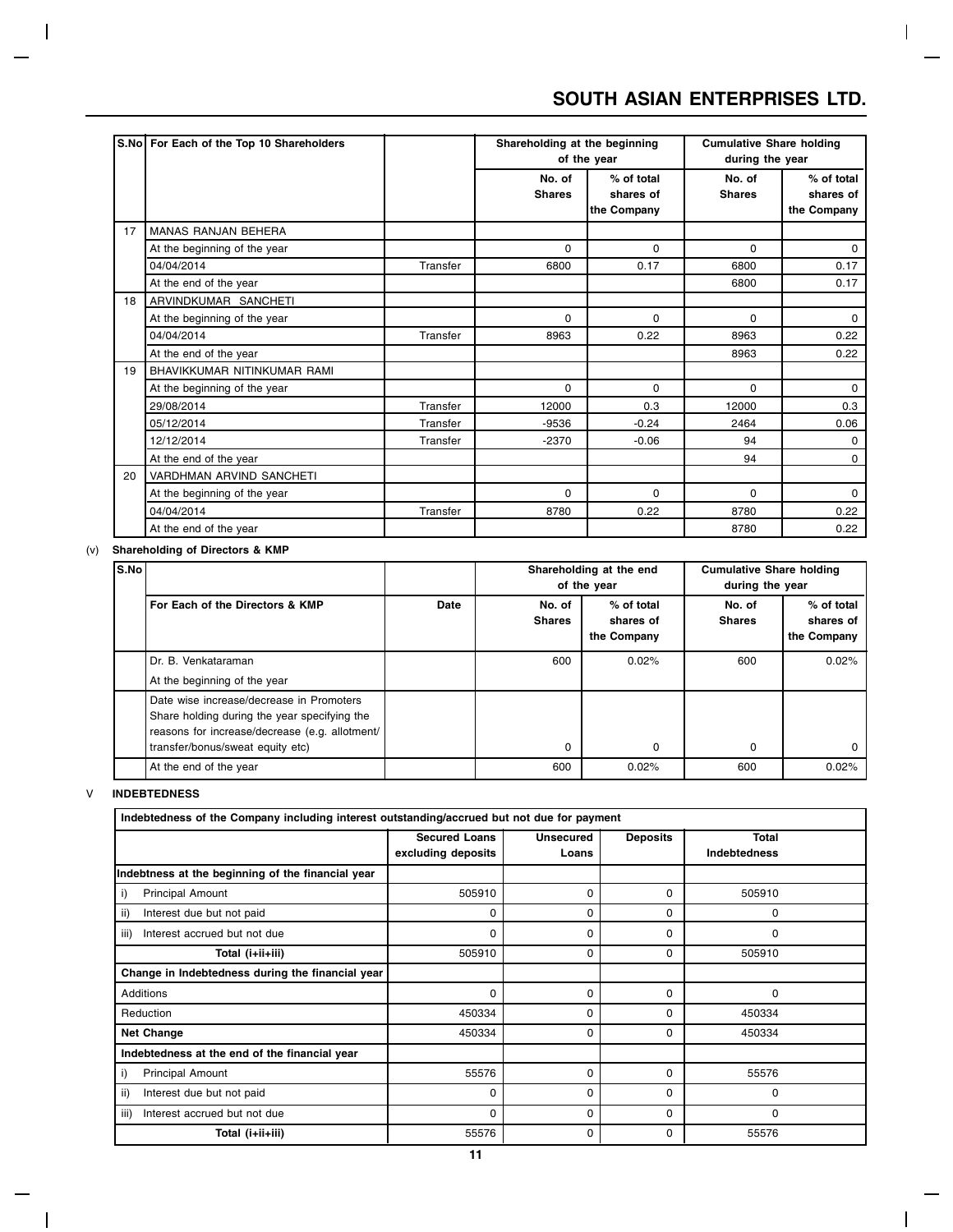$\overline{\phantom{a}}$ 

## **VI REMUNERATION OF DIRECTORS AND KEY MANAGERIAL PERSONNEL**

**A. Remuneration to Managing Director, Whole time director and/or Manager:**

| SI.No | <b>Particulars of Remuneration</b>                                                  | Name of the MD/WTD/ Manager | Total Amount |
|-------|-------------------------------------------------------------------------------------|-----------------------------|--------------|
|       | Gross salary                                                                        | Mr T. B. Gupta- MD          |              |
|       | Salary as per provisions contained in section 17(1) of the Income Tax. 1961.<br>(a) | 480000.00                   | 480000.00    |
|       | (b) Value of perquisites u/s 17(2) of the Income tax Act, 1961                      | 0.00                        | 0.00         |
|       | (c) Profits in lieu of salary under section 17(3) of the Income Tax Act, 1961       | 0.00                        | 0.00         |
| 2     | Stock option                                                                        | 0.00                        | 0.00         |
| 3     | Sweat Equity                                                                        | 0.00                        | 0.00         |
| 4     | Commission                                                                          | 0.00                        | 0.00         |
|       | as % of profit                                                                      | 0.00                        | 0.00         |
|       | others (specify)                                                                    | 0.00                        | 0.00         |
| 5     | Others, please specify                                                              | 0.00                        | 0.00         |
|       | Total (A)                                                                           | 480000.00                   | 480000.00    |
|       | Ceiling as per the Act per annum                                                    | 3000000.00                  | 3000000.00   |

## **B. Remuneration to other directors:**

|                | SI.No Particulars of Remuneration                     |                        |                    |                       | <b>Name of the Directors</b> |                                  |                        |                       | <b>Total Amount</b> |
|----------------|-------------------------------------------------------|------------------------|--------------------|-----------------------|------------------------------|----------------------------------|------------------------|-----------------------|---------------------|
| 1              | <b>Independent Directors</b>                          | Dr. B.<br>Venkataraman | Shri P K<br>Sharan | Dr. S<br>Ramesh       | Shri R. K.<br>Goswami        | Shri Priva<br>Brat               | Shri Gian<br>Vijeshwar | Shri S.V.S.<br>Juneja |                     |
|                | Fee for attending board/<br>(a)<br>committee meetings | 25000.00               | 55000.00           | 45000.00              | 55000.00                     | 45000.00                         | 0.00                   | 30000.00              | 255000.00           |
|                | Commission<br>(b)                                     | 0.00                   | 0.00               | 0.00                  | 0.00                         | 0.00                             | 0.00                   | 0.00                  | 0.00                |
|                | (c) Others, please specify                            | 0.00                   | 0.00               | 0.00                  | 0.00                         | 0.00                             | 0.00                   | 0.00                  | 0.00                |
|                | Total (1)                                             | 25000.00               | 55000.00           | 45000.00              | 55000.00                     | 45000.00                         | 0.00                   | 30000.00              | 255000.00           |
| $\overline{2}$ | Other Non Executive Directors                         |                        |                    |                       |                              |                                  |                        |                       |                     |
|                | Non Independent Directors                             | Shri M. P.<br>Mehrotra | Shri K. K.<br>Soni | Shri S. C.<br>Agarwal | Shri Anurag<br>Bhatnagar     | Dr. (Mrs.)<br>Sushma<br>Mehrotra |                        |                       |                     |
|                | Fee for attending board/<br>(a)<br>committee meetings | 5000.00                | 0.00               | 0.00                  | 0.00                         | 0.00                             |                        |                       | 5000.00             |
|                | Commission<br>(b)                                     | 0.00                   | 0.00               | 0.00                  | 0.00                         | 0.00                             |                        |                       | 0.00                |
|                | Others, please specify.<br>(c)                        | 0.00                   | 0.00               | 0.00                  | 0.00                         | 0.00                             |                        |                       | 0.00                |
|                | Total (2)                                             | 5000.00                | 0.00               | 0.00                  | 0.00                         | 0.00                             |                        |                       | 5000.00             |
|                | Total $(B)=(1+2)$                                     | 30000.00               | 55000.00           | 45000.00              | 55000.00                     | 45000.00                         | 0.00                   | 30000.00              | 260000.00           |
|                | <b>Total Managerial Remuneration</b>                  | N.A.                   | N.A.               | N.A.                  | N.A.                         | N.A.                             | N.A.                   | N.A.                  |                     |
|                | Overall Ceiling as per the Act.<br>Per meeting        | 100000.00 100000.00    |                    | 100000.00             | 100000.00                    | 100000.00                        | 100000.00              | 100000.00             |                     |

**C. Remuneration to Key Managerial personnel other than MD/Manager/WTD :**

| SI.Nol | <b>Particulars of Remuneration</b>                                                         |            | Key Managerial Personnel                      |                                |             |
|--------|--------------------------------------------------------------------------------------------|------------|-----------------------------------------------|--------------------------------|-------------|
|        | <b>Gross Salary</b>                                                                        | <b>CEO</b> | Shri R. C. Pandey<br><b>Company Secretary</b> | Shri S. P. Singh<br><b>CFO</b> | Total       |
|        | Salary as per provisions contained in section 17(1) of the<br>(a)<br>Income Tax Act, 1961. | N. A.      | 0                                             | 276120                         | 276120      |
|        | Value of perquisites u/s 17(2) of the Income Tax Act, 1961<br>(b)                          | N. A.      | 0                                             | 15000                          | 15000       |
|        | (c) Profits in lieu of salary under section 17(3) of the Income<br>Tax Act, 1961           | N. A.      | $\Omega$                                      | $\Omega$                       | $\Omega$    |
| 2      | Stock Option                                                                               | N. A.      | 0                                             | 0                              | $\mathbf 0$ |
| 3      | Sweat Equity                                                                               | N. A.      | 0                                             | 0                              | $\mathbf 0$ |
| 4      | Commission                                                                                 | N. A.      | 0                                             | $\Omega$                       | $\Omega$    |
|        | as % of profit                                                                             | N. A.      | $\Omega$                                      | 0                              | $\Omega$    |
|        | others, specify                                                                            | N. A.      | 0                                             | 0                              | $\Omega$    |
| 5      | Others, please specify (Professional Charges)                                              | N. A.      | 60000                                         | 0                              | 60000       |
|        | Total                                                                                      | N. A.      | 60000                                         | 291120                         | 351120      |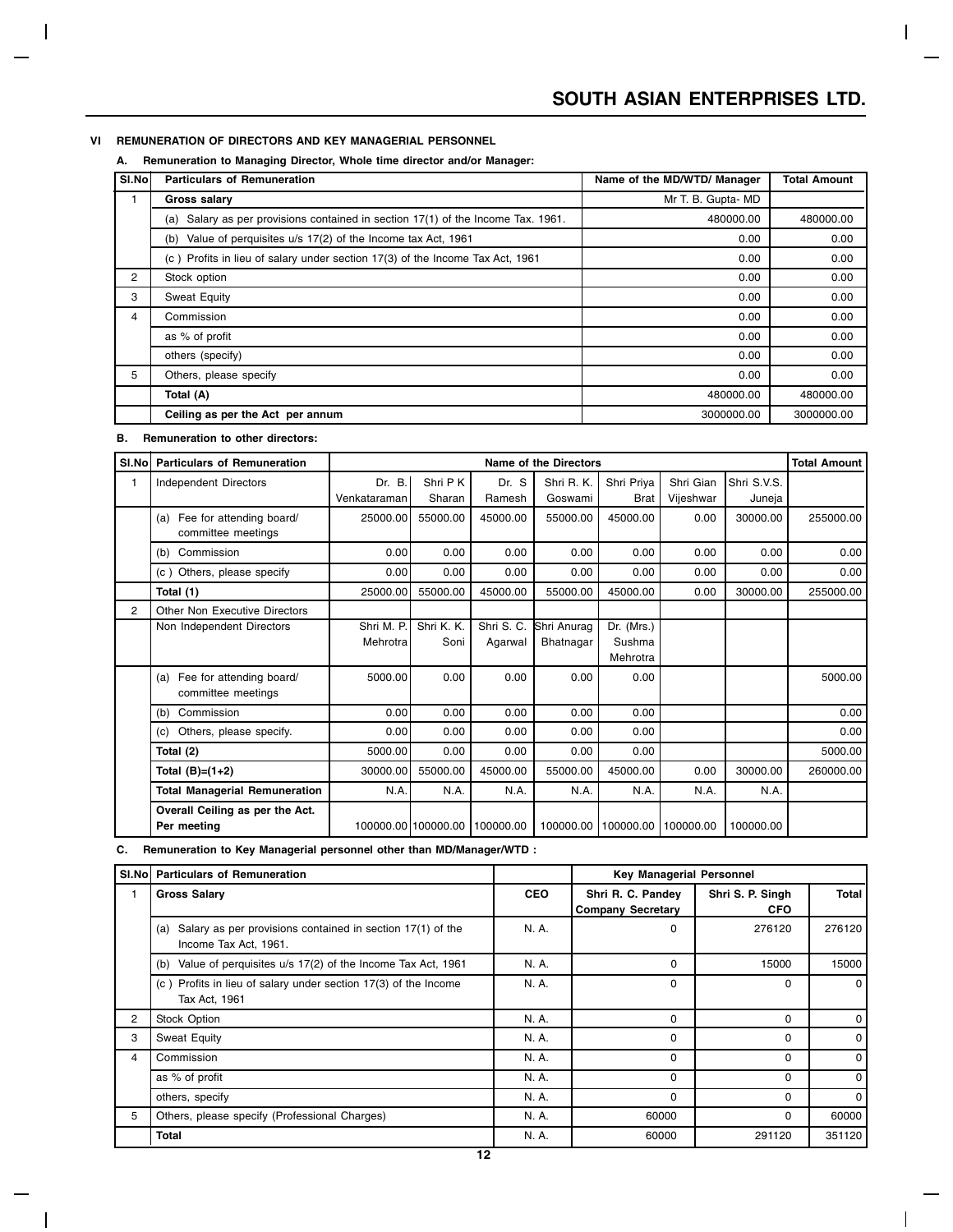## **VII PENALTIES/PUNISHMENT/COMPOUNDING OF OFFENCES**

| <b>Type</b>                         | Section of the<br><b>Companies Act</b> | <b>Brief</b><br><b>Description</b> | Details of Penalty /Punishment/<br>Compounding fees imposed | Authority[RD /<br><b>NCLT/ COURTI</b> | Appeal made, if<br>any (give Details) |  |  |
|-------------------------------------|----------------------------------------|------------------------------------|-------------------------------------------------------------|---------------------------------------|---------------------------------------|--|--|
| A. COMPANY                          |                                        |                                    |                                                             |                                       |                                       |  |  |
| Penalty                             | N.A.                                   | N.A.                               | N.A.                                                        | N.A.                                  | N.A.                                  |  |  |
| Punishment                          | N.A.                                   | N.A.                               | N.A.                                                        | N.A.                                  | N.A.                                  |  |  |
| Compounding                         | N.A.                                   | N.A.                               | N.A.                                                        | N.A.                                  | N.A.                                  |  |  |
| <b>B. DIRECTORS</b>                 |                                        |                                    |                                                             |                                       |                                       |  |  |
| Penalty                             | N.A.                                   | N.A.                               | N.A.                                                        | N.A.                                  | N.A.                                  |  |  |
| Punishment                          | N.A.                                   | N.A.                               | N.A.                                                        | N.A.                                  | N.A.                                  |  |  |
| Compounding                         | N.A.                                   | N.A.                               | N.A.                                                        | N.A.                                  | N.A.                                  |  |  |
| <b>C. OTHER OFFICERS IN DEFAULT</b> |                                        |                                    |                                                             |                                       |                                       |  |  |
| Penalty                             | N.A.                                   | N.A.                               | N.A.                                                        | N.A.                                  | N.A.                                  |  |  |
| Punishment                          | N.A.                                   | N.A.                               | N.A.                                                        | N.A.                                  | N.A.                                  |  |  |
| Compounding                         | N.A.                                   | N.A.                               | N.A.                                                        | N.A.                                  | N.A                                   |  |  |

#### **Annexure-C**

- A. The information required under section 197 of the Act read with rule 5(1) of the Companies (Appointment and Remuneration of Managerial Personnel) Rules, 2014 are given below:
- 1 **The ratio of the remuneration of Executive Director to the median remuneration of the employees of the Company for the year 2014-15:**

| SI.No | <b>Directors</b><br>Name of<br>the | Designation          | Ratio  |
|-------|------------------------------------|----------------------|--------|
|       | . .<br>Gupta<br>Mr.<br>. ب         | Director<br>Managing | 1.66:1 |

The Non-Executive Independent Directors of the Company are entitled for sitting fees and reimbursement of expenses as per the statutory provisions and are within the prescribed limits.

#### 2 **The percentage increase in remuneration of each director, chief executive officer, chief financial officer, company secretary in the financial year 2014-2015:**

| SI.No | Name of the Excutive I<br>Directors, CFO and<br><b>Company Secretary</b> | Designation              | Remuneration<br>during 2013-14<br>paid<br>(Rs. In lacs) | Remuneration<br>paid during 2014-15<br>(Rs. In lacs) | Increase* |
|-------|--------------------------------------------------------------------------|--------------------------|---------------------------------------------------------|------------------------------------------------------|-----------|
|       | Mr. T. B. Gupta                                                          | <b>Managing Director</b> | 4.80                                                    | 4.80                                                 | $0.00\%$  |
|       | Mr. S. P. Singh                                                          | CFO                      | 0.00                                                    | 0.94                                                 | <b>NA</b> |
|       | Mr. Ramesh C. Pandey                                                     | Company Secretary        | 0.00                                                    | 0.60                                                 | <b>NA</b> |

\* % increase does not include payment made towards leave encashment,payment of post arrears and perquisites yet to be claimed after the date of balance sheet pertainng to financial year 2014-2015.

<p>@ Appointed as CFO we.f 12/11/2014, hence figures taken for part of the year for 2014-2015. Accordingly the figures are not comparable.</p>\n<p>@ Appointed as Company Secretary we.f 14/02/2014 but no remuneration was paid till 31/03/2014. Accordingly the figures are not comparable. There was no change in sitting fees of the Non-Exsecutive Independence during the FY 2014-15.</p>\n<p>The percentage increase in the median remuneration of employees in the financial year: There was percentage increase in the median remuneration of employees in the financial year of around 50.58%.</p>

4 **The number of permanent employees on the rolls of company:**

5 **The explanation on the relationship between average increase in remuneration and company performance:**

On an average, employees received an increase in remuneration of 11.85%, though the revenue decreased by 12.43% as compared to last year. The profit<br>before tax registered a growth of 2.22 times and profit after tax (PAT) r individual performance.

6 Comparison of the remuneration of the key Managerial Personnel against the performance of the company:<br>In the financial year 2014-15, revenue of the company registered a decrease of 12.43% but Earnings before Interest, T in clause 2 above.

7 Average percentile increase already made in the salaries of employees other than the managerial personnel in the last financial year and its<br>comparison with the percentile increase in the managerial remuneration and just **circumstances for increase in the managerial remuneration:**

The average increase in percentile of salaries of employees other than the managerial personnel in 2014-15 was about 14%. Percentage increase in the managerial remuneration for the year was 0.00% .(Refer clause 2 above)

 8 **Comparison of remuneration of each of the key Managerial Personnel against the performance of the company for the financial year 2014-2015:** The % the remuneration of each KMP to the Profit After Tax (PAT) is given below:

| SI.No. | Name of the KMP      | <b>Designation</b>       | Percentage as PAT |
|--------|----------------------|--------------------------|-------------------|
|        | Mr. T. B. Gupta      | <b>Managing Director</b> | 23.00             |
|        | Mr. S. P. Singh      | CFC                      | 4.49              |
|        | Mr. Ramesh C. Pandev | Company Secretary        | 2.88              |

 9 **the ratio of the remuneration of the highest paid Director to that of the employees who are not Directors but receive remuneration in excess of the highest paid Director during the year:** Not applicable.

10 **Affirmation that the remuneration is as per the remuneration policy of the company:**

Yes, the remuneration is as per the Remuneration policy of the Company.

|                   | For and on behalf of the Board of Directors |                          |  |
|-------------------|---------------------------------------------|--------------------------|--|
| Place : New Delhi | P. K. Sharan                                | T. B. Gupta              |  |
| Date: 10/8/2015   | Director                                    | <b>Managing Director</b> |  |
|                   | DIN: 00107048                               | DIN: 00106181            |  |
|                   |                                             |                          |  |

<sup>35 (</sup>Thirty five)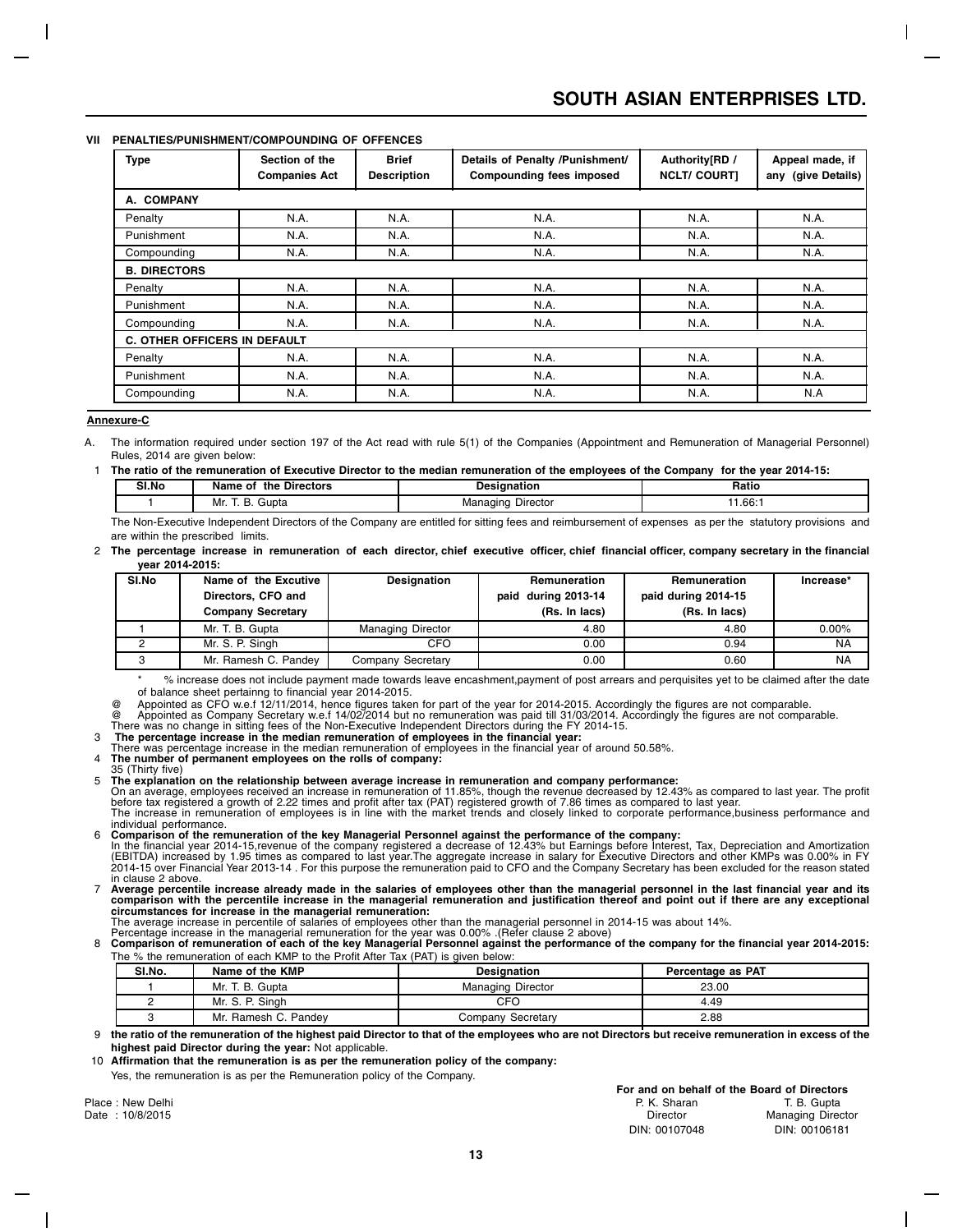## **Annexure-D**

## **Form MR-3 SECRETARIAL AUDIT REPORT FOR THE FINANCIAL YEAR ENDED 31STMARCH, 2015**

[Pursuant to section 204(1) of the Companies Act, 2013 and Rule 9 of the Companies

(Appointment and Remuneration of Managerial Personnel) Rules, 2014] To,

The Members,

South Asian Enterprises Limited

Corp. Office: 2nd Floor, 13, Sant Nagar

## East of Kailash

## New Delhi-110065.

I have conducted the secretarial audit of the compliance of applicable statutory provisions and the adherence to good corporate practices by **South Asian Enterprises Limited**(hereinafter called "the Company"). Secretarial Audit was conducted in a manner that provided me a reasonable basis for evaluating the corporate conducts/statutory compliances and expressing my opinion thereon.

Based on my verification of **South Asian Enterprises Limited's** books, papers, minute books, forms and returns filed and other records maintained by the company and also the information provided by the Company, its officers, agents and authorized representatives during the conduct of secretarial audit, I hereby report that in my opinion, the company has, during the audit period covering the financial year ended on **31st March, 2015** complied with the statutory provisions listed hereunder and also that the Company has proper Board processes and compliance-mechanisms in place to the extent, in the manner and subject to the reporting made hereinafter:

I have examined the books, papers, minute books, forms and returns filed and other records maintained by the Company for the financial year ended on **31st March, 2015** according to the provisions of:

- (i) The Companies Act, 2013 (the Act) and the rules made there under;
- (ii) The Securities Contracts (Regulation) Act, 1956 ('SCRA') and the rules made there under;
- (iii) The Depositories Act, 1996 and the Regulations and Bye-laws framed there under;
- (iv) Foreign Exchange Management Act, 1999 and the rules and regulations made there under to the extent of Foreign Direct Investment,Overseas Direct Investment and External Commercial Borrowings (not applicable for the financial year under review);
- (v) The following Regulations and Guidelines prescribed under the Securities and Exchange Board of India Act, 1992 ('SEBI Act'):-
	- (a) The Securities and Exchange Board of India (Substantial Acquisition of Shares andTakeovers) Regulations, 2011;
	- (b) The Securities and Exchange Board of India (Prohibition of Insider Trading) Regulations,1992;
	- (c) The Securities and Exchange Board of India (Issue of Capital and Disclosure Requirements) Regulations, 2009;
	- (d) The Securities and Exchange Board of India (Employee Stock Option Scheme and Employee Stock Purchase Scheme) Guidelines,1999;
	- (e) The Securities and Exchange Board of India (Issue and Listing of Debt Securities) Regulations, 2008;
	- (f) The Securities and Exchange Board of India (Registrars to an Issue and Share Transfer Agents) Regulations, 1993 regarding the Companies Act and dealing with client;
	- (g) The Securities and Exchange Board of India (Delisting of Equity Shares) Regulations, 2009; and
	- (h) The Securities and Exchange Board of India (Buyback of Securities) Regulations, 1998;

I have also examined compliance with the applicable clauses of the following:

- i) Secretarial Standards issued by The Institute of Company Secretaries of India,
- ii) The Listing Agreements entered into by the Company with the BSE Limited,

During the period under review, the Company has complied with the provisions of the Act, Rules, Regulations, Guidelines, Standards, etc.mentioned above.

#### **I further report that**

The Board of Directors of the Company is duly constituted with proper balance of Executive Directors, Non-Executive Directors and Independent Directors. The changes in the composition of the Board of Directors that took place during the period under review were carried out in compliance with the provisions of the Act.

Adequate notices are given to all directors to schedule the Board Meetings, agenda and detailed notes on agenda were sent at least seven days in advance (the compliance of sending the agenda at least seven days in advance was not applicable during the year under review), and a system exists for seeking and obtaining further information and clarifications on the agenda items before the meeting and for meaningful participation at the meeting.

All decisions were passed unanimously and were captured and recorded as part of the minutes.

**I further report that** there are adequate systems and processes in the company commensurate with the size and operations of the company to monitor and ensure compliance with applicable laws, rules, regulations and guidelines.

**I further report that** during the audit period the company

Has obtained the consent of members in pursuance to Sec  $180(1)(a)$ and 180(1)(c) under Companies Act, 2013 by way of special resolution at the 25<sup>th</sup> Annual General Meeting held on 27<sup>th</sup> September, 2014.

> **CS Pooja Gandhi Company Secretary ACS No.:20092 C P No.:11351**

#### **Place: New Delhi**

#### **Date: 25th July, 2015**

This report is to be read with my letter of even date which is annexed as' **Annexure 1'** and forms an integral part of this report.

## **Annexure 1**

#### To, The Members,

South Asian Enterprises Limited Corp. Office: 2nd Floor, 13, Sant Nagar East of Kailash

#### New Delhi-110065.

My report of even date is to be read along with this letter.

- 1. Maintenance of secretarial record is the responsibility of the management of the company. My responsibility is to express an opinion on these secretarial records based on my audit.
- 2. I have followed the audit practices and processes as were appropriate to obtain reasonable assurance about the correctness of the contents of the secretarial records. The verification was done on test basis to ensure that correct facts are reflected in secretarial records. I believe that the processes and practices, I followed provide a reasonable basis for my opinion.
- I have not verified the correctness and appropriateness of financial records and Books of Accounts of the company.
- Wherever required, I have obtained the Management representation about the compliance of laws, rules and regulations and happening of events etc.
- The compliance of the provisions of Corporate and other applicable laws, rules, regulations, standards is the responsibility of management. My examination was limited to the verification of procedures on test basis.
- The Secretarial Audit report is neither an assurance as to future viability of the company nor of the efficacy or effectiveness with which the management has conducted the affairs of the company.

**CS Pooja Gandhi Company Secretary ACS No.:20092 C P No.:11351**

**Place: New Delhi Date: 25th July, 2015**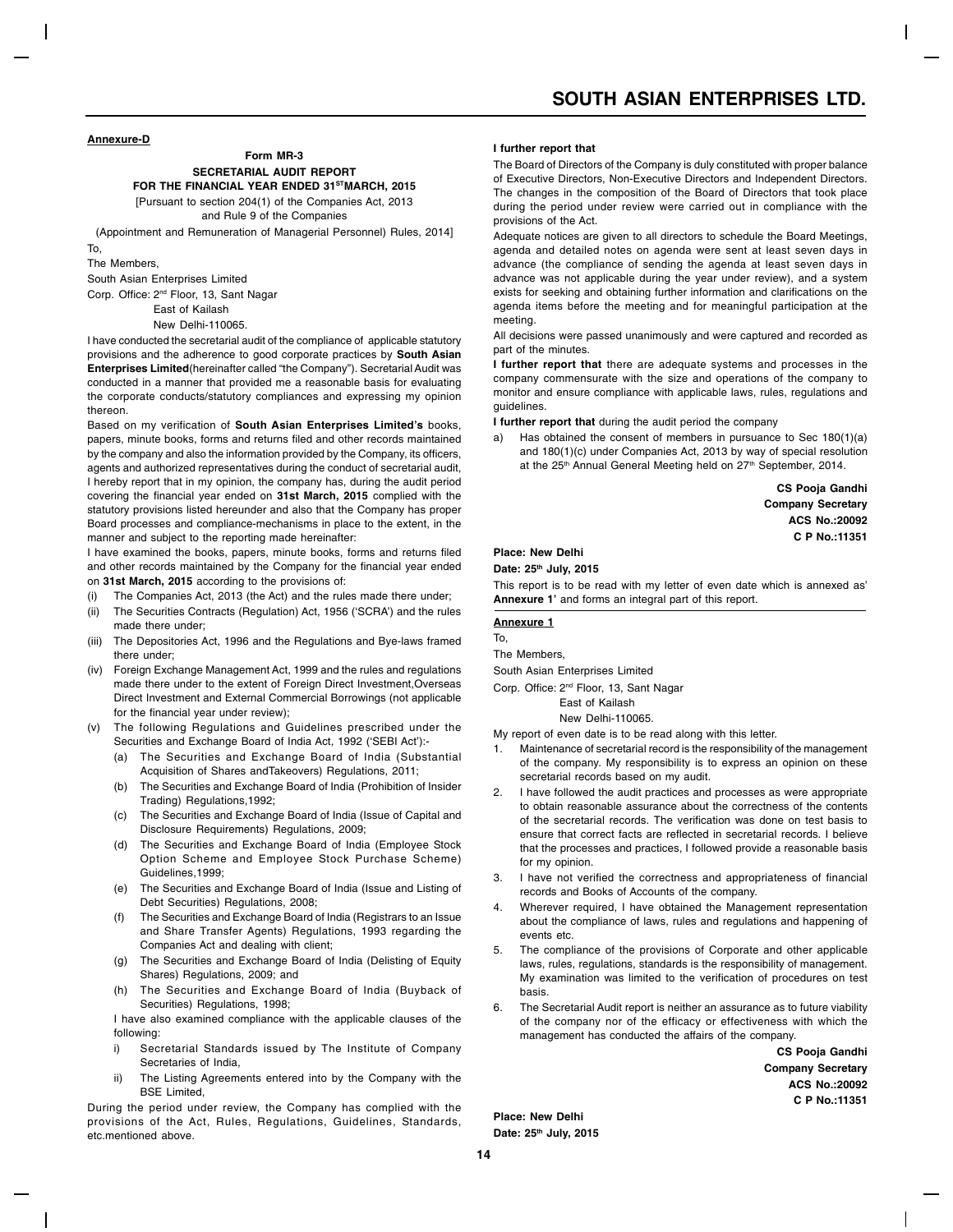## **Annexure-E**

#### **Annexure to Directors' Report**

Information as per Section 134(3)(m) of the Companies Act, 2013 read with Rules, and forming part of Directors' Report for the year ended 31<sup>st</sup> March, 2015.

## **Conservation Of Energy**

| a)                                  | Energy conservation measure taken                    | $\mathcal{L}$ | Nil             |  |  |  |
|-------------------------------------|------------------------------------------------------|---------------|-----------------|--|--|--|
| b)                                  | Proposals under implementation for reduction         |               |                 |  |  |  |
|                                     | in consumption of energy                             | $\mathcal{L}$ | Nil             |  |  |  |
|                                     | <b>Technology Absorption</b>                         |               |                 |  |  |  |
| a)                                  | Research and development                             |               | : Nil           |  |  |  |
| b)                                  | Technology absorption, adoption and innovation : Nil |               |                 |  |  |  |
| Foreign Exchange Earnings and Outgo |                                                      |               |                 |  |  |  |
| a)                                  | Foreign Exchange Earned                              | ÷             | Rs. 21,62,194/- |  |  |  |
|                                     | b) Foreign Exchange Used                             | ÷             | Rs. 3,50,283/-  |  |  |  |

#### **For and on behalf of the Board of Directors**

| Date: 10/8/2015         | P. K. Sharan    | T.B. Gupta               |
|-------------------------|-----------------|--------------------------|
| <b>Place: New Delhi</b> | <b>Director</b> | <b>Managing Director</b> |
|                         | DIN: 00107048   | DIN:00106181             |

Covering Letter of the annual audit report to be filed with the Stock Exchange **FORM A**

| гүпм а                        |                                 |  |  |  |  |  |  |
|-------------------------------|---------------------------------|--|--|--|--|--|--|
| 1. Name of the Company        | South Asian Enterprises Limited |  |  |  |  |  |  |
| 2. Annual financial statement |                                 |  |  |  |  |  |  |
| for the year ended            | 31st March 2015                 |  |  |  |  |  |  |
| 3. Type of Audit observation  | Un-Qualified                    |  |  |  |  |  |  |
| 4. Frequency of Observation   | Not Applicable                  |  |  |  |  |  |  |
| T. B. Gupta                   | S. P. Singh                     |  |  |  |  |  |  |

Managing Director **Chief Financial Officer** 

FOR ANIL PARIEK & GARG Chartered Accountants ICAI Firm Registration No. 01676C

| (H.K. PARIEK)        | P. K. Sharan               |
|----------------------|----------------------------|
| Partner              | Chairman - Audit committee |
| Membership No.070250 |                            |

## **Independent Auditor's Report to the Members of SOUTH ASIAN ENTERPRISES LIMITED**

#### **Report on the Financial Statements**

We have audited the accompanying financial statements of **South Asian Enterprises Limited** ("the Company"), which comprise the balance sheet as at 31 March 2015, the statement of profit and loss and the cash flow statement for the year then ended, and a summary of significant accounting policies and other explanatory information.

## **Management's Responsibility for the Financial Statements**

The Company's Board of Directors is responsible for the matters stated in Section 134(5) of the Companies Act, 2013 ("the Act") with respect to the preparation and presentation of these financial statements that give a true and fair view of the financial position, financial performance and cash flows of the Company in accordance with the accounting principles generally accepted in India, including the Accounting Standards specified under Section 133 of the Act, read with Rule 7 of the Companies (Accounts) Rules, 2014. This responsibility also includes maintenance of adequate accounting records in accordance with the provisions of the Act for safeguarding the assets of the Company and for preventing and detecting frauds and other irregularities; selection and application of appropriate accounting policies; making judgments and estimates that are reasonable and prudent; and design, implementation and maintenance of adequate internal financial controls, that were operating effectively for ensuring the accuracy and completeness of the accounting records, relevant to the preparation and presentation of the financial statements that give a true and fair view and are free from material misstatement, whether due to fraud or error.

#### **Auditor's Responsibility**

Our responsibility is to express an opinion on these financial statements based on our audit. We have taken into account the provisions of the Act, the accounting and auditing standards and matters which are required to be included in the audit report under the provisions of the Act and the Rules made thereunder.

We conducted our audit in accordance with the Standards on Auditing specified under Section 143(10) of the Act. Those Standards require that we comply with ethical requirements and plan and perform the audit to obtain reasonable assurance about whether the financial statements are free from material misstatement.

An audit involves performing procedures to obtain audit evidence about the amounts and the disclosures in the financial statements. The procedures selected depend on the auditor's judgment, including the assessment of the risks of material misstatement of the financial statements, whether due to fraud or error. In making those risk assessments, the auditor considers internal financial control relevant to the Company's preparation of the financial statements that give a true and fair view in order to design audit procedures that are appropriate in the circumstances, but not for the purpose of expressing an opinion on whether the Company has in place an adequate internal financial controls system over financial reporting and the operating effectiveness of such controls. An audit also includes evaluating the appropriateness of the accounting policies used and the reasonableness of the accounting estimates made by the Company's Directors, as well as evaluating the overall presentation of the financial statements.

We believe that the audit evidence we have obtained is sufficient and appropriate to provide a basis for our audit opinion on the financial statements.

#### **Opinion**

In our opinion and to the best of our information and according to the explanations given to us, the aforesaid financial statements give the information required by the Act in the manner so required and give a true and fair view in conformity with the accounting principles generally accepted in India,

- (a) in the case of the Balance Sheet, of the state of affairs of the Company as at 31 March 2015 and
- (b) in the case of the Statement of Profit and Loss, of the profit of the company for the year ended on that date; and
- (c) in case of the Cash Flow Statement, of the cash flows of the Company for the year ended on that date.

#### **Report on Other Legal and Regulatory Requirements**

- 1. As required by the Companies (Auditor's Report) Order, 2015 ("the Order") issued by the Central Government of India in terms of sub-section (11) of section 143 of the Act, we give in the Annexure a statement on the matters specified in the paragraph 3 and 4 of the Order, to the extent applicable.
- 2. As required by Section 143 (3) of the Act, we report that:
	- (a) we have sought and obtained all the information and explanations which to the best of our knowledge and belief were necessary for the purposes of our audit.
	- (b) in our opinion proper books of account as required by law have been kept by the Company so far as it appears from our examination of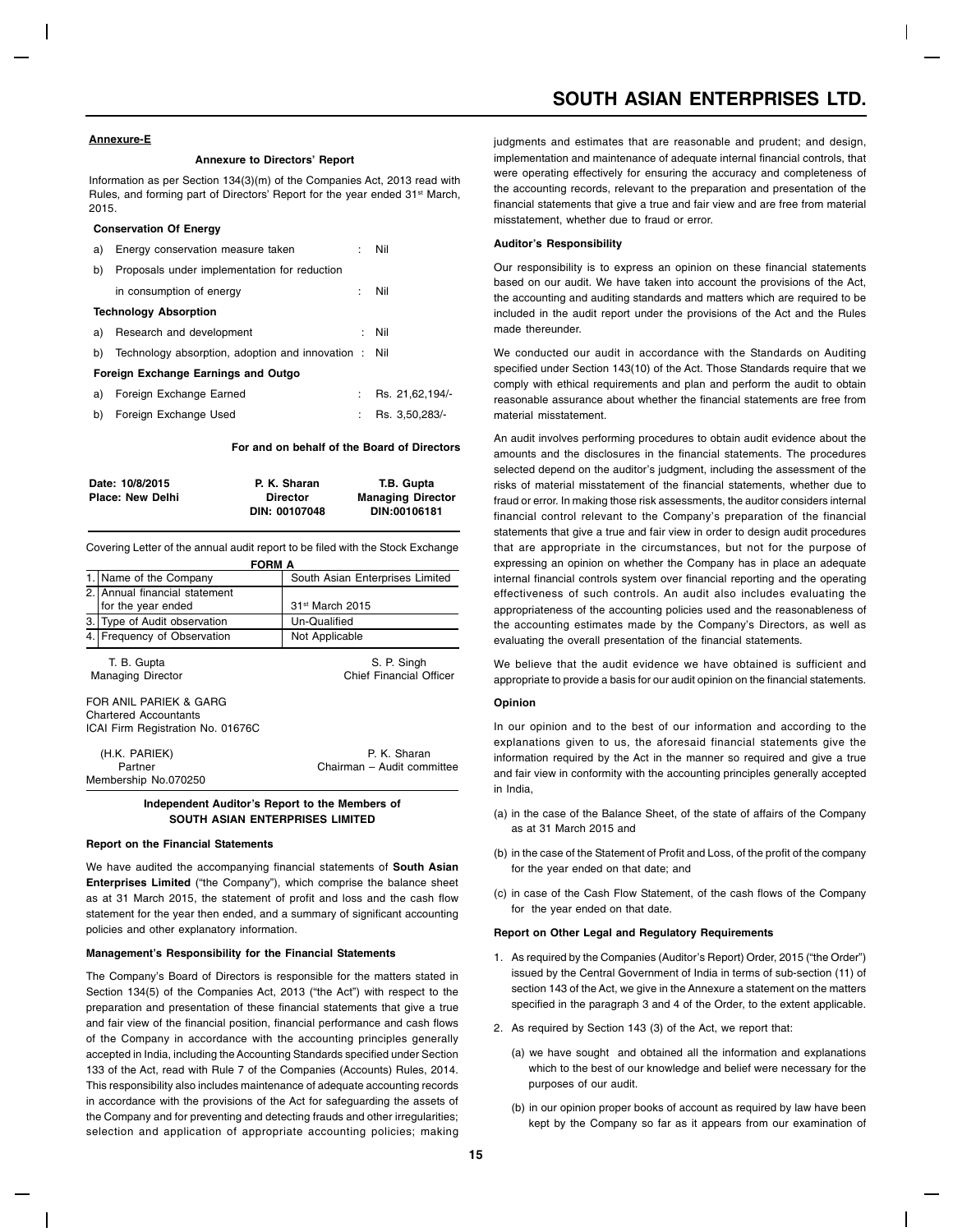those books;

- (c) the Balance sheet, the statement of Profit and Loss and the Cash Flow Statement dealt with by this report are in agreement with the books of account;
- (d) in our opinion, the aforesaid financial statements comply with the Accounting Standards specified under Section 133 of the Act, read with Rule 7 of the Companies (Accounts) Rules, 2014;
- (e) on the basis of the written representations received from the directors as on 31 March 2015 taken on record by the Board of Directors, none of the directors is disqualified as on 31 March 2015 from being appointed as a director in terms of Section 164 (2) of the Act.
- (f) with respect to the other matters to be included in the Auditor's Report in accordance with Rule 11 of the Companies (Audit and Auditors) Rules, 2014, in our opinion and to the best of our information and according to the explanations given to us:
	- i. The Company does not have any pending litigations which would impact its financial position.
	- ii. The Company did not have any long-term contracts including derivative contracts for which there were any material foreseeable losses.
	- iii. There were no amounts which were required to be transferred to the Investor Education and Protection Fund by the Company.

## For **ANIL PARIEK & GARG**

*Chartered Accountants ICAI Firm Registration No. 01676C* **H.K. PARIEK** *Partner Membership No.070250* Place: New Delhi Date: 29/5/2015

## **ANNEXURE TO THE AUDITOR'S REPORT (Referred to in our report of even date)**

The Annexure referred to in our Independent Auditor's Report to the members of the Company on the financial statements for the year ended 31 March 2015, we report that:

- i. a. The Company has maintained proper records showing full particulars including quantitative details and situation of its only fixed assets.
	- b. The company has a regular programme of physical verification of fixed assets which, in our opinion, is reasonable having regard to the size of the Company and the nature of its assets. In accordance with this programme, certain fixed assets were physically verified by the management during the year and we are informed that no material discrepancies were noticed on such verification.
- ii. a. The Inventories have been physically verified during the year by the management. In our opinion, the frequency of the physical verification is reasonable.
	- b. In our opinion and according to the information and explanations given to us, the procedure of physical verification of inventories followed by the management was found reasonable and adequate in relation to the size of the Company and nature of its business.
	- c. In our opinion and according to the information and explanations given to us, the Company has maintained proper records of its inventories and no material discrepancies were noticed on physical verification.
- iii. The Company has not granted loans to any company covered in the register maintained under section 189 of the Companies Act, 2013 ('the Act').
- iv. In our opinion and according to the information and explanations given to us, the Company has an adequate internal control system commensurate with the size of the Company and the nature of its business, for the purchase of inventory, fixed assets and for the sale of goods and services. During the course of our audit, no major weakness has been noticed in the internal control system in respect of these areas.
- v. The Company has not accepted any deposits from public during the year.
- vi. The Central Government has not prescribed the maintenance of cost records under section 148(1) of the Act, for any of the services rendered by the Company.
- vii. a. According to the information and explanations given to us and on the basis of our examination of the records of the Company, amounts deducted/ accrued in the books of account in respect of undisputed statutory dues including provident fund, income tax, sales tax, wealth tax, service tax, duty of customs, value added tax, cess and other material statutory dues have been regularly deposited during the year by the Company with the appropriate authorities

According to the information and explanations given to us, no undisputed amounts payable in respect of provident fund, income tax, sales tax, wealth tax, service tax, duty of customs, value added tax, cess and other material statutory dues were in arrears as at 31 March 2015 for a period of more than six months from the date they became payable.

- b. According to the information and explanations given to us, there are no material dues of wealth tax, duty of customs and cess which have not been deposited with the appropriate authorities on account of any dispute.
- c. According to the information and explanations given to us, there are no amounts outstanding which are required to be transferred in investor education and protection fund in accordance with the relevant provisions of Companies Act, 1956 (1 of 1956) and rules made there under.
- viii.The Company neither has any accumulated losses as at the end of the year nor incurred any cash losses during the current financial year, or in the immediately preceding Financial Year.
- ix. The Company did not have any outstanding dues to financial institutions or banks during the year.
- x. In our opinion and according to the information and explanations given to us, the Company has not given any guarantee for loans taken by others from banks or financial institutions.
- xi. The Company did not have any term loans outstanding during the year.
- xii. According to the information and explanations given to us, no material fraud on or by the Company has been noticed or reported during the course of our audit.

For **ANIL PARIEK & GARG**

*Chartered Accountants ICAI Firm Registration No. 01676C* **H.K. PARIEK** *Partner Membership No.070250* Place: New Delhi Date: 29/5/2015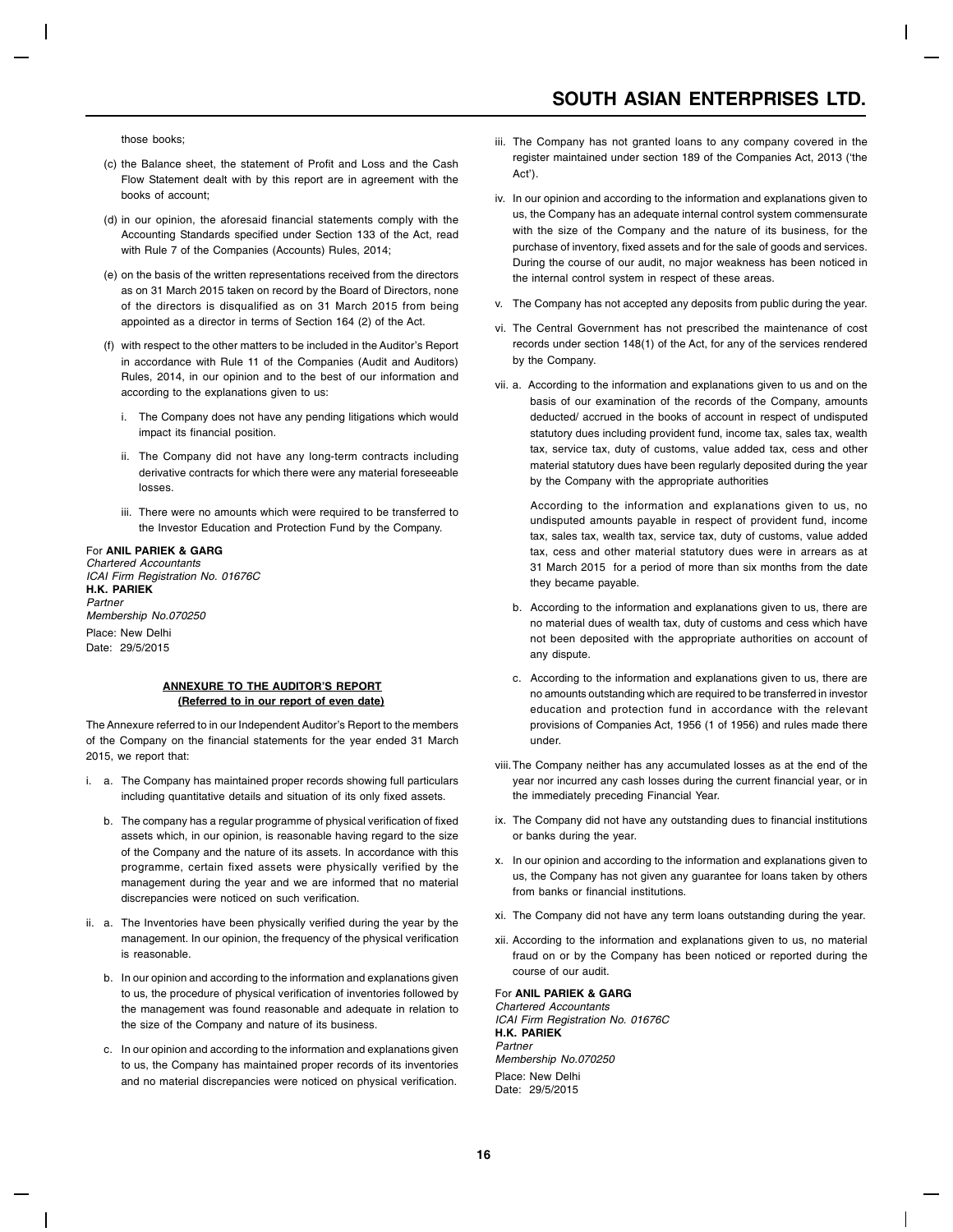$\mathsf{l}$ 

 $\overline{1}$ 

|           |                                                                         | <b>BALANCE SHEET AS AT 31st March, 2015</b> |              |                              |                          |                                |
|-----------|-------------------------------------------------------------------------|---------------------------------------------|--------------|------------------------------|--------------------------|--------------------------------|
|           | <b>Particulars</b>                                                      |                                             |              | <b>Note</b><br>No.           | As at<br>31.03.2015      | As at<br>31.03.2014            |
| ı.        | <b>EQUITY AND LIABILITIES</b>                                           |                                             |              |                              |                          |                                |
| (1)       | <b>Shareholder's Funds</b>                                              |                                             |              |                              |                          |                                |
|           | Share Capital<br>(a)                                                    |                                             |              | 3                            | 3,99,90,500              | 3,99,90,500                    |
|           | <b>Reserves and Surplus</b><br>(b)                                      |                                             |              | 4                            | 8,15,53,674              | 7,95,77,207                    |
| (2)       | <b>Non-Current Liabilities</b>                                          | Total 1                                     |              |                              | 12, 15, 44, 174          | 11,95,67,707                   |
|           | Deferred Tax Liabilities (Net)<br>(a)                                   |                                             |              | 5                            | 4,85,777                 | 6,35,572                       |
|           | Long- Term Provisions<br>(b)                                            |                                             |              | 6                            | 1,96,929                 | 51,626                         |
|           |                                                                         | Total <sub>2</sub>                          |              |                              | 6,82,706                 | 6,87,198                       |
| (3)       | <b>Current Liabilities</b>                                              |                                             |              |                              |                          |                                |
|           | Short-Term Borrowings<br>(a)                                            |                                             |              | 7                            | 55,576                   | 5,05,910                       |
|           | <b>Trade Payables</b><br>(b)                                            |                                             |              | 8                            | 8,184                    | 6,71,921                       |
|           | <b>Other Current Liabilities</b><br>(c)                                 |                                             |              | 9                            | 9,49,519                 | 15,98,902                      |
|           | <b>Short-Term Provisions</b><br>(d)                                     |                                             |              | 10                           | 12,86,479                | 5,11,149                       |
|           |                                                                         | Total 3                                     |              |                              | 22,99,758                | 32,87,882                      |
|           | <b>ASSETS</b>                                                           | Total $(1+2+3)$                             |              |                              | 12,45,26,638             | 12,35,42,787                   |
| Ш.<br>(1) | <b>Non-Current Assets</b>                                               |                                             |              |                              |                          |                                |
|           | <b>Fixed Assets</b><br>(a)                                              |                                             |              |                              |                          |                                |
|           | <b>Tangible Assets</b>                                                  |                                             |              | 11                           | 25,45,122                | 30,04,383                      |
|           | Non-Current Investments<br>(b)                                          |                                             |              | 12                           | 10,02,00,705             | 10,02,00,705                   |
|           | Long-Term Loans and Advances<br>(c)                                     |                                             |              | 13                           | 78,050                   | 78,050                         |
|           |                                                                         | Total 4                                     |              |                              | 10,28,23,877             | 10,32,83,138                   |
| (2)       | <b>Current Assets</b>                                                   |                                             |              |                              |                          |                                |
|           | Inventories<br>(a)                                                      |                                             |              | 14                           | 25,07,413                | 30,92,807                      |
|           | <b>Trade Receivables</b><br>(b)<br>Cash and Bank Balances<br>(c)        |                                             |              | 15<br>16                     | 40,62,441<br>1,15,39,221 | 65,08,769<br>82,77,972         |
|           | Short-Term Loans and Advances<br>(d)                                    |                                             |              | 17                           | 16,79,361                | 12,67,033                      |
|           | <b>Other Current Assets</b><br>(e)                                      |                                             |              | 18                           | 19,14,325                | 11,13,068                      |
|           |                                                                         | Total 5                                     |              |                              | 2,17,02,761              | 2,02,59,649                    |
|           |                                                                         | Total $(4+5)$                               |              |                              | 12,45,26,638             | 12,35,42,787                   |
|           | See accompanying notes forming part of financial statements             |                                             |              | 1 to 37                      |                          |                                |
|           | As per our report of even date                                          |                                             |              |                              |                          |                                |
|           | For Anil Pariek and Garg<br><b>Chartered Accountants</b><br>FRN: 01676C |                                             |              | For & on behalf of the Board |                          |                                |
|           | H. K. Pariek                                                            | T. B. Gupta                                 | P. K. Sharan | S. C. Agarwal                | R.C. Pandey              | S.P. Singh                     |
|           | Partner                                                                 | <b>Managing Director</b>                    | Director     | Director                     | Company Secretary        | <b>Chief Financial Officer</b> |
|           | Membership No. 070250                                                   | DIN: 00106181                               | DIN:00107048 | DIN:00108493                 | PAN: AJRPP6072H          | PAN:BMGPS6300E                 |
|           | Place: New Delhi<br>Date: 29/05/2015                                    |                                             |              |                              |                          |                                |

 $\overline{\phantom{a}}$ 

 $\overline{\phantom{a}}$ 

## **STATEMENT OF PROFIT & LOSS FOR THE YEAR ENDED 31st March, 2015**

|               | <b>Particulars</b>                                                                                        |                                                          |                                          | <b>Note</b><br>No.                        | For the Year<br>ended 31.03.2015                    | For the Year<br>ended 31.03.2014                        |
|---------------|-----------------------------------------------------------------------------------------------------------|----------------------------------------------------------|------------------------------------------|-------------------------------------------|-----------------------------------------------------|---------------------------------------------------------|
|               | <b>Revenue from Operations</b>                                                                            |                                                          |                                          | 19                                        | 2,08,63,386                                         | 2,35,35,211                                             |
| Ш.            | Other Income                                                                                              |                                                          |                                          | 20                                        | 16,63,129                                           | 21,89,833                                               |
|               |                                                                                                           |                                                          | III. Total Revenue (I +II)               |                                           | 2,25,26,515                                         | 2,57,25,044                                             |
| IV.           | Expenses:<br>Purchase of Stock-in-Trade                                                                   |                                                          |                                          |                                           | 66,54,937                                           | 98,91,686                                               |
|               | Changes in Inventories of Stock-in-Trade                                                                  |                                                          |                                          | 21                                        | 5,85,394                                            | 2,538,173                                               |
|               | <b>Employee Benefit Expense</b>                                                                           |                                                          |                                          | 22                                        | 40,12,651                                           | 35,24,483                                               |
|               | Finance Cost                                                                                              |                                                          |                                          | 23                                        | 53,164                                              | 2,45,986                                                |
|               | Depreciation and Amortization Expense                                                                     |                                                          |                                          |                                           | 4,22,051                                            | 5,57,306                                                |
|               | Other Expenses                                                                                            |                                                          |                                          | 24                                        | 78,11,376                                           | 80,40,345                                               |
|               |                                                                                                           | <b>Total Expenses (IV)</b>                               |                                          |                                           | 1,95,39,573                                         | 2,47,97,979                                             |
| V.<br>VI.     | Profit/(Loss) before tax (III-IV)<br>Less: Tax Expenses                                                   |                                                          |                                          |                                           | 29,86,942                                           | 9,27,065                                                |
|               | <b>Current Tax</b><br>(1)                                                                                 |                                                          |                                          |                                           | 10,50,000                                           | 7,00,000                                                |
|               | Deferred Tax<br>(2)<br>Earlier Year Adjustments<br>(3)                                                    |                                                          |                                          |                                           | (149, 795)                                          | (8,321)                                                 |
| VII.<br>VIII. | Profit (Loss) For The Year (V-VI)<br>Earning Per Equity Share (of Rs.10/- each)                           |                                                          |                                          |                                           | 20,86,737                                           | 2,35,386                                                |
|               | Basic and Diluted                                                                                         |                                                          |                                          | 29                                        | 0.52                                                | 0.06                                                    |
|               | See accompanying notes forming part of financial statements                                               |                                                          |                                          | 1 to 37                                   |                                                     |                                                         |
|               | As per our report of even date<br>For Anil Pariek and Garg<br><b>Chartered Accountants</b><br>FRN: 01676C |                                                          |                                          | For & on behalf of the Board              |                                                     |                                                         |
| Partner       | H. K. Pariek<br>Membership No. 070250                                                                     | T. B. Gupta<br><b>Managing Director</b><br>DIN: 00106181 | P. K. Sharan<br>Director<br>DIN:00107048 | S. C. Agarwal<br>Director<br>DIN:00108493 | R.C. Pandey<br>Company Secretary<br>PAN: AJRPP6072H | S.P. Singh<br>Chief Financial Officer<br>PAN:BMGPS6300E |
|               | Place: New Delhi<br>Date: 29/05/2015                                                                      |                                                          |                                          |                                           |                                                     |                                                         |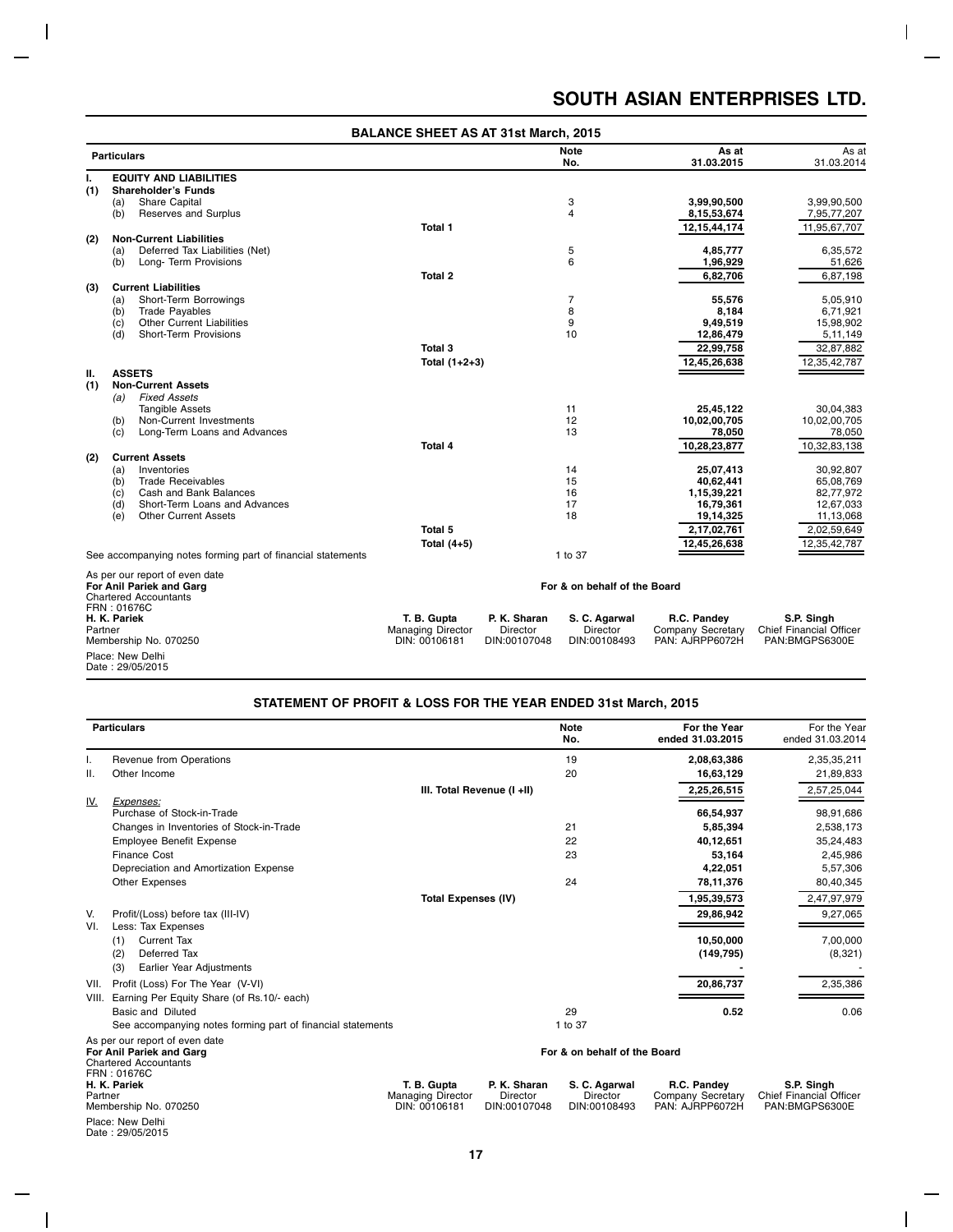$\overline{\phantom{a}}$ 

## **NOTES ANNEXED TO AND FORMING PART OF THE BALANCE SHEET FOR THE YEAR ENDED 31.3.2015.**

#### **Note 1 Corporate Overview**

South Asian Enterprises Ltd. was incorporated in 1991 to run Amusement parks and engage in other activities of Amusement Industry. Presently, it has amusement Parks in Kanpur and Lucknow. The other activities include Trading in Earthing & Lightning Protection Systems, which segment has shown promising results.

#### **Note 2 Significant Accounting Policies**

**a) General**

The accompanying financial statements have been prepared on historical cost convention and conform to the statutory provisions and practices prevailing in the country. **b) Revenue recognition**

Items of income and expenditure are generally accounted for on accrual basis unless otherwise stated. Dividend income is accounted for when the right to receive the same is established.

#### **c) Fixed assets**

- All the fixed assets are stated at cost less accumulated depreciation.
- ii) Depreciation on tangible assets is provided on the straight line method over the useful lives of assets in accordance with Part C of Schedule II of the Companies Act, 2013. There are no intangibles with the company as at 31.03.2015.
- iii) Fixed Assets costing Rs. 5,000/- or less are fully depreciated in the year of acquisition.

#### **d) Investments**

Investments are classified into long-term and current Investments. Long-term investments are stated at cost and income thereon is accounted for when accrued. The company follows 'FIFO method' for calculating the cost of each investment sold by the company for computing the profit or loss thereon Provision for diminution in value of investments is made to recognize a decline other than temporary in nature.

#### **e) Inventory**

Inventories are valued at cost or net realisable value whichever is lower. Cost is arrived at on FIFO basis and comprises of cost of purchase, cost of conversion and other costs incurred in bringing them to their respective present location and condition.

#### **f) Taxation**

i) Deferred tax resulting from timing difference between book and taxable profit is accounted for using the tax rates and law that have been enacted or substantively enacted as on the balance sheet date. The deferred tax asset is recognized only to the extent that there is a virtual certainty that there would be adequate future taxable income against which such deferred tax assets can be realized. The deferred tax liability is recognized on having a reasonable certainty for crystallization of the same.

ii) Provision for taxation is made on the basis of the taxable profits computed for the current accounting period in accordance with the Income Tax Act, 1961.

#### **g) Retirement Benefit Costs:**

In respect of Provident Fund, monthly contribution is paid to Government and is charged to revenue.

ii) Company's Gratuity and Leave encashment Schemes are defined benefit plans.

#### **Gratuity Fund:**

The cost of providing benefits is determined using the Project unit credit method, with actuarial valuations being carried out at each Balance Sheet date. Gratuity benefits are funded through a trust with Life Insurance Corporation of India Group Gratuity Scheme.

## **Unencashed Leave salary:**

Leave encashment Scheme is not funded. The present value of the obligation under such defined benefit plan is determined based on actuarial valuation. **h) Impairment Loss:**

Impairment loss is provided to the extent the carrying amount of assets exceeds their recoverable amounts. Recoverable amount is the higher of an asset's net selling price and its value in use. Value in use is the present value of estimated future cash flows expected to arise from the continuing use of the asset and from its disposal at the end of its useful life. Net selling price is the amount attainable from sale of the asset in an arm's length transaction between knowledgeable, willing parties, less the costs of disposal, a previously recognised impairment loss is increased or reversed depending on changes in circumstances.

| Note 3                                  |             | As at<br>31.03.2015 |             | As at<br>31.03.2014 |
|-----------------------------------------|-------------|---------------------|-------------|---------------------|
| <b>Share Capital</b><br>Authorised      |             |                     |             |                     |
| 50,00,000 Equity Shares of Rs.10/- each |             | 5.00.00.000         | 5.00.00.000 |                     |
|                                         |             | 5,00,00,000         | 5,00,00,000 |                     |
| Issued, Subscribed & Called Up Capital  |             | 4,00,00,000         | 4.00.00.000 |                     |
| Issued, Subscribed & Paid up            |             |                     |             |                     |
| 40,00,000 Equity Shares of Rs.10/- each | 4,00,00,000 |                     | 4.00.00.000 | 4.00.00.000         |
| Less: Calls-in -Arrears-by others       | 9,500       | 3,99,90,500         | 9,500       | 9,500               |
|                                         |             | 3,99,90,500         |             | 3,99,90,500         |

#### **a. Reconciliation of shares outstanding at the beginning and at the end of the reporting year**

| <b>Equity Shares</b>                                   | As at 31.03.2015                                       |                              | As at 31.03.2014                |                       |  |
|--------------------------------------------------------|--------------------------------------------------------|------------------------------|---------------------------------|-----------------------|--|
| At the beginning of the year<br>Issued during the year | No. of shares<br>40.00.000<br>$\overline{\phantom{0}}$ | <b>Rupees</b><br>3.99.90.500 | No. of shares<br>40.00.000<br>- | Rupees<br>3.99.90.500 |  |
| Outstanding at the end of the year                     | 40.00.000                                              | 3.99.90.500                  | 40.00.000                       | 3.99.90.500           |  |

**b. Terms/rights attached to equity shares**

The company has only one class of equity shares having a par value of Rs. 10 per share. Each holder of equity shares is entitled to one vote per share.

#### **c. Details of shareholders holding more than 5% shares in the company**

|                                                                                                                    | As at 31.03.2015 |              | As at 31.03.2014 |              |
|--------------------------------------------------------------------------------------------------------------------|------------------|--------------|------------------|--------------|
|                                                                                                                    | No. of shares    | % of holding | No. of shares    | % of holding |
| VLS Capital Ltd.*                                                                                                  | 23,84,289        | 59.61        | 6.73.000         | 16.83        |
| VLS Finance Ltd.                                                                                                   |                  |              | 17.11.289        | 42.78        |
| The Dhampur Sugar Mills Ltd.                                                                                       | 2,50,000         | 6.25         | 2.50.000         | 6.25         |
| Details of shares held by Holding Company<br>d.                                                                    |                  |              |                  |              |
| 23,84,289 (Previous year 6,73,000) Equity Shares held by VLS Capital Limited*<br>Holding Company since 03.02.2015. |                  |              |                  |              |
| Note 4                                                                                                             |                  |              |                  |              |
| <b>Reserves &amp; Surplus</b>                                                                                      |                  |              |                  |              |
| <b>Securities Premium Reserves</b>                                                                                 |                  |              |                  |              |
| As per Last Balance Sheet                                                                                          |                  |              | 6.00.00.000      | 6.00.00.000  |
| Less: Calls Unpaid - by other                                                                                      |                  |              | (28.500)         | (28.500)     |

# Less: Calls Unpaid - by other

| Total (A) | 5,99,71,500 | 5,99,71,500 |
|-----------|-------------|-------------|
|           |             |             |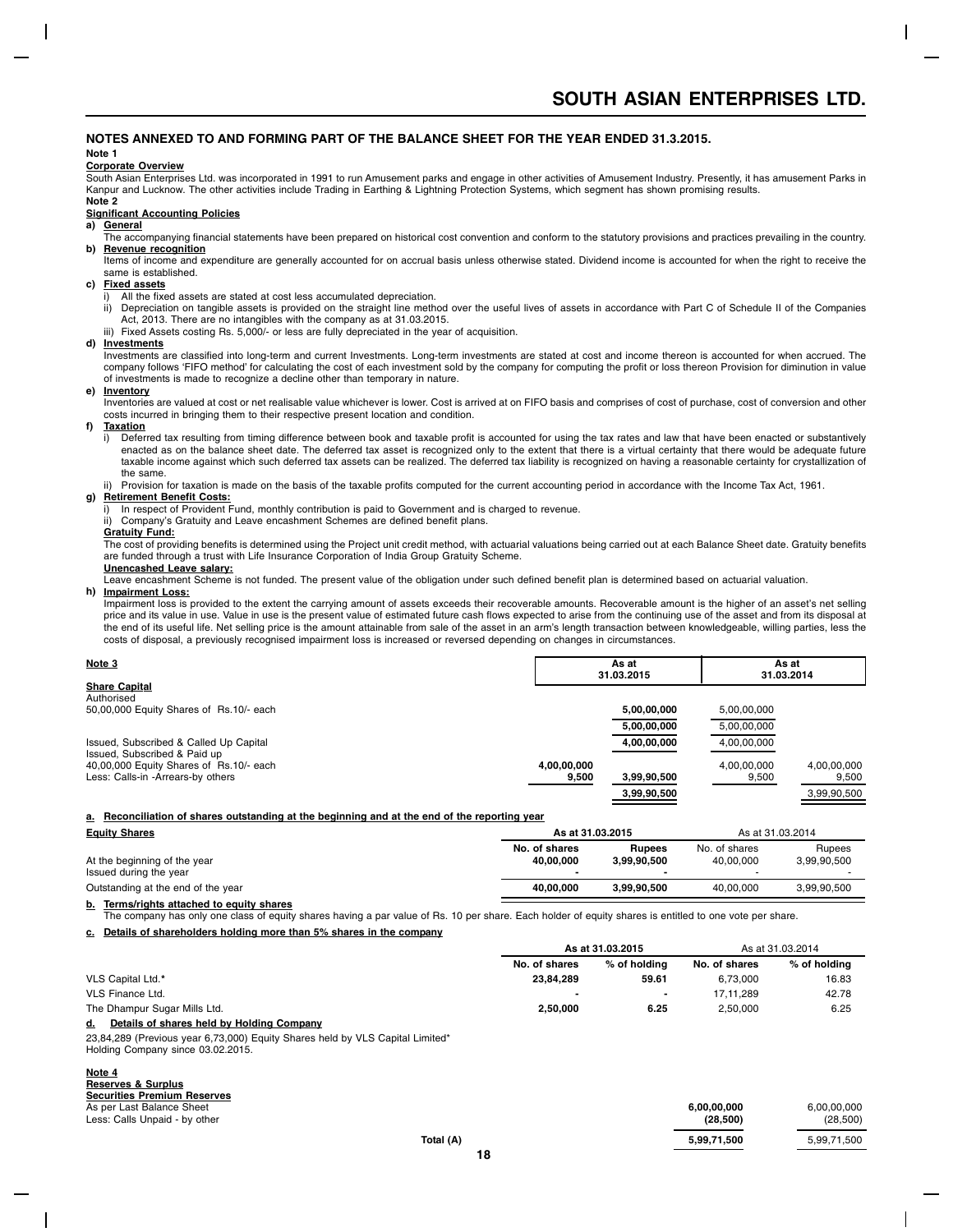$\overline{\phantom{a}}$ 

| <b>NOTES FORMING PART OF FINANCIAL STATEMENTS (Contd)</b>                                     |                         |                   |                                     |                        |                   | As at<br>31.03.2015    | As at<br>31.03.2014     |
|-----------------------------------------------------------------------------------------------|-------------------------|-------------------|-------------------------------------|------------------------|-------------------|------------------------|-------------------------|
| <b>General Reserve</b>                                                                        |                         |                   |                                     |                        |                   |                        |                         |
| As per Last Balance Sheet                                                                     |                         |                   |                                     |                        |                   | 1,85,99,415            | 1,85,99,415             |
| Less: Adjustment relating to Fixed Assets (Refer Note No. 34(c)                               |                         |                   |                                     |                        |                   | 1,10,270               |                         |
|                                                                                               |                         | Total (B)         |                                     |                        |                   | 1,84,89,145            | 1,85,99,415             |
| <b>Profit and Loss Account</b>                                                                |                         |                   |                                     |                        |                   |                        |                         |
| As per Last Balance Sheet<br>Add: Profit/(Loss) for the year                                  |                         |                   |                                     |                        |                   | 10,06,292<br>20,86,737 | 7,70,906<br>235,386     |
|                                                                                               |                         | Total (C)         |                                     |                        |                   | 30,93,029              | 10,06,292               |
|                                                                                               |                         |                   | Total $(A+B+C)$                     |                        |                   | 8,15,53,674            | 7,95,77,207             |
| Note 5                                                                                        |                         |                   |                                     |                        |                   |                        |                         |
| Deferred Tax                                                                                  |                         |                   |                                     |                        |                   |                        |                         |
| Deferred Tax Liabilities<br>a.<br>- Depreciation on Fixed Assets                              |                         |                   |                                     |                        |                   | 5,68,814               | 7,06,036                |
| b.<br>Deferred Tax Assets                                                                     |                         |                   |                                     |                        |                   |                        |                         |
| - Employee Benefits                                                                           |                         |                   |                                     |                        |                   | 68,287                 | 18,634                  |
| - Provision for bad & doubtful debts                                                          |                         |                   |                                     |                        |                   | 14,750                 | 51,830                  |
|                                                                                               |                         |                   | <b>Net Deferred Tax Liabilities</b> |                        |                   | 4,85,777               | 6,35,572                |
| Note 6<br><b>Long Term Provisions</b>                                                         |                         |                   |                                     |                        |                   |                        |                         |
| Provision for Employee Benefits                                                               |                         |                   |                                     |                        |                   | 1,96,929               | 51,626                  |
|                                                                                               |                         | <b>Total</b>      |                                     |                        |                   | 1,96,929               | 51,626                  |
| Note 7                                                                                        |                         |                   |                                     |                        |                   |                        |                         |
| <b>Short Term Borrowings</b>                                                                  |                         |                   |                                     |                        |                   |                        |                         |
| Secured Working Capital Loans from Banks*                                                     |                         | <b>Total</b>      |                                     |                        |                   | 55,576                 | 5,05,910                |
| *Secured against Pledge of Fixed Deposit                                                      |                         |                   |                                     |                        |                   | 55,576                 | 5,05,910                |
| Note 8                                                                                        |                         |                   |                                     |                        |                   |                        |                         |
| <b>Trade Payables</b><br>Micro, Small and Medium Enterprises                                  |                         |                   |                                     |                        |                   |                        |                         |
| <b>Trade Payables</b>                                                                         |                         |                   |                                     |                        |                   | 8,184                  | 6,71,921                |
|                                                                                               |                         | <b>Total</b>      |                                     |                        |                   | 8,184                  | 6,71,921                |
| Note 9                                                                                        |                         |                   |                                     |                        |                   |                        |                         |
| <b>Other Current Liabilities</b><br><b>Others Payables</b>                                    |                         |                   |                                     |                        |                   | 9,05,519               | 15,46,902               |
| <b>Security Deposits</b>                                                                      |                         |                   |                                     |                        |                   | 44,000                 | 44,000                  |
| <b>Advance from Customers</b>                                                                 |                         |                   |                                     |                        |                   |                        | 8,000                   |
|                                                                                               |                         | Total             |                                     |                        |                   | 9,49,519               | 15,98,902               |
| <u>Note 10</u>                                                                                |                         |                   |                                     |                        |                   |                        |                         |
| <b>Short Term Provisions</b><br>Advance Income Tax and Tax Deducted as source (Less: Provsion |                         |                   |                                     |                        |                   |                        |                         |
| for Taxation Rs. 7,13,587/- (P.Y. Rs. 4,23,529/-)                                             |                         |                   |                                     |                        |                   | 12,62,413              | 5,02,471                |
| Provision for Employees Benefits                                                              |                         |                   |                                     |                        |                   | 24,066                 | 8,678                   |
| <b>Note 11: Fixed Assets</b>                                                                  |                         | <b>Total</b>      |                                     |                        |                   | 12,86,479              | 5, 11, 149              |
|                                                                                               |                         |                   |                                     |                        |                   |                        |                         |
| <b>Description</b>                                                                            | <b>Plant and</b>        | <b>Building</b>   | <b>Vehicle</b>                      | <b>Furniture &amp;</b> | Office            | <b>Computers</b>       | Total                   |
|                                                                                               | machinery               |                   |                                     | fixtures               | equipment         |                        |                         |
| Balance as at 01 April 2013<br>Additions                                                      | 2,25,00,173             | 85,79,133         | 1,00,845                            | 6,66,433               | 5,40,881          | 2,07,029               | 3,25,94,494             |
| Deduction                                                                                     | 5,004,755               |                   |                                     |                        |                   |                        | 50,04,755               |
| Balance as at 31 March 2014                                                                   | 1,74,95,418             | 85,79,133         | 1,00,845                            | 6,66,433               | 5,40,881          | 2,07,029               | 2,75,89,739             |
| Balance as at 01 April 2014                                                                   | 1,74,95,418             | 85,79,133         | 1,00,845                            | 6,66,433               | 5,40,881          | 2,07,029               | 2,75,89,739             |
| Additions                                                                                     | 59,063                  |                   |                                     |                        | 13,997            |                        | 73,060                  |
| Deduction                                                                                     |                         |                   |                                     |                        |                   |                        |                         |
| Balance as at 31 March 2015                                                                   | 1,75,54,481             | 85,79,133         | 1,00,845                            | 6,66,433               | 5,54,878          | 2,07,029               | 2,76,62,799             |
| Depreciation & Impairment<br>Balance as at 01 April 2013                                      |                         | 52,76,516         | 65,419                              | 6,55,567               |                   |                        |                         |
| Depreciation for the year                                                                     | 2,03,24,263<br>3,13,952 | 2,14,200          | 4,707                               |                        | 4,53,533<br>6,164 | 1,52,625<br>18,283     | 2,69,27,923<br>5,57,306 |
| Impairment                                                                                    | 5,63,526                | 12,59,648         |                                     | 10,866                 |                   |                        | 18,34,040               |
| Deduction                                                                                     | 47,33,913               |                   |                                     |                        |                   |                        | 47,33,913               |
| Balance as at 31 March 2014                                                                   | 1,64,67,828             | 67,50,364         | 70,126                              | 6,66,433               | 4,59,697          | 1,70,908               | 2,45,85,356             |
| Balance as at 01 April 2014                                                                   | 1,64,67,828             | 67,50,364         | 70,126                              | 6,66,433               | 4,59,697          | 1,70,908               | 2,45,85,356             |
| Depreciation for the year.<br>adjustment on account of transition effect                      | 1,84,759                | 2,20,816<br>3,663 | 5,119                               |                        | 11,357<br>70,486  | 36,121                 | 4,22,051<br>1,10,270    |
| Balance as at 31 March 2015                                                                   | 1,66,52,587             | 69,74,843         | 75,245                              | 6,66,433               | 5,41,540          | 2,07,029               | 2,51,17,677             |
| <b>Fixed assets (Continued)</b>                                                               |                         |                   |                                     |                        |                   |                        |                         |
|                                                                                               | Plant and               |                   | Vehicle                             | Furniture &            | Office            |                        | Total                   |
| <b>Description</b>                                                                            | machinery               | <b>Building</b>   |                                     | fixtures               | equipment         | <b>Computers</b>       |                         |
| Net block                                                                                     |                         |                   |                                     |                        |                   |                        |                         |
| As at 31 March 2014                                                                           | 10,27,590               | 18,28,769         | 30,719                              |                        | 81,184            | 36,121                 | 30,04,383               |
| As at 31st March 2015                                                                         | 9,01,894                | 16,04,290         | 25,600                              |                        | 13,338            |                        | 25,45,122               |

 $\mathbf{I}$ 

 $\overline{\phantom{a}}$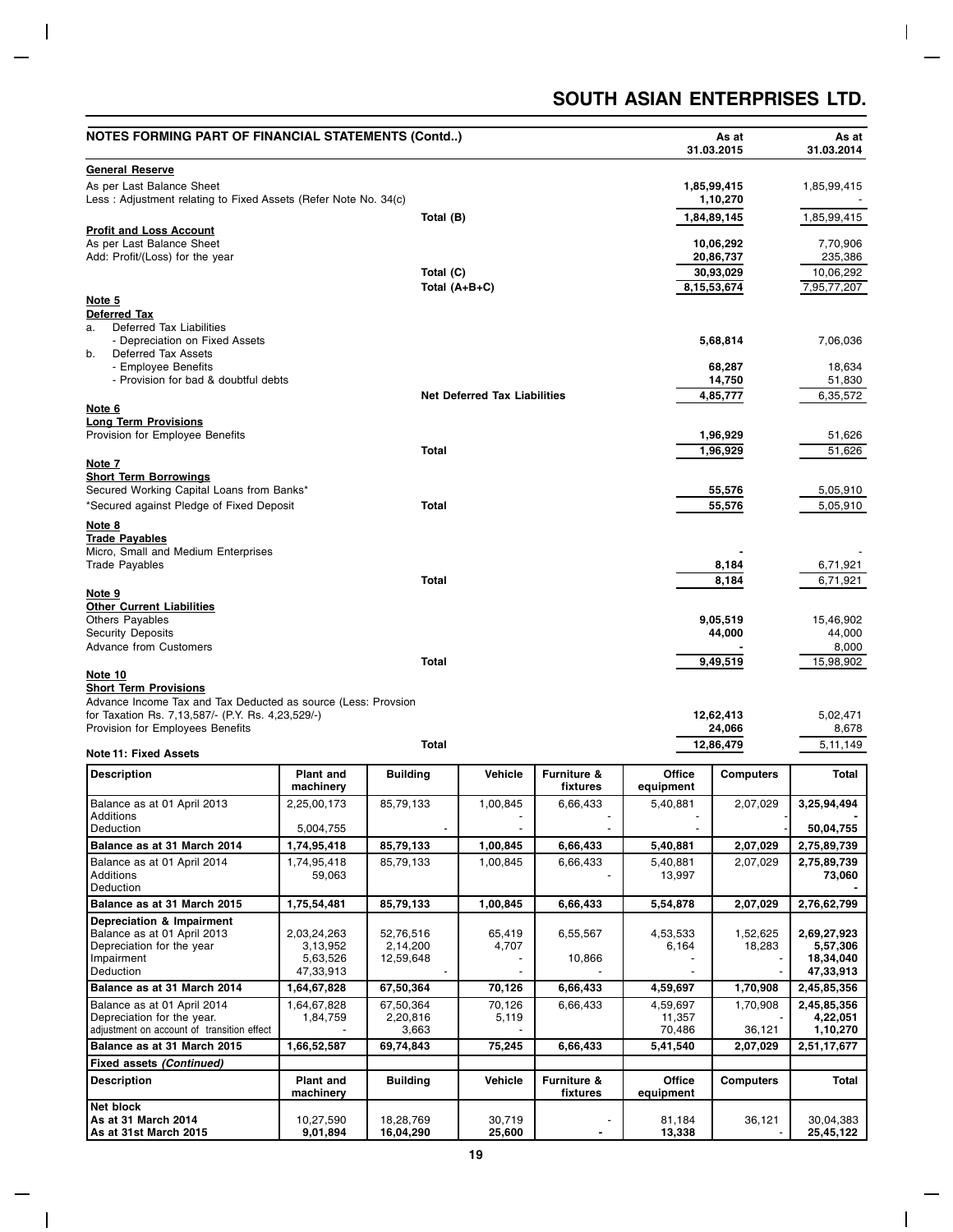$\overline{1}$ 

## **NOTES FORMING PART OF FINANCIAL STATEMENTS (Contd.)**

## **12. Non-Current Investments**

I

 $\mathsf{I}$ 

|    | <b>PARTICULARS</b>                                                                       |                                         |           |              | As at<br>31.03.2015 | As at<br>31.03.2014     |
|----|------------------------------------------------------------------------------------------|-----------------------------------------|-----------|--------------|---------------------|-------------------------|
| А- | Non trade -At cost-Fully paid up                                                         |                                         |           |              | <b>Rs</b>           | <b>Rs</b>               |
| ŀ. | (QUOTED)<br>Investment in Equity Instruments of Other entities                           |                                         |           |              |                     |                         |
|    | 5 (P.Y. 1) Equity Shares of Rs. 2/- each (P.Y. Rs. 10 each) of Bank of Baroda            |                                         |           |              | 251                 | 251                     |
|    | 200 Equity Shares of Rs.10/- each of Tata Steel Limited                                  |                                         |           |              | 1.38.235            | 1,38,235                |
|    | 500 Equity Shares of Rs.5/- each of Reliance Mediaworks Ltd                              |                                         |           |              | 1,12,085            | 1,12,085                |
|    | 110 Equity Shares of Rs.10/- each of Reliance Industries Limited                         |                                         |           |              | 1,07,879            | 1,07,879                |
|    |                                                                                          |                                         | Total (A) |              | 3,58,450            | 3,58,450                |
|    | <b>II- UNQUOTED</b>                                                                      |                                         |           |              |                     |                         |
|    | 50,000 Equity Shares of Rs.10/- each of Indhra Dhan Agro Products Ltd.                   |                                         |           |              | 5,00,000            | 5,00,000                |
|    | 15,00,000 Equity Shares of Rs.10/- each of Hotline Electronics Ltd.                      |                                         |           | 1,50,00,000  |                     | 1,50,00,000             |
|    | 10,00,000 Equity Shares of Rs.10/- each of VLS Capital Ltd.*                             |                                         |           | 6,00,00,000  |                     | 6,00,00,000             |
|    | 35,000 Equity Shares of Rs.100/- each of Alok Fintrade (P) Ltd.                          |                                         |           |              | 35,00,000           | 35,00,000               |
|    | * Holding Company w.e.f. 03.02.2015                                                      |                                         |           | 7,90,00,000  |                     | 7,90,00,000             |
|    |                                                                                          | Total Non-Current investment (A+B)      |           | 7,93,58,450  |                     | 7,93,58,450             |
|    | B) Investment in Property (Real Estate) (At Cost)                                        |                                         |           | 2,08,42,255  |                     | 2,08,42,255             |
|    |                                                                                          |                                         | Total (C) | 2,08,42,255  |                     | 2,08,42,255             |
|    |                                                                                          | Total Non - Current investments (A+B+C) |           | 10,02,00,705 |                     | 10,02,00,705            |
|    | Aggregate amount of guoted investments                                                   |                                         |           |              | 3,58,450            | 3,58,450                |
|    | Aggregate market value of guoted investments<br>Aggregate amount of unquoted investments |                                         |           | 7,90,00,000  | 1,84,928            | 3,31,365<br>7,90,00,000 |
|    |                                                                                          |                                         |           |              |                     |                         |
|    | <u>Note 13</u>                                                                           |                                         |           | As at        |                     | As at                   |
|    | Long-term loans and advances                                                             |                                         |           | 31.03.2015   |                     | 31.03.2014              |
|    | (Unsecured, considered good)                                                             |                                         |           |              |                     |                         |
|    | Deposits with Others                                                                     |                                         |           | 78,050       |                     | 78,050                  |
|    |                                                                                          | <b>Total</b>                            |           | 78,050       |                     | 78,050                  |
|    | Note 14                                                                                  |                                         |           |              |                     |                         |
|    | <b>Inventories</b>                                                                       |                                         |           |              |                     |                         |
|    | Stock in Trade                                                                           |                                         |           | 25,07,412    |                     | 30,92,806               |
|    | Music album                                                                              |                                         |           | 1            |                     | -1                      |
|    |                                                                                          | Total                                   |           | 25,07,413    |                     | 30,92,807               |
|    | Note 15                                                                                  |                                         |           |              |                     |                         |
|    | <b>Trade Receivables</b><br>(Unsecured, considered good)                                 |                                         |           |              |                     |                         |
|    | Debts outstanding for a period exceeding 6 months                                        |                                         |           |              |                     |                         |
|    | from the date they are due for payment                                                   |                                         | 14,68,203 |              | 1,96,928            |                         |
|    | Less: Provision made for doubtful debts                                                  |                                         | 47,734    | 1,420,469    | 1,67,734            | 29,194                  |
|    | Others                                                                                   |                                         |           | 26,41,972    |                     | 64,79,575               |
|    |                                                                                          | Total                                   |           | 40,62,441    |                     | 65,08,769               |
|    | Note 16                                                                                  |                                         |           |              |                     |                         |
|    | <b>Cash &amp; Bank Balances</b>                                                          |                                         |           |              |                     |                         |
|    | <b>Cash and Cash Equivalents</b><br>Cash on hand                                         |                                         |           | 2,89,415     |                     | 2.19.436                |
|    | <b>Balance with Bank</b>                                                                 |                                         |           |              |                     |                         |
|    | In current account                                                                       |                                         |           | 3,90,706     |                     | 4,07,036                |
|    | <b>Other Bank Balances</b>                                                               |                                         |           |              |                     |                         |
|    | Fixed deposit with maturity more than 12 months                                          |                                         |           | 50,50,000    |                     | 20,00,000               |
|    | Fixed deposit with maturity more than 12 months*                                         |                                         |           | 56,50,000    |                     | 46,50,000               |
|    | Balances with bank (held as margin money)                                                |                                         |           | 1,59,100     |                     | 10,01,500               |
|    | *Pledged with bank against bank overdraft.                                               | <b>Total</b>                            |           | 1,15,39,221  |                     | 82,77,972               |
|    | Note 17                                                                                  |                                         |           |              |                     |                         |
|    | <b>Short Term Loans &amp; Advances</b>                                                   |                                         |           |              |                     |                         |
|    | (Unsecured, considered good)                                                             |                                         |           |              |                     |                         |
|    | Security Deposit                                                                         |                                         |           | 10,00,496    |                     | 4,68,499                |
|    | <b>Prepaid Expenses</b><br>Others #                                                      |                                         |           | 2,63,083     |                     | 33,827                  |
|    |                                                                                          |                                         |           | 4,15,782     |                     | 7,64,707                |
|    | # Includes primarily Advance to trade creditors                                          | Total                                   |           | 16,79,361    |                     | 12,67,033               |
|    | <u>Note 18</u>                                                                           |                                         |           |              |                     |                         |
|    | <b>Other Current Assets</b>                                                              |                                         |           |              |                     |                         |
|    | Interest Accrued on Deposits                                                             |                                         |           | 19,14,325    |                     | 11,13,068               |
|    |                                                                                          | Total                                   |           | 19,14,325    |                     | 11,13,068               |
|    |                                                                                          |                                         |           |              |                     |                         |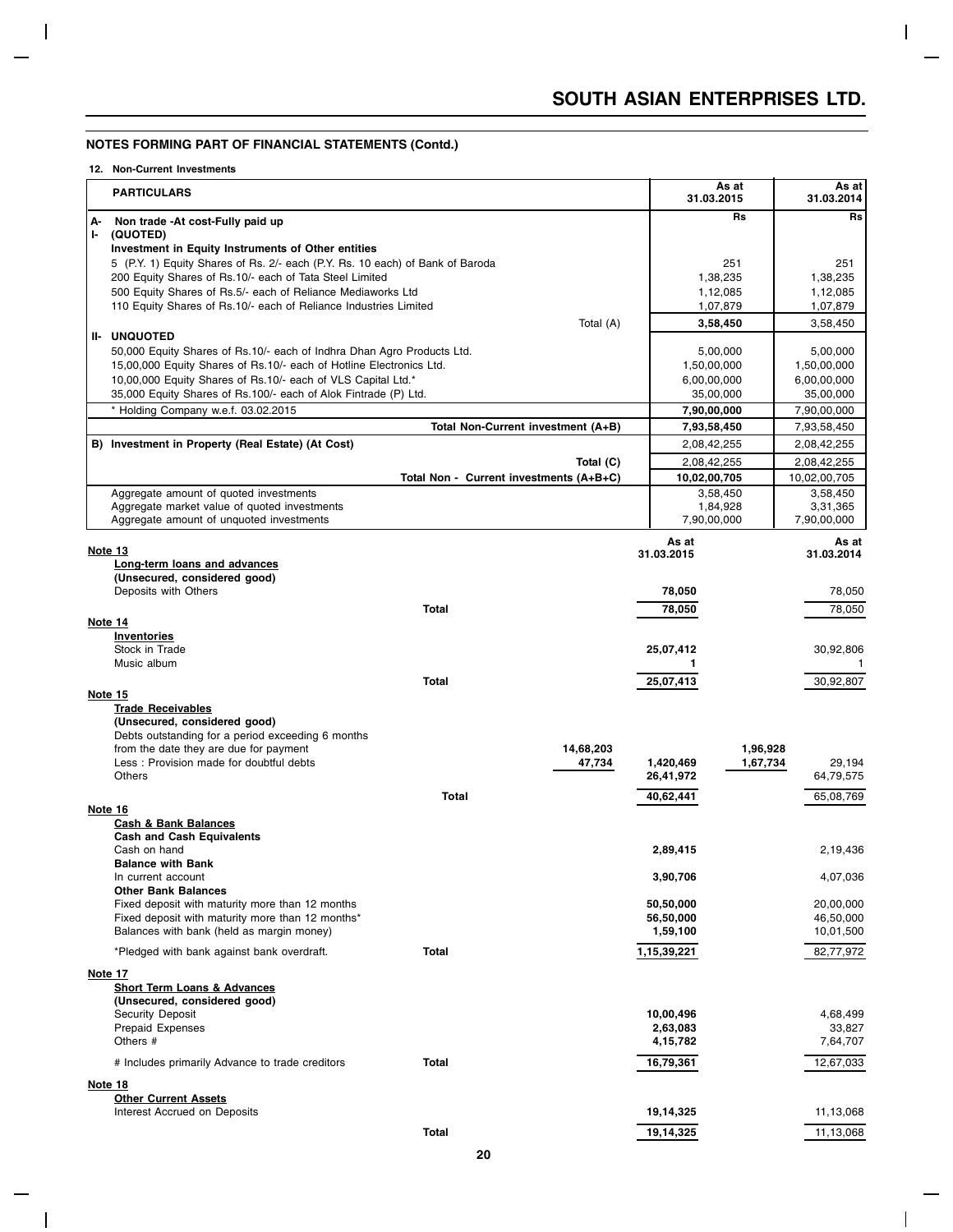| <b>NOTES FORMING PART OF FINANCIAL STATEMENTS (Contd)</b> | For the<br><b>Year Ended</b><br>31.03.2015 | For the<br>Year Ended<br>31.03.2014 |
|-----------------------------------------------------------|--------------------------------------------|-------------------------------------|
|                                                           |                                            |                                     |
| Note 19                                                   |                                            |                                     |
| <b>Revenue From Operations</b>                            |                                            |                                     |
| Park Receipts                                             | 49,79,905                                  | 45,52,878                           |
| Sales (Traded Goods)                                      | 1,35,72,610                                | 1,77,97,605                         |
| Income from Installation, Erection & Supervision          | 23,10,871                                  | 11,84,728                           |
| Total                                                     | 2,08,63,386                                | 2,35,35,211                         |
| Note 20                                                   |                                            |                                     |
| Other Income                                              |                                            |                                     |
| Interest on fixed deposit                                 | 9,91,751                                   | 9,65,957                            |
|                                                           |                                            |                                     |
| Dividend Income-non trade-non current investments         | 3,056                                      | 2,623                               |
| Misc. Income                                              | 2,56,756                                   | 1,68,842                            |
| Prior Period Income                                       |                                            | 38,053                              |
| Unspent liablities/ Unclaimed balance written back        | 2,91,566                                   | 24,249                              |
| Profit on sale of Fixed Assets                            |                                            | 490,109                             |
| Provision for doubtful debts written back                 | 1,20,000                                   | 500,000                             |
| <b>Total</b>                                              | 16,63,129                                  | 21,89,833                           |
| Note 21                                                   |                                            |                                     |
|                                                           |                                            |                                     |
| Change in inventories of Stock in Trade                   |                                            |                                     |
| Stock -in - Trade                                         |                                            |                                     |
| At the beginning of accounting year                       | 30,92,807                                  | 56,30,980                           |
| At the end of accounting year                             | 25,07,413                                  | 30,92,807                           |
| Net [(Increase)/Decrease] Total                           | 585,394                                    | 2,538,173                           |
| Note 22                                                   |                                            |                                     |
| <b>Employee Benefit Expenses</b>                          |                                            |                                     |
| Salaries and Wages                                        | 32,99,304                                  | 28,88,241                           |
| <b>Staff Welfare Expenses</b>                             | 2,84,906                                   | 3,19,817                            |
| Contribution to Provident and other Funds                 | 4,28,441                                   |                                     |
|                                                           |                                            | 3,16,425                            |
| <b>Total</b>                                              | 40,12,651                                  | 35,24,483                           |
| Note 23                                                   |                                            |                                     |
| <b>Finance Costs</b>                                      |                                            |                                     |
| Interest on overdraft with Bank                           | 53,164                                     | 2,45,986                            |
| <b>Total</b>                                              | 53,164                                     | 2,45,986                            |
| Note 24                                                   |                                            |                                     |
|                                                           |                                            |                                     |
| <b>Other Expenses</b>                                     |                                            |                                     |
| Repair & Maintenance:                                     |                                            |                                     |
| - Building                                                | 23,409                                     | 2,84,530                            |
| - Machinery                                               | 1,40,142                                   | 4,51,472                            |
| - Others                                                  | 31,947                                     | 33,371                              |
| - Power and Fuel                                          | 4,91,985                                   | 6,13,227                            |
| - Lease Rent & Hire Charges                               | 11,68,895                                  | 11,09,175                           |
| - Park Running & Maintenance                              | 2,71,835                                   | 2,84,943                            |
| - Rent                                                    | 1,29,250                                   | 69,000                              |
| - Rates & Taxes                                           | 1,37,974                                   | 22,670                              |
| - Consultation & Professional Charges                     | 5,45,259                                   | 4,64,537                            |
| - Postage & Telephone                                     | 2,30,068                                   | 37,773                              |
| - Advertising & Selling Expenses                          | 2,60,685                                   | 2,75,956                            |
| - Travelling Expenses                                     | 8,30,878                                   | 8,04,214                            |
| - Director's Sitting Fee                                  | 2,60,000                                   | 1,46,000                            |
| - Auditors Remuneration                                   |                                            |                                     |
| - Statutory Audit                                         | 25,281                                     | 22,472                              |
| - Tax Audit                                               | 14,045                                     | 11,236                              |
| - For expenses                                            | 24,234                                     | 15,013                              |
| - Insurance Charges                                       | 12,904                                     | 1,585                               |
| - Provision for impairment on fixed Assets                |                                            | 3,15,516                            |
| - Provision for doubtful debts                            |                                            | 1,67,734                            |
| - Miscellaneous Expenses                                  | 6,70,692                                   | 5,40,953                            |
| - Freight - Inward/Outward                                | 4,18,456                                   | 5,12,853                            |
| - Installation & Supervision Expenses                     | 20,43,647                                  | 11,76,584                           |
| - Bank Charges                                            | 20,867                                     | 28,687                              |
| - Rebate and Discount                                     | 58,923                                     | 150,844                             |
| - Irrecoverable balances written off                      |                                            | 5,00,000                            |
|                                                           |                                            |                                     |
| Total                                                     | 78,11,376                                  | 80,40,345                           |

**25. Commitments**

 $\mathbf l$ 

Estimated amount of contracts remaining to be executed on capital account and not provided for Rs. Nil (Previous Year Rs. Nil).

**26. Contingent liabilities in respect of** Counter Guarantee given against Bank Guarantees – Rs.1,59,100/- (Previous Year- Rs.10,01,500/-)

**27. Related Party Disclosure**

Following are the related parties: Holding Company : VLS Capital Ltd.

Key Managerial Personnel: - - Shri T. B Gupta (Managing Director)

- Shri Surya Pratap Singh (Chief Financial Officer) - Shri Ramesh Chandra Pandey (Company Secretary)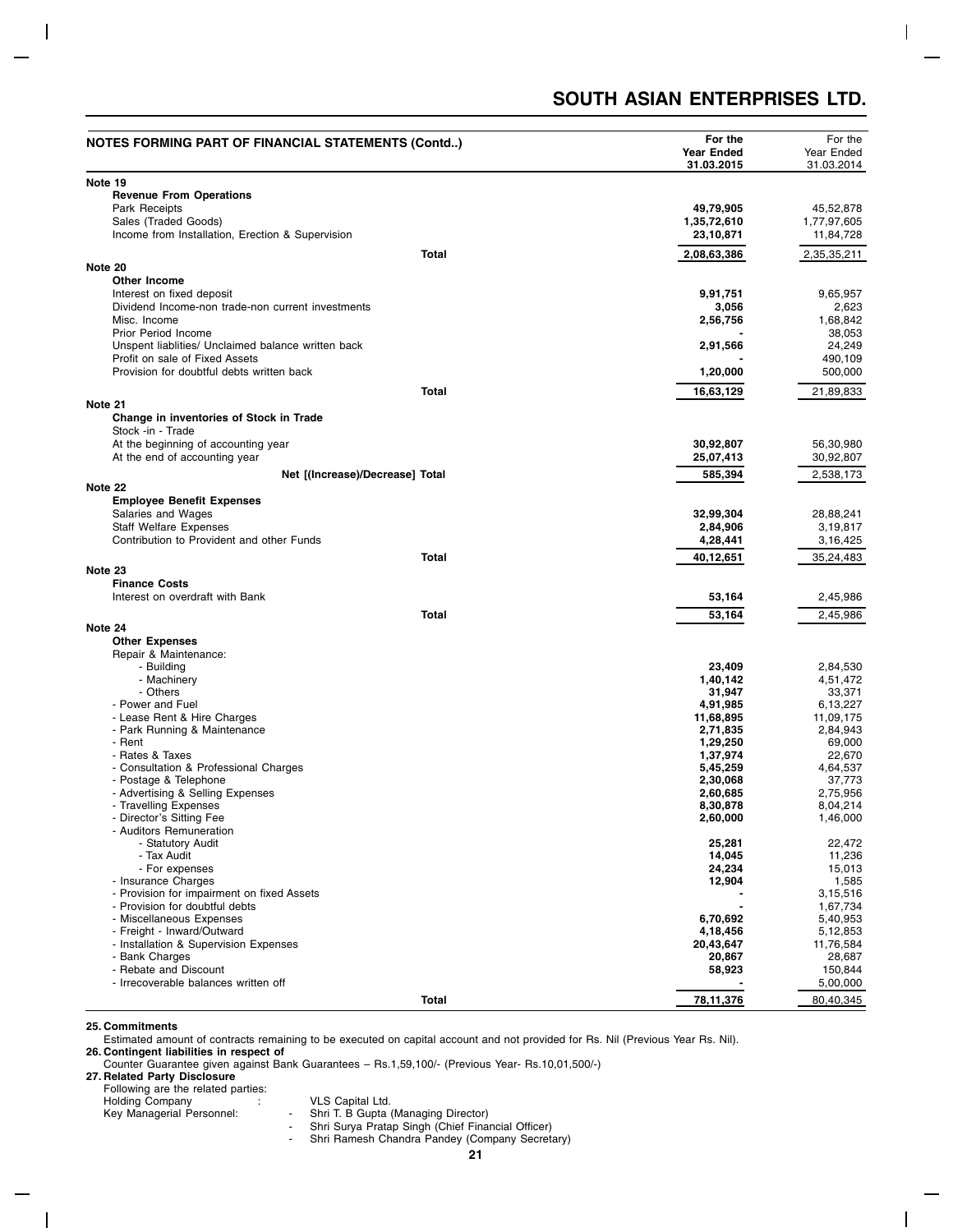## **NOTES FORMING PART OF FINANCIAL STATEMENTS (Contd..)**

Summary of transactions with the above related parties is as follows:

b) Number of Equity Shares of Rs. 10/- each fully paid up :

| Particulars                                                                               | <b>Holding Company</b> |          | Key Managerial Personnel |              |
|-------------------------------------------------------------------------------------------|------------------------|----------|--------------------------|--------------|
|                                                                                           |                        |          |                          |              |
| Remuneration to KMP                                                                       |                        |          | Rs. 7.71.120             | Rs. 6.75.480 |
| No. of equity shares of Rs.10/- each fully paid up held in the company at end of the year | 23.84.289              | 6.73.000 |                          |              |
|                                                                                           |                        |          |                          |              |

a) VLS FINANCE LTD. has ceased to be an associate during the year w.e.f. 03/02/2015, till that time it was holding 17,11,289 Equity Shares of Rs. 10/- each fully paid up.

| As at 31.03.2015 | As at 31.03.2014 |
|------------------|------------------|
| 10.00.000        | 10.00.000        |

#### **28. Operating Leases**

in Holding Company

The Company has taken Land on lease for setting up parks from Local Development Authorities. The lease rental expense under such operating leases is Rs.11,68,895./- (Previous Year Rs.11,09,175/-). Future minimum lease payments on non-cancellable lease agreements as at 31.03.2015 are as follows:

| <b>Particulars</b>                          | As at 31.03.2015 | As at 31.03.2014 |
|---------------------------------------------|------------------|------------------|
|                                             | Amount/Rs.       | Amount/Rs.       |
| Not later than 1 year                       | 11,86,933/-      | 11,55,552/-      |
| Later than 1 year and not later than 5 year | 46,73,850/-      | 49,52,103/-      |
| Later than 5 year and above                 | 11.84.949/-      | 20.93.629/-      |
| Total                                       | 70,45,732/-      | 82.01.284/-      |

#### **29. Earning Per Share**

Calculation of EPS (Basic and Diluted)

| <b>Particulars</b>              | <b>Equivalent No. of Shares</b> |                       |  |
|---------------------------------|---------------------------------|-----------------------|--|
|                                 | Year ended 31,03,2015           | Year ended 31.03.2014 |  |
| <b>Basic and Diluted</b>        |                                 |                       |  |
| Face value of per share         | Rs. 10/-                        | Rs. 10/-              |  |
| <b>Total Shares Outstanding</b> | 40.00.000                       | 40.00.000             |  |
| <b>Profit after Taxes</b>       | 20,86,737/-                     | $2.35.386/-$          |  |
| EPS (In Rs.)                    | 0.52                            | 0.06                  |  |

| 30. Segment Reporting                        |               | (Amount in Rs.) |  |  |
|----------------------------------------------|---------------|-----------------|--|--|
| <b>Particulars</b>                           | $2014 - 15$   | $2013 - 14$     |  |  |
| <b>Segment Revenue</b>                       |               |                 |  |  |
| Entertainment<br>a)                          | 49,79,905     | 45,52,878       |  |  |
| Trading<br>b)                                | 1,58,83,481   | 1,89,82,333     |  |  |
| Others<br>c)                                 | 16,63,129     | 21,89,833       |  |  |
| Total                                        | 2,25,26,515   | 2,57,25,044     |  |  |
| <b>Segment Results</b>                       |               |                 |  |  |
| Profit/ (Loss) before interest and tax       |               |                 |  |  |
| Entertainment<br>a)                          | (21, 76, 915) | (34, 16, 782)   |  |  |
| Trading<br>b)                                | 35,53,892     | 24,00,000       |  |  |
| Others<br>C)                                 | 16,63,129     | 21,89,833       |  |  |
| Total Profit/ (Loss) before interest and tax | 30,40,106     | 11,73,051       |  |  |
| Less: Interest                               | 53,164        | 2,45,986        |  |  |
| Other Un-allocable expenditure net off       |               |                 |  |  |
| Net Profit before Tax                        | 29,86,942     | 9,27,065        |  |  |
| Less/(Add) : Taxes expenses (credits)        | 9,00,205      | 6,91,679        |  |  |
| Net Profit after Tax                         | 20,86,737     | 2,35,386        |  |  |
| <b>Segment Assets</b>                        |               |                 |  |  |
| Entertainment<br>a)                          | 1,65,48,750   | 1,21,02,774     |  |  |
| Trading<br>b)                                | 77,77,183     | 1,12,39,308     |  |  |
| Others<br>$\mathbf{C}$                       | 10,02,00,705  | 10,02,00,705    |  |  |
| <b>Total Assets</b>                          | 12,45,26,638  | 12,35,42,787    |  |  |
| <b>Segment Liabilities</b>                   |               |                 |  |  |
| Entertainment<br>a)                          | 23,38,820     | 16,26,793       |  |  |
| Trading<br>b)                                | 1,57,867      | 14,62,715       |  |  |
| Others<br>c)                                 | Nil           | 2,50,000        |  |  |
| <b>Total Liabilities</b>                     | 24,96,687     | 33,39,508       |  |  |

**31.** The management has technically appraised the recoverable amount of the cash generating assets being used at its amusement parks and isof the opinion that considering the future cash flow expected to arise, impairment loss is NIL (Previous Year- Rs. 18,34,040/-) on assets as provided for in the books in previous year as required by the Accounting Standard -28 on "Impairment on Assets" issued by the Institute of Chartered Accountants of India (ICAI) is sufficient and no further provision is required.

**32.** Employee Benefits: In accordance with AS-15 - 'Accounting for Retirement Benefits', actuarial valuation was done in respect of defined benefit plan of gratuity and leave encashment.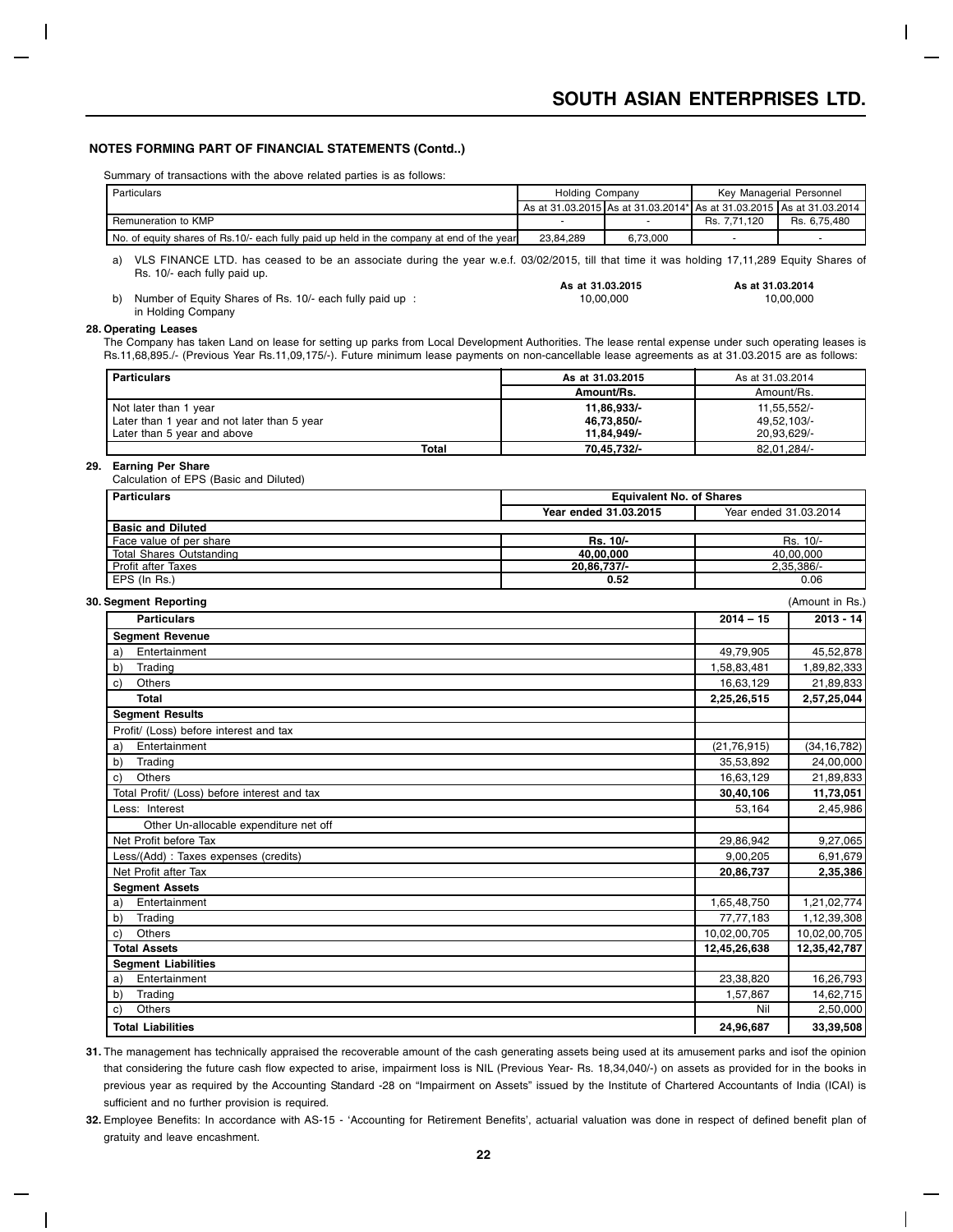## **NOTES FORMING PART OF FINANCIAL STATEMENTS (Contd..)**

## **i) Defined Contribution Plans:**

Amount of Rs.2,58,349/-(Previous Year Rs.2,22,668/-) contributed to provident funds is recognised as an expense and included in Contribution to Provident & Other Funds under Employee Cost in the Statement of Profit and Loss.

#### **ii) Defined Benefit Plans**

The Company has a defined benefit gratuity plan.Every employee who has completed five years or more of service gets a gratuity on death or resignation or retirement at 15 days salary (last drawn salary) for each completed year of service subject to a maximum payment of Rs. 10 lakhs. The gratuity plan is funded.

#### Long Term Compensated Absences as per actuarial valuation as on 31.03.2015 **1996 (Amount in Rs.)** (Amount in Rs.)

| <b>Actuarial Assumptions</b>                                 | Gratuity            | Gratuity            | Leave               | Leave               |
|--------------------------------------------------------------|---------------------|---------------------|---------------------|---------------------|
|                                                              |                     |                     | <b>Encashment</b>   | Encashment          |
|                                                              | As at<br>31.03.2015 | As at<br>31.03.2014 | As at<br>31.03.2015 | As at<br>31.03.2014 |
|                                                              |                     |                     |                     |                     |
| Discount rate (per annum)                                    | 9%                  | 9%                  | 8% PA               | 9% PA               |
| Future salary increase                                       | 5%                  | 5%                  | 5% PA               | 5% PA               |
| Expected rate of return on plan assets                       | 8.75%               | 8.75%               | <b>NA</b>           | <b>NA</b>           |
|                                                              | per annum           | per annum           |                     |                     |
| Mortality                                                    | IALM 2006-08        | IALM 2006-08        | IALM 2006-08        | IALM 2006-08        |
|                                                              | Ultimate            | Ultimate            | Ultimate            | Ultimate            |
| Expenses recognized in statement of profit and loss account  |                     |                     |                     |                     |
| Current service cost                                         | 76,447              | 70,366              | 7,031               | 3,895               |
| Interest cost                                                | 70,060              | 56,385              | 4,824               | 6,876               |
| Expected return on plan assets                               | (1,03,500)          | (93,988)            |                     |                     |
| Net actuarial loss/ (gain) recognized in the year            | 3,45,866            | 5,290               | 44,239              | (26, 866)           |
| Net expenses recognized                                      |                     |                     |                     |                     |
| *Netted off with surplus of previous year.                   | 3,88,873*           | 38,053              | 56,094              | (16,095)            |
| Net liability/(assets) recognized in the balance<br>Ш.       |                     |                     |                     |                     |
| sheet at the year end                                        |                     |                     |                     |                     |
| Present value of obligation at the end of period             | 13,16,869           | 8,75,756            | 1,16,398            | 60,304              |
| Fair value of the plan asset at the end of period            | 12, 12, 272         | 11,60,032           |                     |                     |
| Funded status [(surplus/(deficit)]                           | (1,04,597)          | 2,84,276            | (1, 16, 398)        | (60, 304)           |
| Net asset/(liability) as at 31 <sup>st</sup> March, 2015     | (1,04,597)          | 2,84,276            | (1, 16, 398)        | (60, 304)           |
| Iш.<br>Change in present value of obligation during the year |                     |                     |                     |                     |
| Present value of obligation at the beginning of period       | 8,75,756            | 7,81,850            | 60,304              | 76,399              |
| Current service cost                                         | 76,447              | 56,385              | 7,031               | 3,895               |
| Interest cost                                                | 70,060              | 70,366              | 4,824               | 6,876               |
| Benefits paid                                                | (51, 260)           | (38, 135)           |                     |                     |
| Actuarial loss/ (gain) on obligations                        | 3,45,866            | 5,290               | 44,239              | (26, 866)           |
| Present value of obligation at the year end                  | 13,16,869           | 8,75,756            | 1,16,398            | 60,304              |
| lıv.<br>Change in present value of fair value of plan assets |                     |                     |                     |                     |
| Fair value of plan assets as at the beginning of period      | 11,60,032           | 11,04,179           |                     |                     |
| Expected return on plan assets                               | 1,03,500            | 93,988              |                     |                     |
| Contributions                                                |                     |                     |                     |                     |
| Benefits paid                                                | (51, 260)           | (38, 135)           |                     |                     |
| Actuarial loss/ (gain)                                       |                     |                     |                     |                     |
| Fair value of plan assets at the year end                    | 12, 12, 272         | 11,60,032           |                     |                     |

**33. (a) Value of Imports calculated on CIF basis**

| Particulars                          | As at 31.03.2015 | As at 31.03.2014 |
|--------------------------------------|------------------|------------------|
|                                      | Amount/Rs.       | Amount/Rs.       |
| CIF Value of Import (Stock-in-Trade) | 3,50,283/        | 12,69,373/-      |

**(b) Earnings in Foreign Exchange**

| <b>Particulars</b>                   | As at 31.03.2015 | As at 31.03.2014 |
|--------------------------------------|------------------|------------------|
|                                      | Amount/Rs.       | Amount/Rs.       |
| FOB Value of Import (Stock-in-Trade) | 21,62,194/       | Nil              |

**34. (a)** In the absence of necessary information with the company, relating to the registration status of suppliers under the micro, small and medium enterprises development ACT, 2006, the information required under the said act could not be complied and disclosed.

**(b)** The Company has become the subsidiary company of VLS Capital Ltd. during the year w.e.f. 03.02.2015. In terms of Section 19 of Companies Act, 2013 Voting rights of shares, if any, held by subsidiary in Holding Company prior to becoming subsidiary. stand frozen from the date it becomes subsidiary. The company hold 10,00,000 equity shares of Rs.10/- each of its holding company viz. VLS Capital Ltd., prior to the company became subsidiary of VLS Capital Ltd.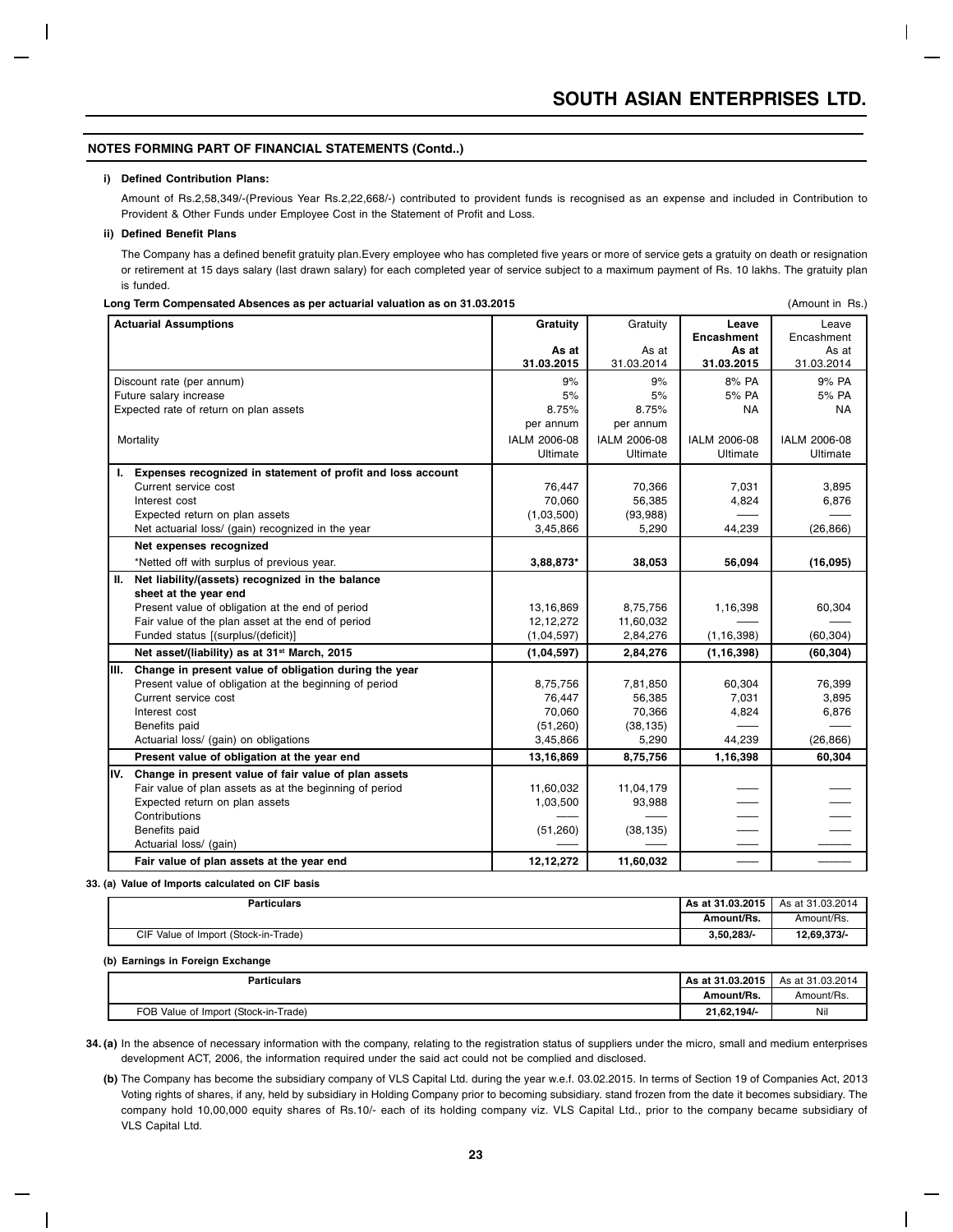$\mathbf{I}$ 

## **NOTES FORMING PART OF FINANCIAL STATEMENTS (Contd..)**

 **(c)**As required under schedule II of the companies Act 2013, the company has adopted the revised estimates of the useful life of the tangible assets w.e.f. 1st April, 2014, whereas rates prescribed in schedule XIV of companies Act 1956 were applied up to the previous accounting year. Consequent to this change, the depreciation for the current year is higher by Rs.88,380/- and profit before tax is lower by Rs.88,380/-. Further an amount of Rs.1,10,270/ has been adjusted against the opening balance of retained earnings as on that date in respect of the residual value of the assets wherein the remaining useful life has become NIL.

**35.** Park receipts of Rs.49,79,905/- (PY Rs.45,52,878/-) is net off of entertainment tax of Rs.7,96,518/- (PY. Rs.8,92,242/-).

## **36. Purchases of stock-in-trade**

| <b>Particulars</b>           |             | As at 31.03.2015   As at 31.03.2014 |
|------------------------------|-------------|-------------------------------------|
|                              | Amount/Rs.  | Amount/Rs.                          |
| Lightning Protection Systems | 7,29,327/-  | 1,79,464/-                          |
| Earthing Compound            | 25.56.855/- | $9,75,528/-$                        |
| Others                       | 33.68.755/- | 87,36,694/-                         |
| Total                        | 66,54,937/- | 98.91.686/-                         |

**37.** Previous year's figures have been regrouped/reclassified wherever necessary to correspond with current year's classification/disclosure.

| As per our report of even date                         |                              |                   |                                |
|--------------------------------------------------------|------------------------------|-------------------|--------------------------------|
| For Anil Pariek & Garg                                 | For & on behalf of the Board |                   |                                |
| <b>Chartered Accountants</b>                           |                              |                   |                                |
| ICAI Firm Registration No.01676C                       |                              |                   |                                |
| H. K. Pariek<br>T. B. Gupta<br>P. K. Sharan            | S. C. Agarwal                | R.C. Pandey       | S.P. Singh                     |
| Partner<br><b>Managing Director</b><br>Director        | Director                     | Company Secretary | <b>Chief Financial Officer</b> |
| Membership No. 070250<br>DIN:00107048<br>DIN: 00106181 | DIN:00108493                 | PAN: AJRPP6072H   | PAN:BMGPS6300E                 |

Place: New Delhi Date : 29/05/2015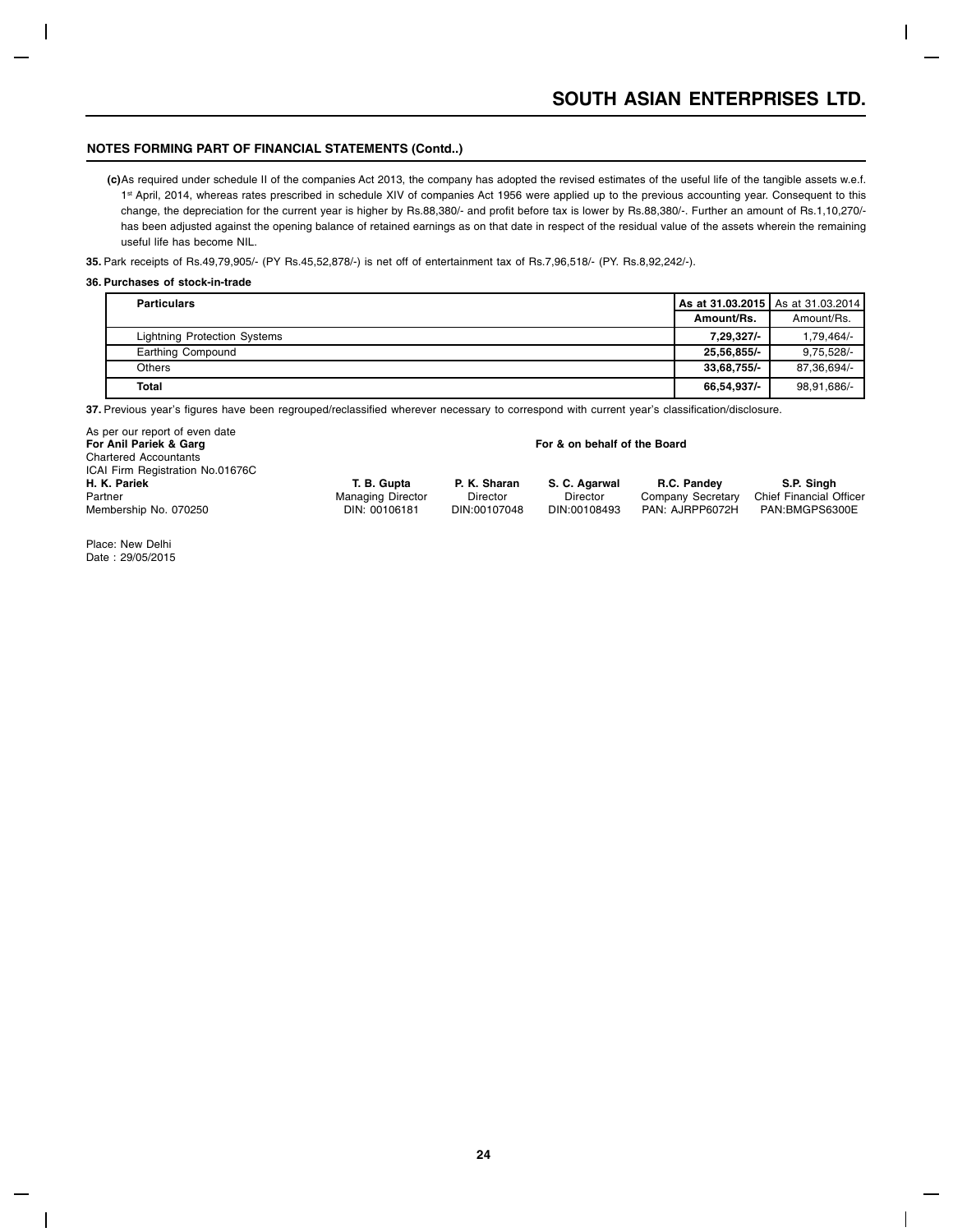$\mathbf l$ 

## **CASH FLOW STATEMENT FOR THE YEAR ENDED 31ST MARCH, 2015**

|                                                                                                                                                                                  |                                                                |                                       |                                                              | Amount (in Rs.)                         |
|----------------------------------------------------------------------------------------------------------------------------------------------------------------------------------|----------------------------------------------------------------|---------------------------------------|--------------------------------------------------------------|-----------------------------------------|
|                                                                                                                                                                                  |                                                                | As at<br>31.03.2015                   |                                                              | As at<br>31.03.2014                     |
| A. Cash Flow from Operating Activities<br>Net Profit before Tax                                                                                                                  |                                                                | 29,86,942                             |                                                              | 9,27,065                                |
| Adjustments for:-<br>Dividend Income<br>Depreciation<br>Provision for Leave Encashment<br>Provision for doubtful debts                                                           | (3,056)<br>4,22,051<br>1,60,691                                |                                       | (2,623)<br>5,57,306<br>(16,095)                              |                                         |
| Provision for impairment of fixed assets<br>Loss/(Profit) on sale of fixed assets<br>Interest Income<br><b>Finance Cost</b>                                                      | (991, 751)<br>53,164                                           |                                       | 3,15,516<br>(490, 109)<br>(965, 957)<br>2,45,986             |                                         |
| <b>Operating Profit before Working Capital Changes</b>                                                                                                                           |                                                                | (358, 901)<br>26,28,041               |                                                              | (188, 242)<br>7,38,823                  |
| Adjusted for:<br>Inventories<br>Trade Payables, other liabilities and provisoins<br>Trade and Other Receivables<br>Long Term Loans and Advances<br>Short Term Loans and Advances | 5,85,394<br>(1,313,120)<br>16,45,071<br>4,23,529<br>(412, 328) |                                       | 25,38,173<br>1,06,859<br>(4,518,394)<br>63,675<br>(540, 213) |                                         |
| <b>Cash Generated from Operations</b><br>Less: Tax Paid                                                                                                                          |                                                                | 9,28,546<br>35,56,587                 |                                                              | (2,349,900)<br>(1,611,077)              |
| <b>Cash Flow from Operating Activities</b>                                                                                                                                       |                                                                | (713, 587)<br>28,43,000               |                                                              | (423, 529)<br>(2,034,606)               |
| <b>Prior Period Items</b><br><b>Net Cash from Operating Activities</b><br>B. Cash Flow from Investing Activities                                                                 |                                                                | 28,43,000                             |                                                              | (2,034,606)                             |
| Sale of Investments<br>Additions in Fixed Assets<br>Proceeds from Sale of Fixed Assets<br>Dividend Income<br>Interest Received                                                   |                                                                | (73,060)<br>3,056<br>9,91,751         |                                                              | 7,60,952<br>2,623<br>9,65,957           |
| Net Cash (used in)/ Generated from Investing Activities                                                                                                                          |                                                                | 9,21,747                              |                                                              | 17,29,532                               |
| C. Cash Flow from Financing Activities<br>Proceeds from borrowing<br>Interest paid                                                                                               |                                                                | (450,334)<br>(53, 164)                |                                                              | (1,652,637)<br>(245, 986)               |
| Net Cash (used in)/ Generated from Financing Activities                                                                                                                          |                                                                | (503, 498)                            |                                                              | (1,898,623)                             |
| Net Increase/ (Decrease) in Cash & Bank Balances (A+B+C)<br><b>Opening Balance of Cash &amp; Bank Balances</b><br><b>Closing Balance of Cash &amp; Bank Balances</b>             |                                                                | 3,261,249<br>82,77,972<br>1,15,39,221 |                                                              | (2,203,697)<br>1,04,81,669<br>82,77,972 |

As per our report of even date<br>For Anil Pariek and Garg Chartered Accountants ICAI Firm Registration No.01676C<br>H. K. Pariek **H. K. Pariek T. B. Gupta P. K. Sharan S. C. Agarwal R.C. Pandey S.P. Singh** Partner Managing Director Director Director Company Secretary Chief Financial Officer Membership No. 070250 DIN: 00106181 DIN:00107048 DIN:00108493 PAN: AJRPP6072H PAN:BMGPS6300E

For & on behalf of the Board

 $\mathbf{I}$ 

Place: New Delhi Date : 29/05/2015

I